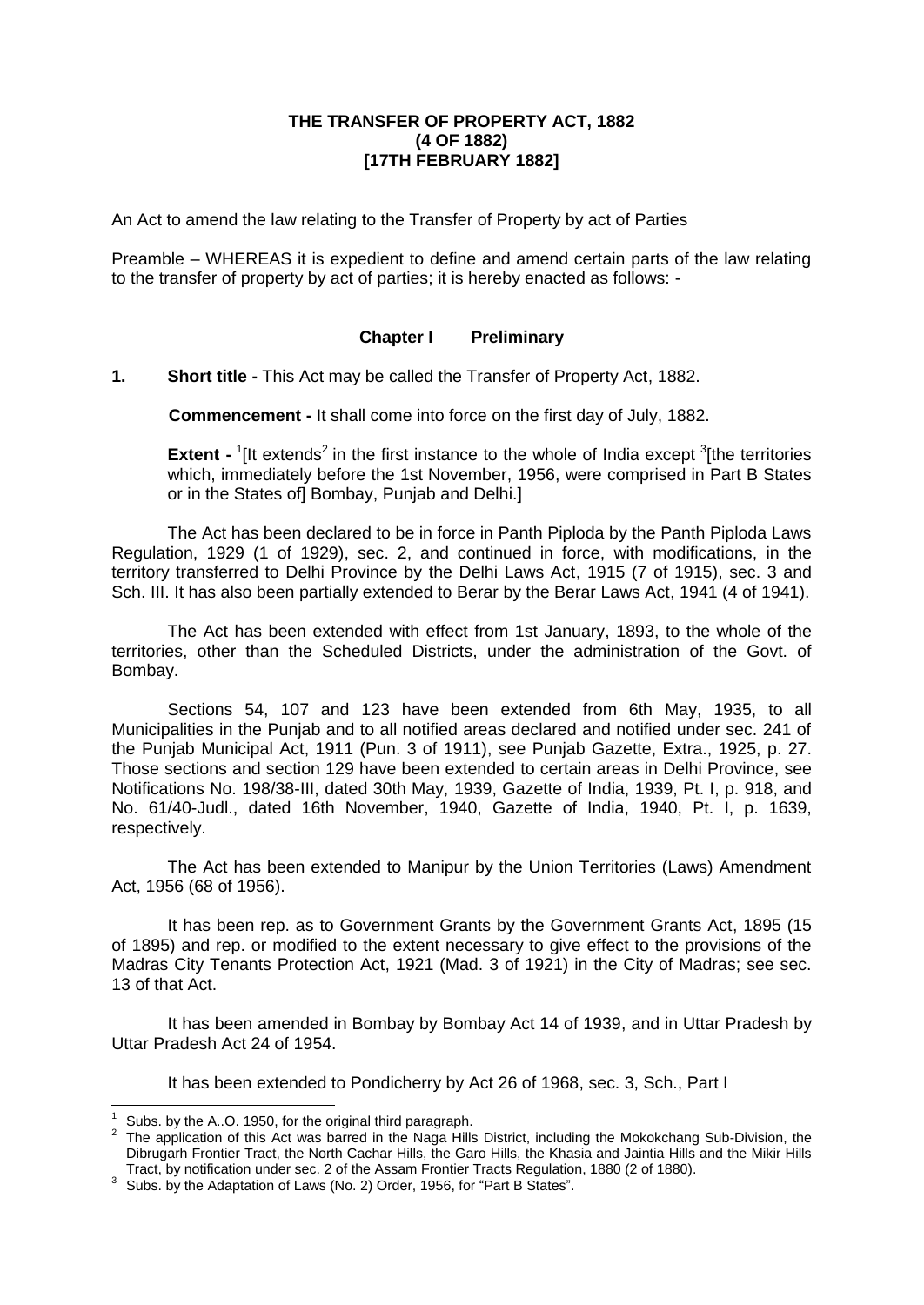<sup>4</sup>[But this Act or any part thereof may be notification in the Official Gazette be extended to whole or any part of the <sup>5</sup>[said territories] by the <sup>6</sup>[State] Government concerned.]

<sup>7</sup>[And any State Government may  ${}^{8}$ [\*\*\*] from time to time, by notification in the Official Gazette, exempt, either retrospectively or prospectively, any part of the territories administered by such State Government from all or any of the following provisions, namely: -

Sections 54, paragraphs 2 and 3, 59, 107 and 123.]

 $9$  [Notwithstanding anything in the foregoing part of this section, sections 54, paragraphs 2 and 3, 59, 107 and 123 shall not extend or be extended to any district or tract of country for the time being excluded from the operation of the Indian Registration Act,  $10$ [1908], (16 of 1908) under the power conferred by the first section of that Act or otherwise.]

## **2. Repeal of Acts - Saving of certain enactments, incidents, rights, liabilities, etc.**

In the territories to which this Act extends for the time being the enactments specified in the schedule hereto annexed shall be repealed to the extent therein mentioned. But nothing herein contained shall be deemed to affect -

- (a) the provisions of any enactment not hereby expressly repealed;
- (b) any terms or incidents of any contract or constitution of property which are consistent with the provisions of this Act, and are allowed by the law for the time being in force;
- (c) any right or liability arising out of a legal relation constituted before this Act comes into force, or any relief in respect of any such right or liability; or
- (d) save as provided by section 57 and Chapter IV of this Act, any transfer by operation of law or by, or in execution of, a decree or order of a Court of competent jurisdiction;

and nothing in the second Chapter of this Act shall be deemed to affect any rule of  $11$ [\*\*\*] Muhammadan  $12$ [\*\*\*] law.

**3. Interpretation clause -** In this Act, unless there is something repugnant in the subject or context, -

"immoveable property" does not include standing timber, growing crops or grass:

"instrument" means a non-testamentary instrument:

 $\overline{4}$ Subs. by the A.O. 1937, for the original para.

<sup>5</sup> Subs. by the Adaptation of Laws (No. 2) Order, 1956, for "said States".

<sup>6</sup> Subs. by the A.O. 1950, for "Provincial".

 $7$  Subs. by Act 3 of 1885, sec. 1, for the original para.

<sup>&</sup>lt;sup>8</sup> The words "with the previous sanction of the Governor General in Council" omitted by Act 38 of 1928, sec. 2 and Sch. I.

<sup>&</sup>lt;sup>9</sup> Added by Act 3 of 1885, sec. 2 (with retrospective effect). Section 54, paras. 2 and 3, and sections 59, 107 and 123 extend to every cantonment-see sec. 287 of the Cantonments Act, 1924 (2 of 1924).

 $10^{10}$  Subs. by Act 20 of 1920, sec. 2, for "1877".

<sup>&</sup>lt;sup>11</sup> The word "Hindu" omitted by Act 20 of 1929, sec. 3.

 $12$  The words "or Buddhist" omitted by Act 20 of 1929, sec. 3.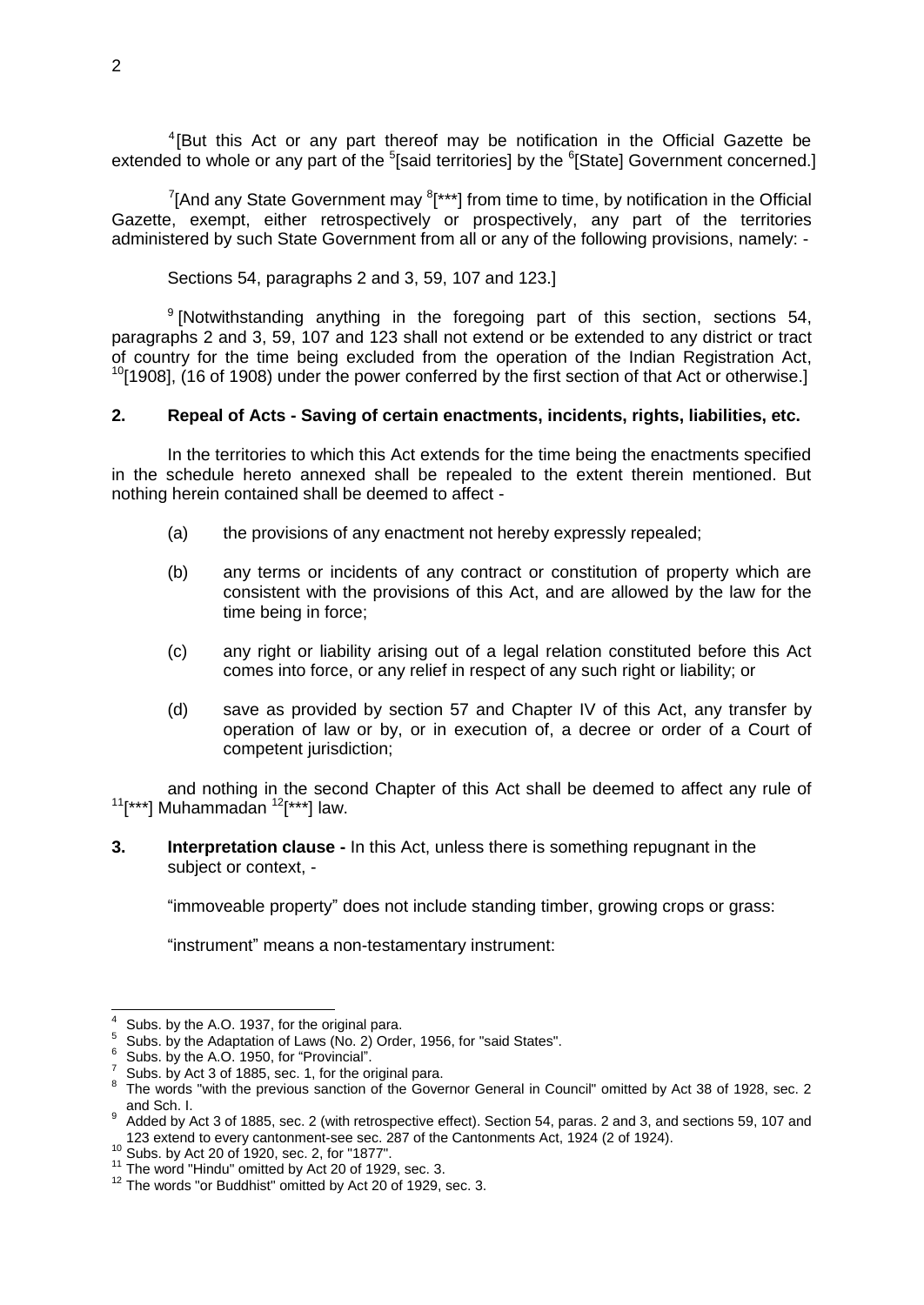$13$ <sup>rs</sup>attested", in relation to an instrument, means and shall be deemed always to have meant attested by two or more witnesses each of whom has seen the executant sign or affix his mark to the instrument, or has seen some other person sign the instrument in the presence and by the direction of the executant, or has received from the executant a personal acknowledgment of his signature or mark, or of the signature of such other person, and each of whom has signed the instrument in the presence of the executant; but it shall not be necessary that more than one of such witnesses shall have been present at the same time, and no particular form of attestation shall be necessary:]

"registered" means registered in  $14$ <sup>15</sup>[any part of the territories] to which this Act extends] under the law<sup>16</sup> for the time being in force regulating the registration of documents:

"attached to the earth" means -

- (a) rooted in the earth, as in the case of trees and shrubs;
- (b) imbedded in the earth, as in the case of walls or buildings;or
- (c) attached to what is so imbedded for the permanent beneficial enjoyment of that to which it is attached;

 $17$  ["actionable claim" means a claim to any debt, other than a debt secured by mortgage of immoveable property or by hypothecation or pledge of moveable property, or to any beneficial interest in moveable property not in the possession, either actual or constructive, of the claimant, which the Civil Courts recognize as affording grounds for relief, whether such debt or beneficial interest be existent, accruing, conditional or contingent;]

 $18$ ["a person is said to have notice" of a fact when he actually knows that fact, or when, but for wilful abstention from an inquiry or search which he ought to have made, or gross negligence, he would have known it.

Explanation I - Where any transaction relating to immoveable property is required by law to be and has been effected by a registered instrument, any person acquiring such property or any part of, or share or interest in, such property shall be deemed to have notice of such instrument as from the date of registration or, where the property is not all situated in one sub-district, or where the registered instrument has been registered under sub-section (2) of section 30 of the Indian Registration Act, 1908 (16 of 1908), from the earliest date on which any memorandum of such registered instrument has been filed by any Sub-Registrar within whose sub-district any part of the property which is being acquired, or of the property wherein a share or interest is being acquired, is situated:]

Provided that -

- (1) the instrument has been registered and its registration completed in the manner prescribed by the Indian Registration Act, 1908 (16 of 1908), and the rules made thereunder,
- (2) the instrument or memorandum has been duly entered or filed, as the case may be, in books kept under section 51 of that Act, and

 $^{13}$  Ins. by Act 27 of 1926, sec. 2, as amended by Act 10 of 1927, sec. 2 and Sch. I.

<sup>14</sup> Subs. by Act 3 of 1951, sec. 3 and Sch., for "a Part A State or a Part C State" (w.e.f. 1-4-1951).

<sup>15</sup> Subs. by the Adaptation of Laws (No. 2) Order, 1956, for "any State".

<sup>16</sup> See the Indian Registration Act, 1908 (16 of 1908).

 $17$  Ins. By Act 2 of 1900, sec. 2.

<sup>&</sup>lt;sup>18</sup> Subs. by Act 20 of 1929, sec. 4 as amended by Act 5 of 1930, sec. 2 for the original paragraph.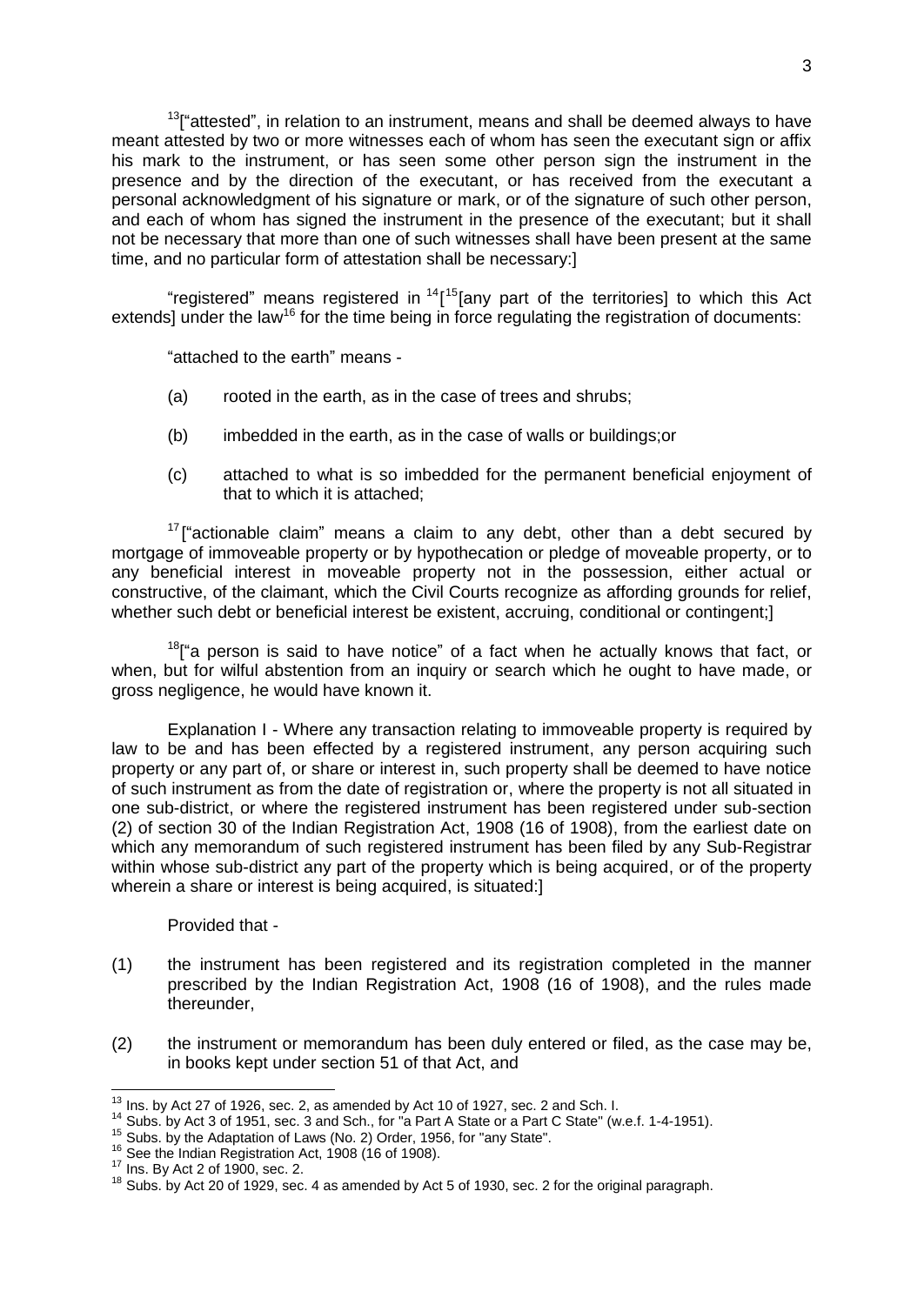(3) the particulars regarding the transaction to which the instrument relates have been correctly entered in the indexes kept under section 55 of that Act.

Explanation II - Any person acquiring any immoveable property or any share or interest in any such property shall be deemed to have notice of the title, if any, of any person who is for the time being in actual possession thereof.

Explanation III - A person shall be deemed to have had notice of any fact if his agent acquires notice thereof whilst acting on his behalf in the course of business to which that fact is material:

Provided that, if the agent fraudulently conceals the fact, the principal shall not be charged with notice thereof as against any person who was a party to or otherwise cognizant of the fraud.

## **4. Enactments relating to contracts to be taken as part of Contract Act and supplemental to the Registration Act**

The Chapters and sections of this Act which relate to contracts shall be taken as part of the Indian Contract Act, 1872 (9 of 1872).

 $19$ [And sections 54, paragraphs 2 and 3, sections 59, 107 and 123 shall be read as supplemental to the Indian Registration Act, <sup>20</sup>[1908 (16 of 1908)].]

 $\overline{a}$ 

 $19$  Added by Act 3 of 1885, sec. 3.

 $^{20}$  Subs. by Act 20 of 1929, sec. 5, for "1877".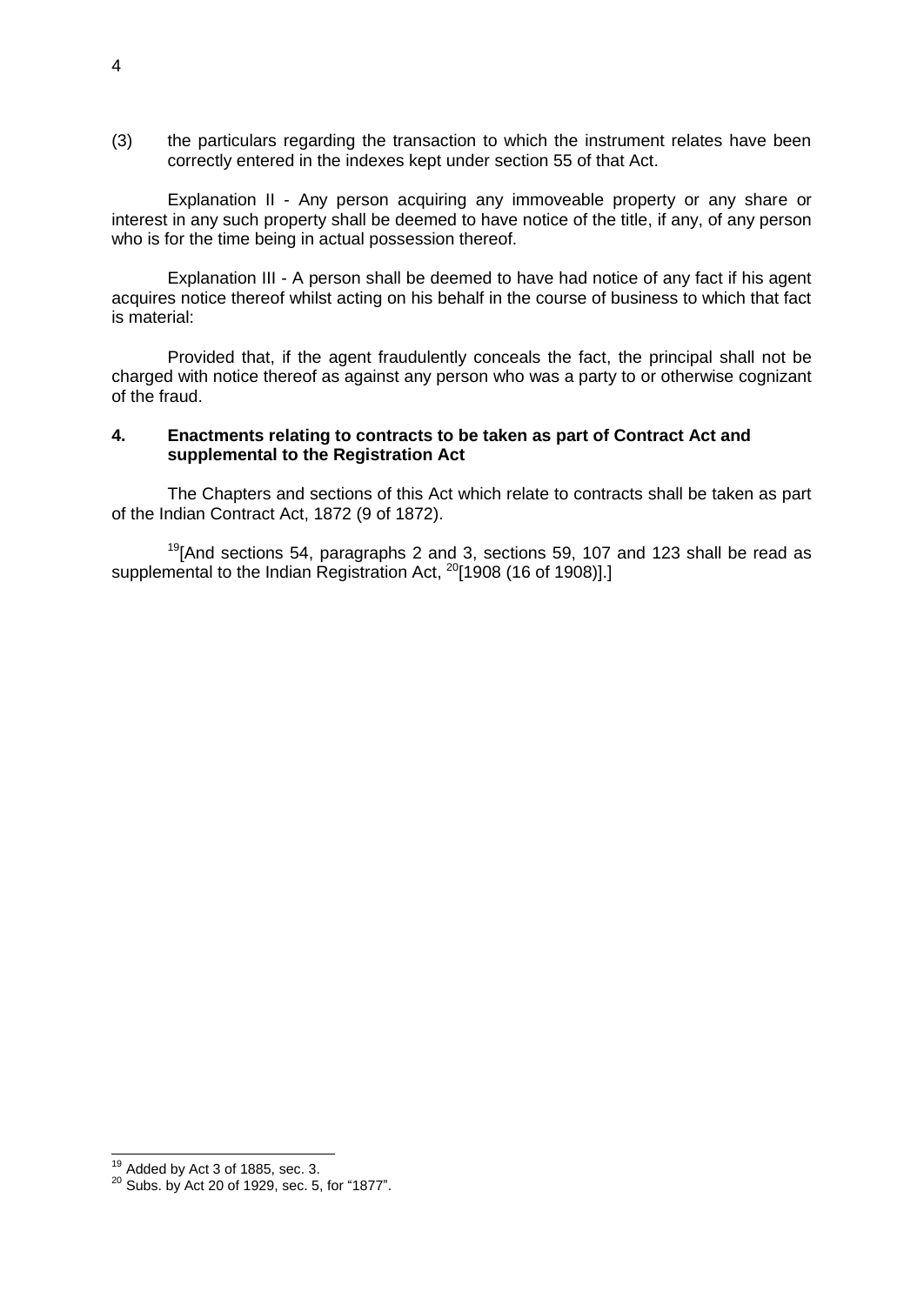## **Chapter II<sup>1</sup> Of Transfers of Property by Act of Parties**

## *(A) Transfer of Property, whether moveable or immoveable*

## **5. "Transfer of property" defined**

In the following sections "transfer of property" means an act by which a living person conveys property, in present or in future, to one or more other living persons, or to himself, 2[or to himself] and one or more other living persons; and "to transfer property" is to perform such act.

 $2$ [In this section "living person" includes a company or association or body of individuals, whether incorporated or not, but nothing herein contained shall affect any law for the time being in force relating to transfer of property to or by companies, associations or bodies of individuals.]

## **6. What may be transferred**

Property of any kind may be transferred, except as otherwise provided by this Act or by any other law for the time being in force, -

- (a) The chance of an heir-apparent succeeding to an estate, the chance of relation obtaining a legacy on the death of a kinsman, or any other mere possibility of a like nature, cannot be transferred.
- (b) A mere right of re-entry for breach of a condition subsequent cannot be transferred to any one except the owner of the property affected thereby.
- (c) An easement cannot be transferred apart from the dominant heritage.
- (d) An interest in property restricted in its enjoyment to the owner personally cannot be transferred by him.
- $3$ [(dd) A right to future maintenance, in whatsoever manner arising, secured or determined, cannot be transferred.]
- (e) A mere right to sue  $4$ [\*\*\*] cannot be transferred.
- (f) A public office cannot be transferred, nor can the salary of a public officer, whether before or after it has become payable.
- (g) Stipends allowed to military  ${}^{5}$ [naval],  ${}^{6}$ [air-force] and civil pensioners of  ${}^{7}$ [Government] and political pensions cannot be transferred.
- (h) No transfer can be made (1) in so far as it is opposed to the nature of the interest affected thereby, or (2)  $^{8}$ [for an unlawful object or consideration within the meaning of

Nothing in Chapter II is to be deemed to affect any rule of Muhammadan Law, see section 2, Act 20 of 1929. 2

Ins. by Act 20 of 1929, sec. 6. 3

Ins. By Act 20 of 1929, sec. 6.

<sup>&</sup>lt;sup>4</sup> The words "for compensation for a fraud or for harm illegally caused" omitted by Act 2 of 1900, sec. 3.

 $<sup>5</sup>$  Ins. by Act 35 of 1934, sec. 2 and Sch.</sup>

 $6$  Ins. by Act 10 of 1927, sec. 2 and Sch. I.

 $7$  The word "Government" successively subs. by the A.O. 1937 and the A.O. 1950 to read as above.

<sup>8</sup> Subs. by Act 2 of 1900, sec. 3, for "for an illegal purpose".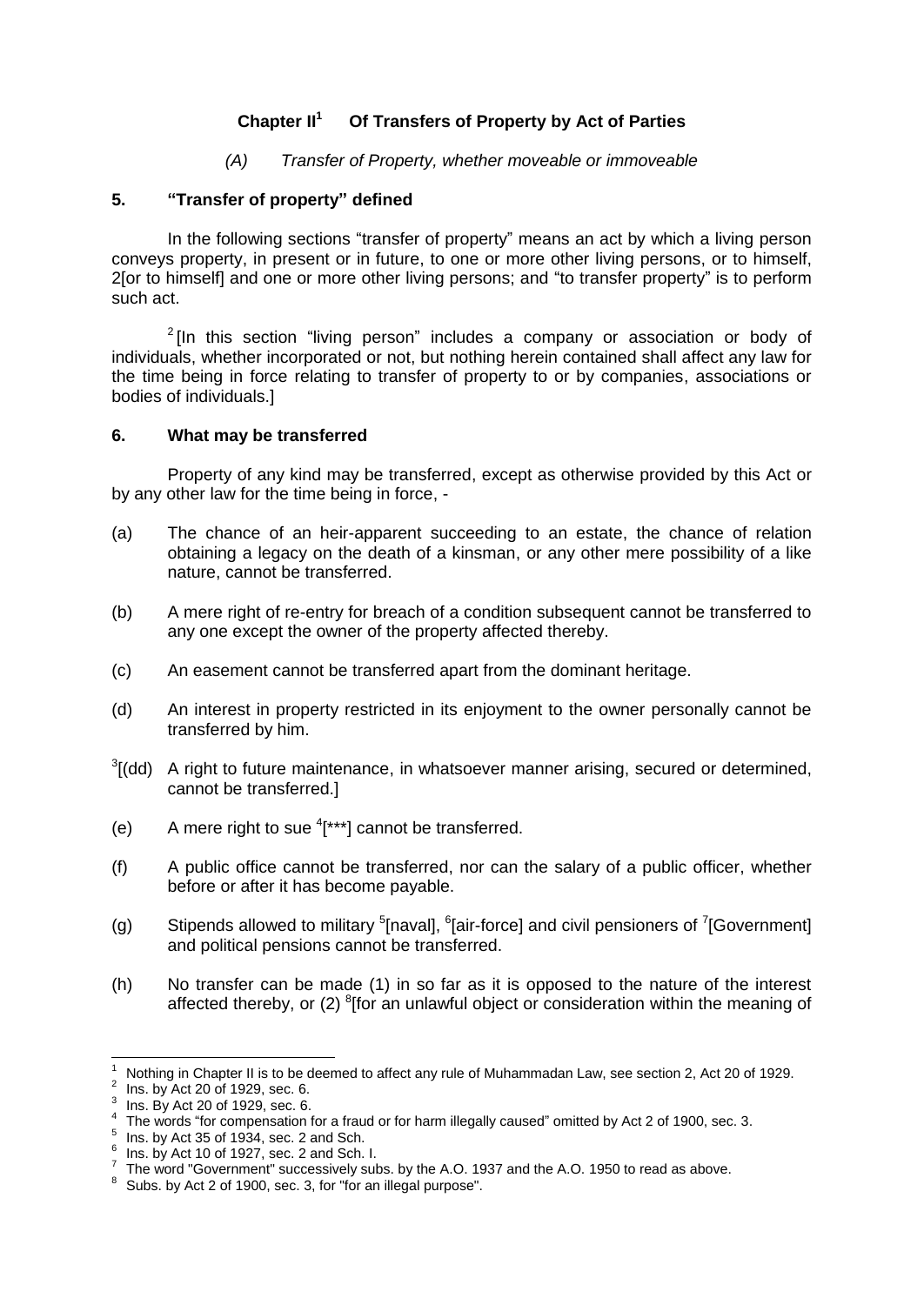section 23 of the Indian Contract Act, 1872 (9 of 1872)], or (3) to a person legally disqualified to be transferee.

 $\rm ^{9}I(i)$ Nothing in this section shall be deemed to authorize a tenant having an untransferable right of occupancy, the farmer of an estate in respect of which default has been made in paying revenue, or the lessee of an estate, under the management of a Court of Wards, to assign his interest as such tenant, farmer or lessee.]

## **7. Persons competent to transfer**

Every person competent to contract and entitled to transferable property, or authorized to dispose of transferable property not his own, is competent to transfer such property either wholly or in part, and either absolutely or conditionally, in the circumstances, to the extend and in the manner, allowed and prescribed by any law for the time being in force.

## **8. Operation of transfer**

Unless a different intention is expressed or necessarily implied, a transfer of property passes forthwith to the transferee all the interest which the transferor is then capable of passing in the property, and in the legal incidents thereof.

Such incidents include, where the property is land, the easements annexed thereto, the rents and profits thereof accruing after the transfer, and all things attached to the earth;

and, where the property is machinery attached to the earth, the moveable parts thereof;

and, where the property is a house, the easements annexed thereto, the rent thereof accruing after the transfer, and the locks, keys, bars, doors, windows, and all other things provided for permanent use therewith;

and, where the property is a debt or other actionable claim, the securities therefor (except where they are also for other debts or claims not transferred to the transferee), but not arrears of interest accrued before the transfer;

and, where the property is money or other property yielding income, the interest or income thereof accruing after the transfer takes effect.

#### **9. Oral transfer**

A transfer of property may be made without writing in every case in which a writing is not expressly required by law.

## **10. Condition restraining alienation**

Where property is transferred subject to a condition or limitation absolutely restraining the transferee or any person claiming under him from parting with or disposing of his interest in the property, the condition or limitation is void, except in the case of a lease where the condition is for the benefit of the lessor or those claiming under him: provided that property may be transferred to or for the benefit of a woman (not being a Hindu, Muhammadan or Buddhist), so that she shall not have power during her marriage to transfer or charge the same or her beneficial interest therein.

<sup>6</sup>

 $9$  Added by Act 3 of 1885, sec. 4.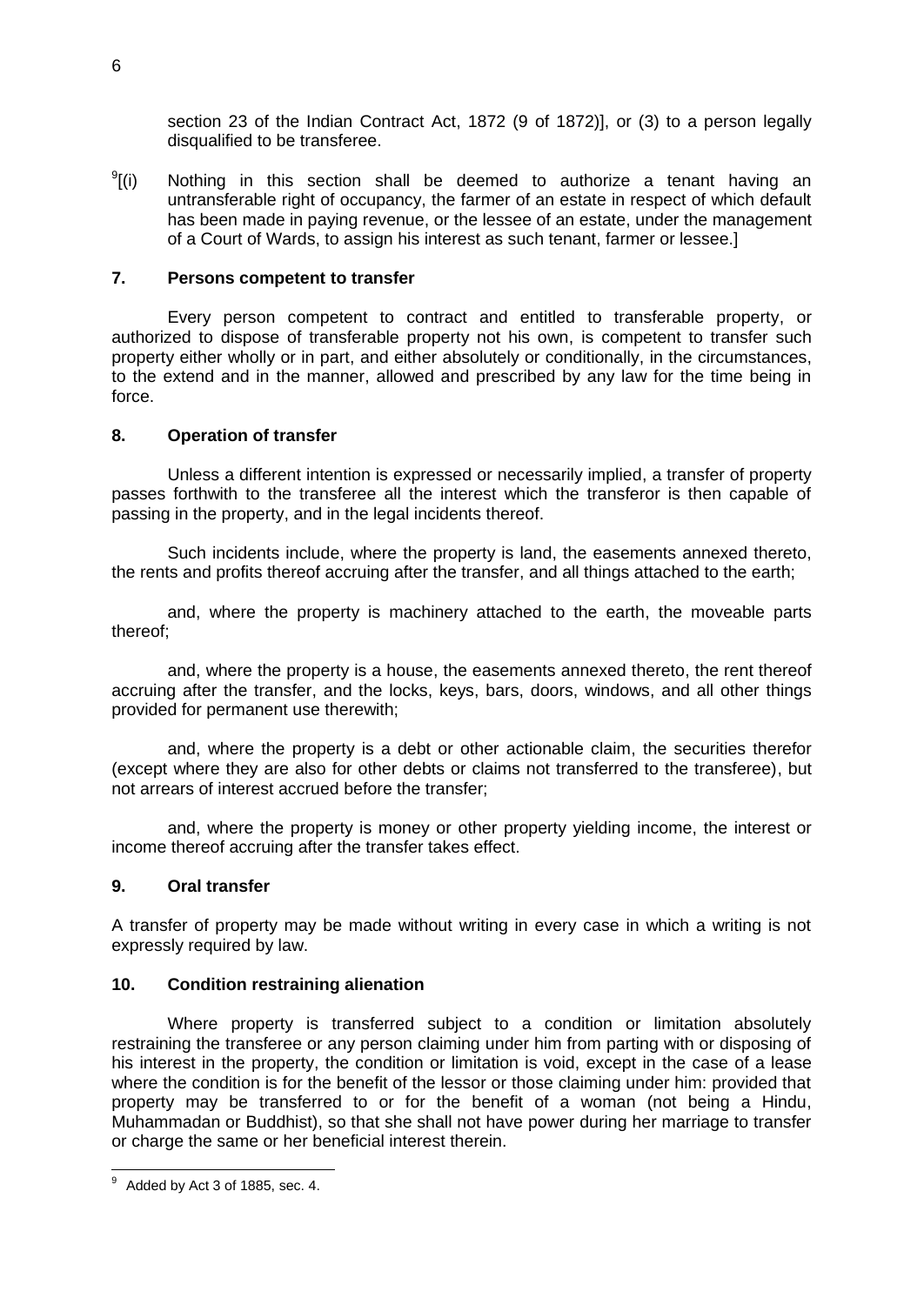#### **11. Restriction repugnant to interest created**

Where, on a transfer of property, an interest therein is created absolutely in favour of any person, but the terms of the transfer direct that such interest shall be applied or enjoyed by him in a particular manner, he shall be entitled to receive and dispose of such interest as if there were no such direction.

<sup>10</sup>[Where any such direction has been made in respect of one piece of immoveable property for the purpose of securing the beneficial enjoyment of another piece of such property, nothing in this section shall be deemed to affect any right which the transferor may have to enforce such direction or any remedy which he may have in respect of a breach thereof.]

#### **12. Condition making interest determinable on insolvency or attempted alienation**

Where property is transferred subject to a condition or limitation making any interest therein, reserved or given to or for the benefit of any person, to cease on his becoming insolvent or endeavouring to transfer or dispose of the same, such condition or limitation is void.

Nothing in this section applies to a condition in a lease for the benefit of the lessor or those claiming under him.

#### **13. Transfer for benefit of unborn person**

Where, on a transfer of property, an interest therein is created for the benefit of a person not in existence at the date of the transfer, subject to a prior interest created by the same transfer, the interest created for the benefit of such person shall not take effect, unless it extends to the whole of the remaining interest of the transferor in the property.

#### **Illustration**

A transfers property of which he is the owner to B in trust for A and his intended wife successively for their lives, and, after the death of the survivor, for the eldest son of the intended marriage for life, and after his death for A's second son. The interest so created for the benefit of the eldest son does not take effect, because it does not extend to the whole of A's remaining interest in the property.

#### **14. Rule against perpetuity**

 $\overline{a}$ 

No transfer of property can operate to create an interest which is to take effect after the life-time of one or more persons living at the date of such transfer, and the minority of some person who shall be in existence at the expiration of that period, and to whom, if he attains full age, the interest created is to belong.

#### **15. Transfer to class some of whom come under sections 13 and 14**

If, on a transfer of property, an interest therein is created for the benefit of a class of persons with regard to some of whom such interest fails by reason of any of the rules contained in sections 13 and 14, such interest fails <sup>11</sup>[in regard to those persons only and not in regard to the whole class].

 $10$  subs. by Act 20 of 1929, sec. 8, for the original paragraph.

 $11$  Subs. by Act 20 of 1929, sec. 9, for "as regards the whole class".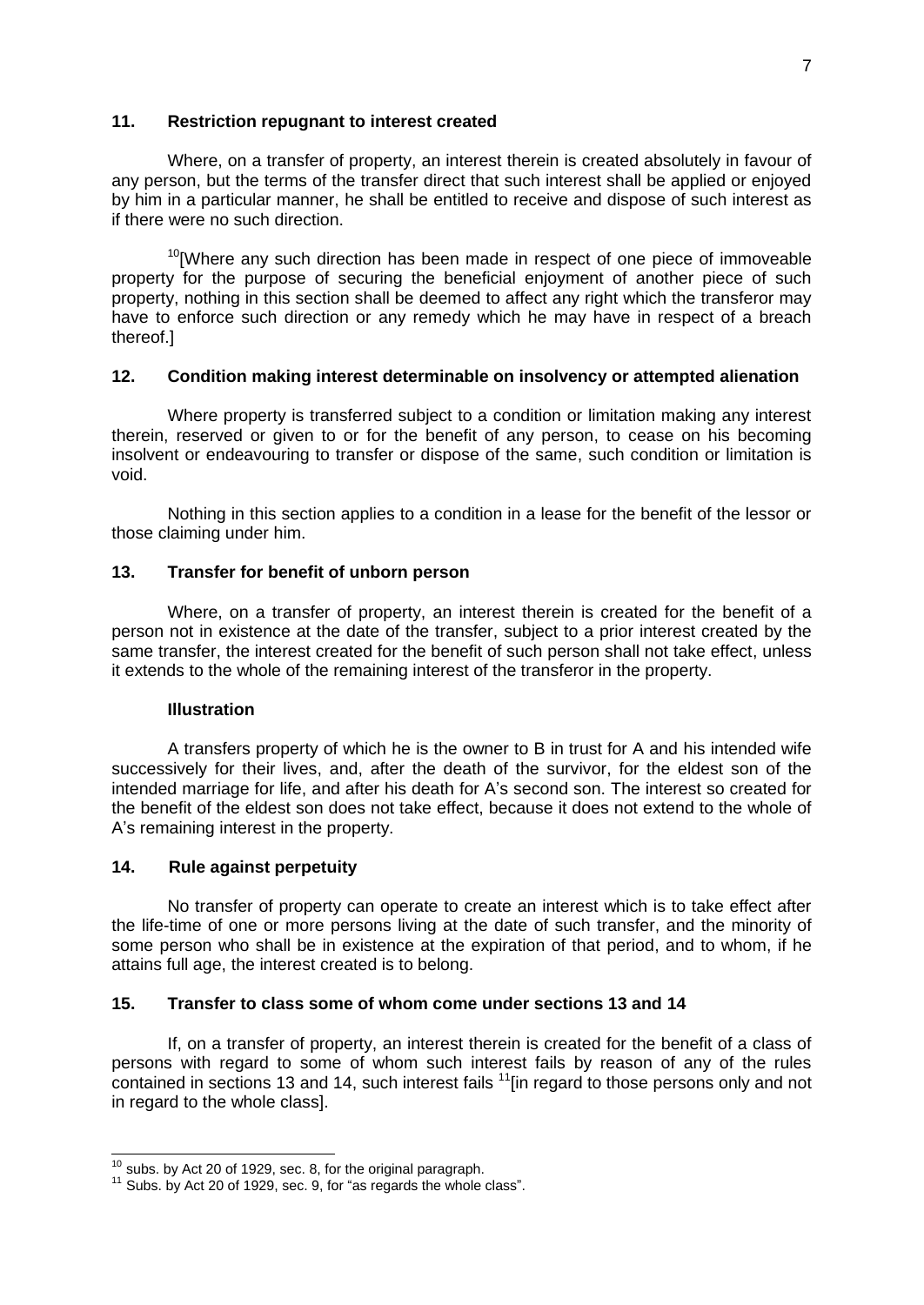## **<sup>12</sup>[16. Transfer to take effect on failure of prior interest**

Where, by reason of any of the rules contained in sections 13 and 14, an interest created for the benefit of a person or of a class of persons fails in regard to such person or the whole of such class, any interest created in the same transaction and intended to take effect after or upon failure of such prior interest also fails.

#### **17. Direction for accumulation**

- (1) Where the terms of a transfer of property direct that the income arising from the property shall be accumulated either wholly or in part during a period longer than -
	- (a) the life of the transferor, or
	- (b) a period of eighteen years from the date of the transfer,

such direction shall, save as hereinafter provided, be void to the extent to which the period during which the accumulation is directed exceeds the longer of the aforesaid periods, and at the end of such last-mentioned period the property and the income thereof shall be disposed of as if the period during which the accumulation has been directed to be made had elapsed.

- (2) This section shall not affect any direction for accumulation for the purpose of-
	- (i) the payment of the debts of the transferor or any other person taking any interest under the transfer, or
	- (ii) the provision of portions for children or remoter issue of the transferor or of any other person taking any interest under the transfer, or
	- (iii) the preservation or maintenance of the property transferred;

and such direction may be made accordingly.

## **18. Transfer in perpetuity for benefit of public**

The restrictions in sections 14, 16 and 17 shall not apply in the case of a transfer of property for the benefit of the public in the advancement of religion, knowledge, commerce, health, safety, or any other object beneficial to mankind.]

## **19. Vested interest**

1

Where, on a transfer of property, an interest therein is created in favour of a person without specifying the time when it is to take effect, or in terms specifying that it is to take effect forthwith or on the happening of an event which must happen, such interest is vested, unless a contrary intention appears from the terms of the transfer.

A vested interest is not defeated by the death of the transferee before he obtains possession.

Explanation - An intention that an interest shall not be vested is not to be inferred merely from a provision whereby the enjoyment thereof is postponed, or whereby a prior interest in the same property is given or reserved to some other person, or whereby income

 $12$  Subs. by Act 20 of 1929, sec. 10, for the original sections 16 to 18.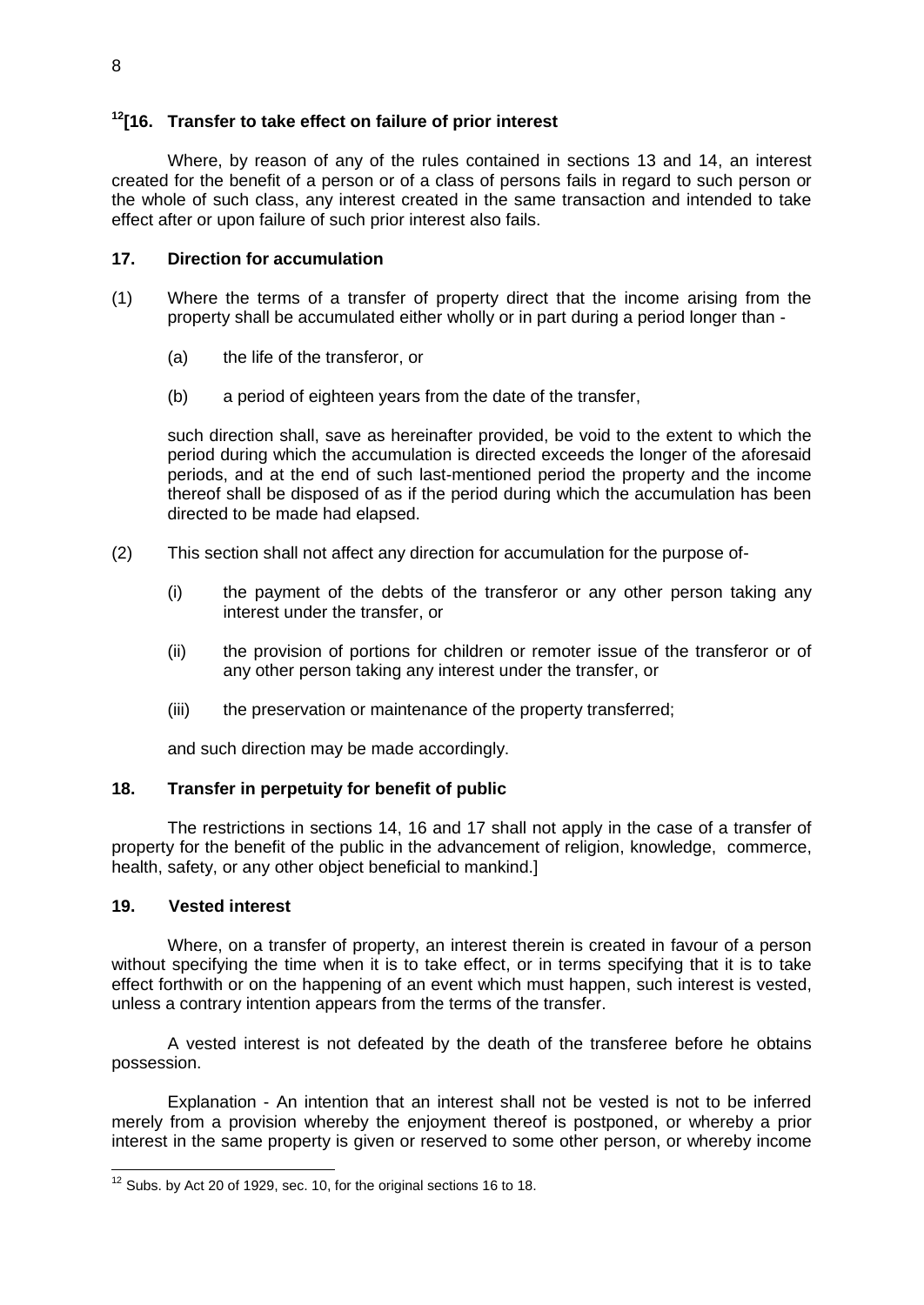arising from the property is directed to be accumulated until the time of enjoyment arrives, or from a provision that if a particular event shall happen the interest shall pass to another person.

#### **20. When unborn person acquires vested interest on transfer for his benefit**

Where, on a transfer of property, an interest therein is created for the benefit of a person not then living, he acquires upon his birth, unless a contrary intention appear from the terms of the transfer, a vested interest, although he may not be entitled to the enjoyment thereof immediately on his birth.

## **21. Contingent interest**

Where, on a transfer of property, an interest therein is created in favour of a person to take effect only on the happening of a specified uncertain event, or if a specified uncertain event shall not happen, such person thereby acquires a contingent interest in the property. Such interest becomes a vested interest, in the former case, on the happening of the event, in the latter, when the happening of the event becomes impossible.

Exception - Where, under a transfer of property, a person becomes entitled to an interest therein upon attaining a particular age, and the transferor also gives to him absolutely the income to arise from such interest before he reaches that age, or directs the income or so much thereof as may be necessary to be applied for his benefit, such interest is not contingent.

## **22. Transfer to members of a class who attain a particular age**

Where, on a transfer of property, an interest therein is created in favour of such members only of a class as shall attain a particular age, such interest does not vest in any member of the class who has not attained that age.

#### **23. Transfer contingent on happening of specified uncertain event**

Where, on a transfer of property, an interest therein is to accrue to a specified person if a specified uncertain event shall happen, and no time is mentioned for the occurrence of that event, the interest fails unless such event happens before, or at the same time as, the intermediate or precedent interest ceases of exist.

## **24. Transfer to such of certain persons as survive at some period not specified**

Where, on a transfer of property, an interest therein is to accrue to such of certain persons as shall go to such of them as shall be alive when the intermediate or precedent interest ceases to exist, unless a contrary intention appears from the terms of the transfer.

#### **Illustration**

A transfers property to B for life, and after his death to C and D, equally to be divided between them, or to the survivor of them. C dies during the life of B. D survives B. At B's death the property passes to D.

#### **25. Conditional transfer**

An interest created on a transfer of property and dependent upon a condition fails if the fulfilment of the condition is impossible, or is forbidden by law, or is of such a nature that, if permitted, it would defeat the provisions of any law, or is fraudulent, or involves or implies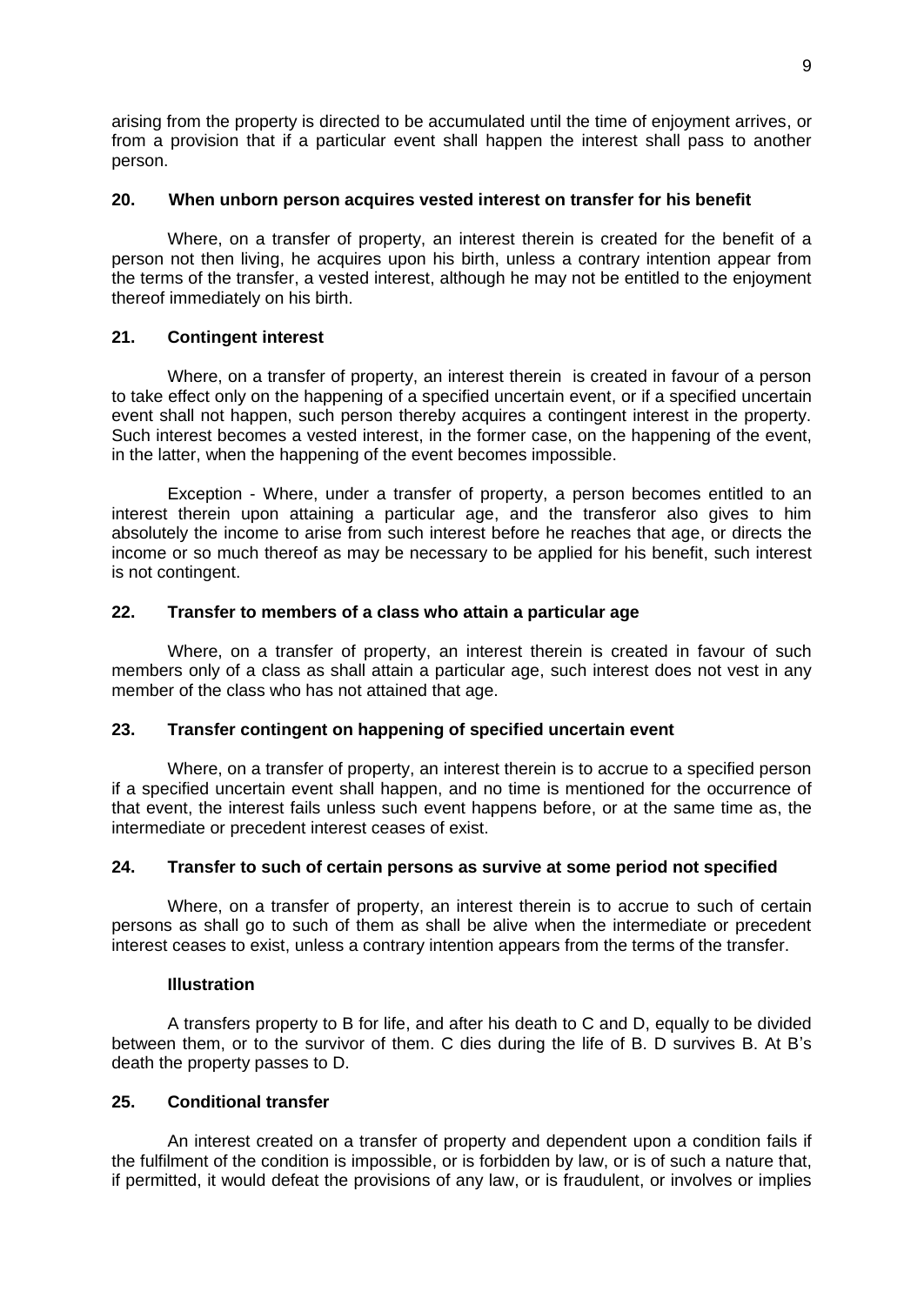injury to the person or property of another, or the Court regards it as immoral or opposed to public policy.

## **Illustrations**

- (a) A lets a farm to B on condition that he shall walk a hundred miles in an hour. The lease is void.
- (b) A gives Rs. 500 to B on condition that he shall marry A's daughter C. At the date of the transfer C was dead. The transfer is void.
- (c) A transfers Rs. 500 to B on condition that she shall murder C. The transfer is void.
- (d) A transfers Rs. 500 to his niece C if she will desert her husband. The transfer is void.

## **26. Fulfilment of condition precedent**

Where the terms of a transfer of property impose a condition to be fulfilled before a person can take an interest in the property, the condition shall be deemed to have been fulfilled if it has been substantially complied with.

#### **Illustrations**

- (a) A transfers Rs. 5,000 to B on condition that he shall marry with the consent of C, D and E. E dies. B marries with the consent of C and D. B is deemed to have fulfilled the condition.
- (b) A transfers Rs. 5,000 to B on condition that he shall marry with the consent of C, D and E. B marries without the consent of C, D and E, but obtains their consent after the marriage. B has not fulfilled the condition.

## **27. Conditional transfer to one person coupled with transfer to another on failure of prior disposition**

Where, on a transfer of property, an interest therein is created in favour of one person, and by the same transaction an ulterior disposition of the same interest is made in favour of another, if the prior disposition under the transfer shall fail, the ulterior disposition shall take effect upon the failure of the prior disposition, although the failure may not have occurred in the manner contemplated by the transferor.

But, where the intention of the parties to the transaction is that the ulterior disposition shall take effect only in the event of the prior disposition failing in a particular manner, the ulterior disposition shall not take effect unless the prior disposition fails in that manner.

#### **Illustrations**

- (a) A transfers Rs. 500 to B on condition that he shall execute a certain lease within three months after A's death, and, if he should neglect to do so, to C. B dies in A's life-time. The disposition in favour of C takes effect.
- (b) A transfers property to his wife; but, in case she should die in his life-time, transfers to B that which he had transferred to her. A and his wife perish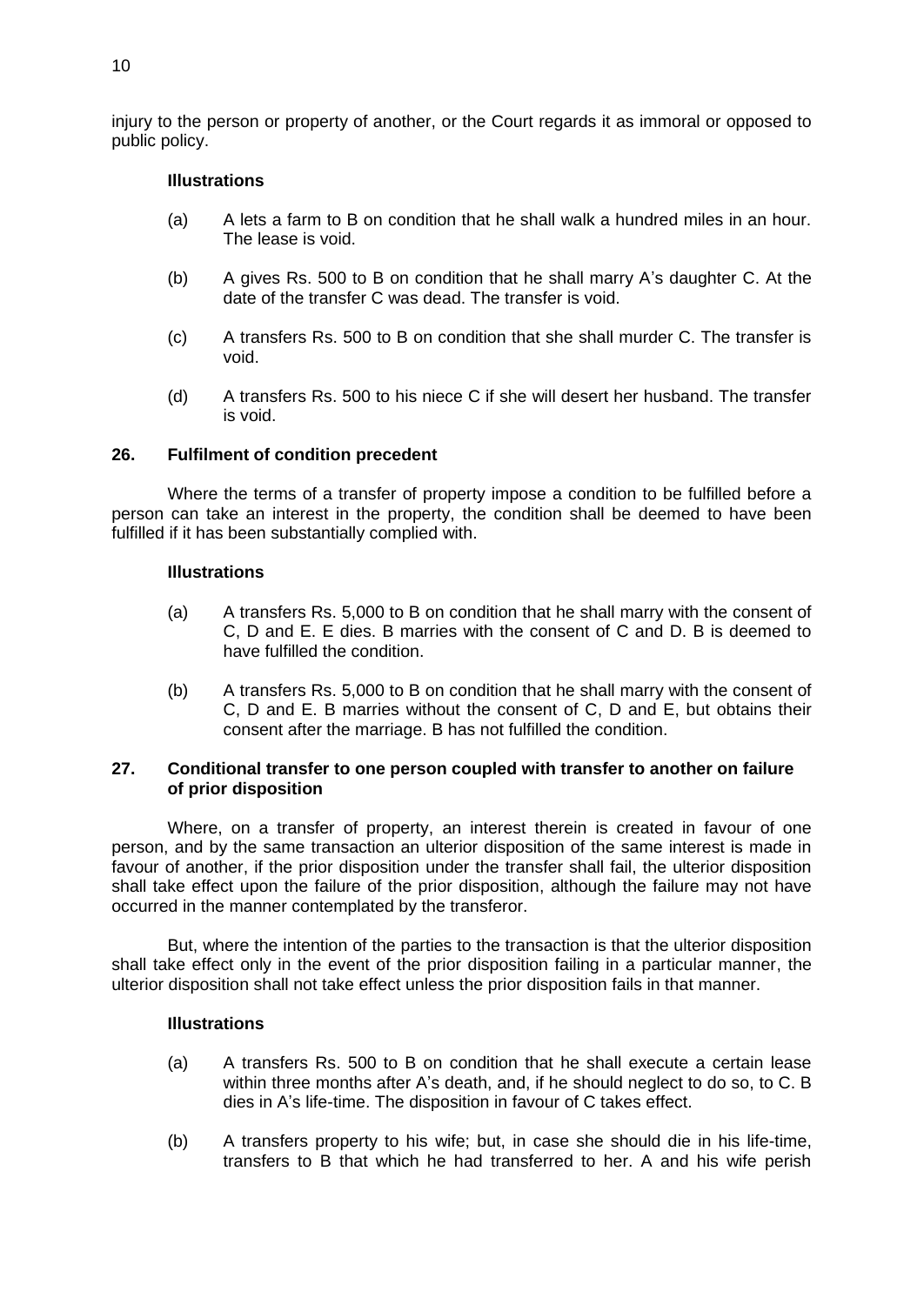together, under circumstances which make it impossible to prove that she died before him. The disposition in favour of B does not take effect.

## **28. Ulterior transfer conditional on happening or not happening of specified event**

On a transfer of property an interest therein may be created to accrue to any person with the condition superadded that in case a specified uncertain event shall happen such interest shall pass to another person, or that in case a specified uncertain event shall not happen such interest shall pass to another person. In each case the dispositions are subject to the rules contained in sections 10, 12, 21, 22, 23, 24, 25 and 27.

## **29. Fulfilment of condition subsequent**

An ulterior disposition of the kind contemplated by the last preceding section cannot take effect unless the condition is strictly fulfilled.

## **Illustration**

A transfers Rs. 500 to B, to be paid to him on his attaining his majority or marrying, with a proviso that, if B dies a minor or marries without C's consent, the Rs. 500 shall go to D. B marries when only 17 years of age, without C's consent. The transfer to D takes effect.

## **30. Prior disposition not affected by invalidity of ulterior disposition**

If the ulterior disposition is not valid, the prior disposition is not affected by it.

## **Illustration**

A transfers a farm to B for her life, and, if she do not desert her husband, to C. B is entitled to the farm during her life as if no condition had been inserted.

## **31. Condition that transfer shall cease to have effect in case specified uncertain event happens or does not happen**

Subject to the provisions of section 12, on a transfer of property an interest therein may be created with the condition superadded that it shall cease to exist in case a specified uncertain event shall happen, or in case a specified uncertain event shall not happen.

#### **Illustrations**

- (a) A transfers a farm to B for his life, with a proviso that, in case B cuts down a certain wood, the transfer shall cease to have any effect. B cuts down the wood. He loses his life-interest in the farm.
- (b) A transfers a farm to B, provided that, if B shall not go to England within three years after the date of the transfer, his interest in the farm shall cease. B does not go to England within the term prescribed. His interest in the farm ceases.

## **32. Such condition must not be invalid**

In order that a condition that an interest shall cease to exist may be valid, it is necessary that the event to which it relates be one which could legally constitute the condition of the creation of an interest.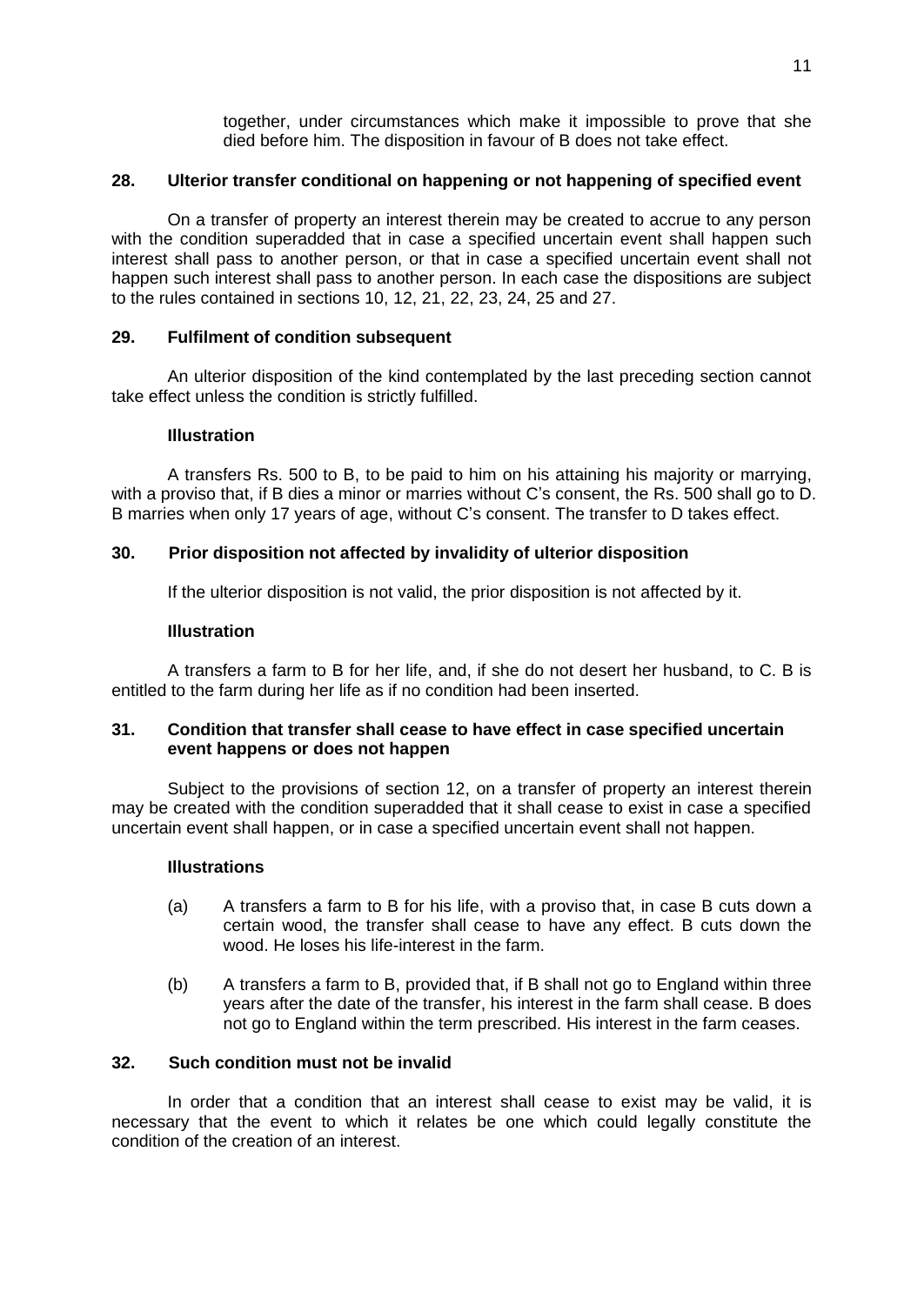#### **33. Transfer conditional on performance of act, no time being specified for performance**

Where, on a transfer of property, an interest therein is created subject to a condition that the person taking it shall perform a certain act, but no time is specified for the performance of the act, the condition is broken when he renders impossible, permanently or for an indefinite period, the performance of the act.

#### **34. Transfer conditional on performance of act, time being specified**

Where an act is to be performed by a person either as a condition to be fulfilled before an interest created on a transfer of property is enjoyed by him, or as a condition on the non-fulfilment of which the interest is to pass from him to another person, and a time is specified for the performance of the act, if such performance within the specified time is prevented by the fraud of a person who would be directly benefited by non-fulfilment of the condition, such further time shall as against him be allowed for performing the act as shall be requisite to make up for the delay caused by such fraud. But if no time is specified for the performance of the act, then, if its performance is by the fraud of a person interested in the non- fulfilment of the condition rendered impossible or indefinitely postponed, the condition shall as against him be deemed to have been fulfilled.

#### *Election*

#### **35. Election when necessary**

Where a person professes to transfer property which he has no right to transfer, and as part of the same transaction confers any benefit on the owner of the property, such owner must elect either to confirm such transfer or to dissent from it; and in the latter case he shall relinquish the benefit so conferred, and the benefit so relinquished shall revert to the transferor or his representative as if it had not been disposed of,

subject nevertheless,

where the transfer is gratuitous, and the transferor has, before the election, died or otherwise become incapable of making a fresh transfer,

and in all cases where the transfer is for consideration,

to the charge of making good to the disappointed transferee the amount or value of the property attempted to be transferred to him.

#### **Illustrations**

The farm of Sultanpur is the property of C and worth Rs. 800. A by an instrument of gift professes to transfer it to B, giving by the same instrument Rs. 1,000 to C. C elects to retain the farm. He forfeits the gift of Rs. 1,000.

In the same case, A dies before the election. His representative must out of the Rs. 1,000 pay Rs. 800 to B.

The rule in the first paragraph of this section applies whether the transferor does or does not believe that which he professes to transfer to be his own.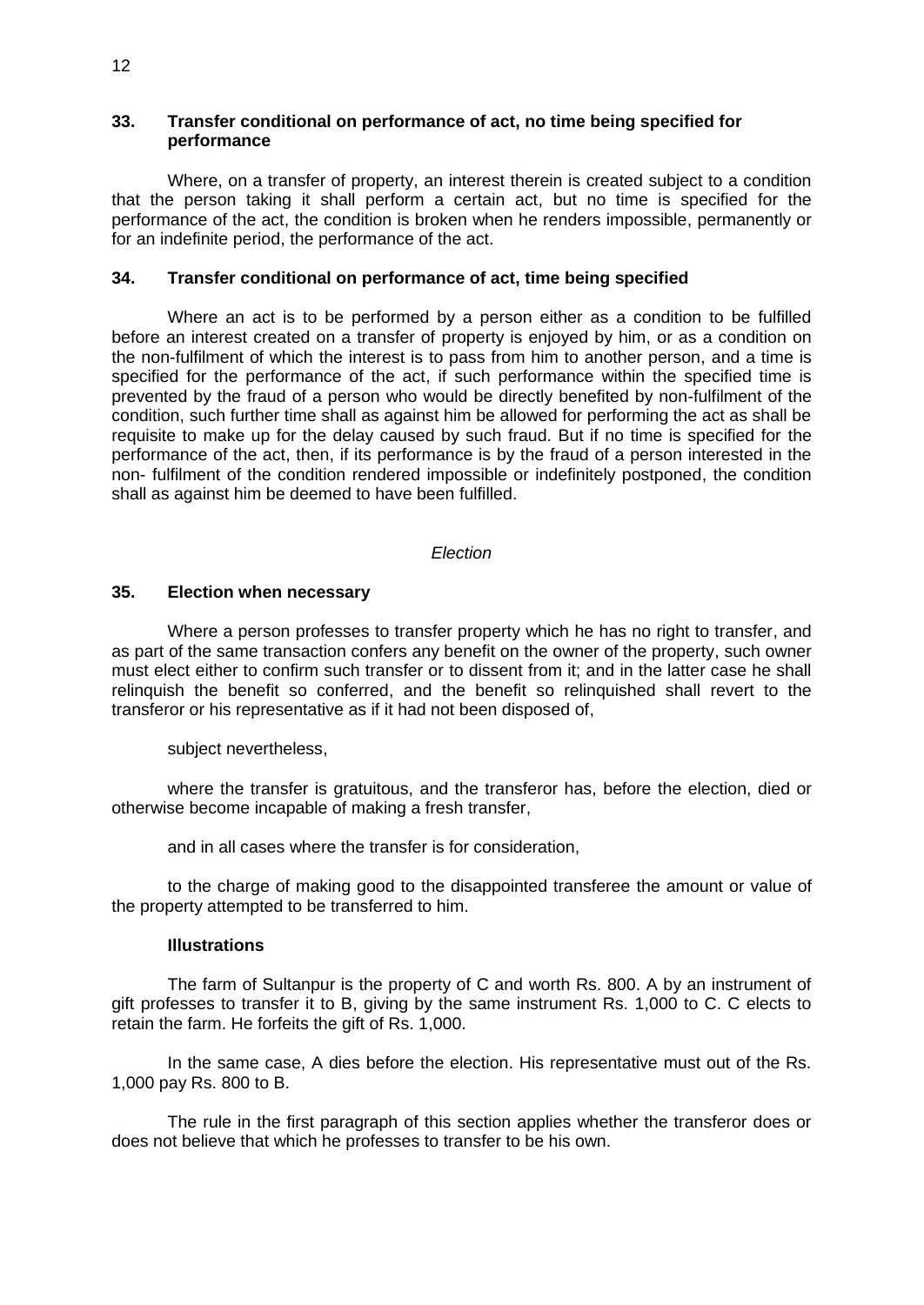A person taking no benefit directly under a transaction, but deriving a benefit under it indirectly, need not elect.

A person who in his one capacity takes a benefit under the transaction may in another dissent therefrom.

Exception to the last preceding four rules - Where a particular benefit is expressed to be conferred on the owner of the property which the transferor professes to transfer, and such benefit is expressed to be in lieu of that property, if such owner claim the property, he must relinquish the particular benefit, but he is not bound to relinquish any other benefit conferred upon him by the same transaction.

Acceptance of the benefit by the person on whom it is conferred constitutes an election by him to confirm the transfer, if he is aware of his duty to elect and of those circumstances which would influence the judgment of a reasonable man in making an election, or if he waives enquiry into the circumstances.

Such knowledge or waiver shall, in the absence of evidence to the contrary, be presumed, if the person on whom the benefit has been conferred has enjoyed it for two years without doing any act to express dissent.

Such knowledge of waiver may be inferred from any act of his which renders it impossible to place the persons interested in the property professed to be transferred in the same condition as if such act had not been done.

#### **Illustration**

A transfers to B an estate to which C is entitled, and as part of the same transaction gives C a coal-mine. C takes possession of the mine and exhausts it. He has thereby confirmed the transfer of the estate to B.

If he does not within one year after the date of the transfer signify to the transferor or his representatives his intention to confirm or to dissent from the transfer, the transferor or his representative may, upon the expiration of that period, require him to make his election; and, if he does not comply with such requisition within a reasonable time after he has received it, he shall be deemed to have elected to confirm the transfer.

In case of disability, the election shall be postponed until the disability ceases, or until the election is made by some competent authority.

#### *Apportionment*

#### **36. Apportionment of periodical payments on determination of interest of person entitled**

In the absence of a contract or local usage to the contrary, all rents, annuities, pensions, dividends and other periodical payments in the nature of income shall, upon the transfer of the interest of the person entitled to receive such payments, be deemed, as between the transferor and the transferee, to accrue due from day to day, and to be apportionable accordingly, but to be payable on the days appointed for the payment thereof.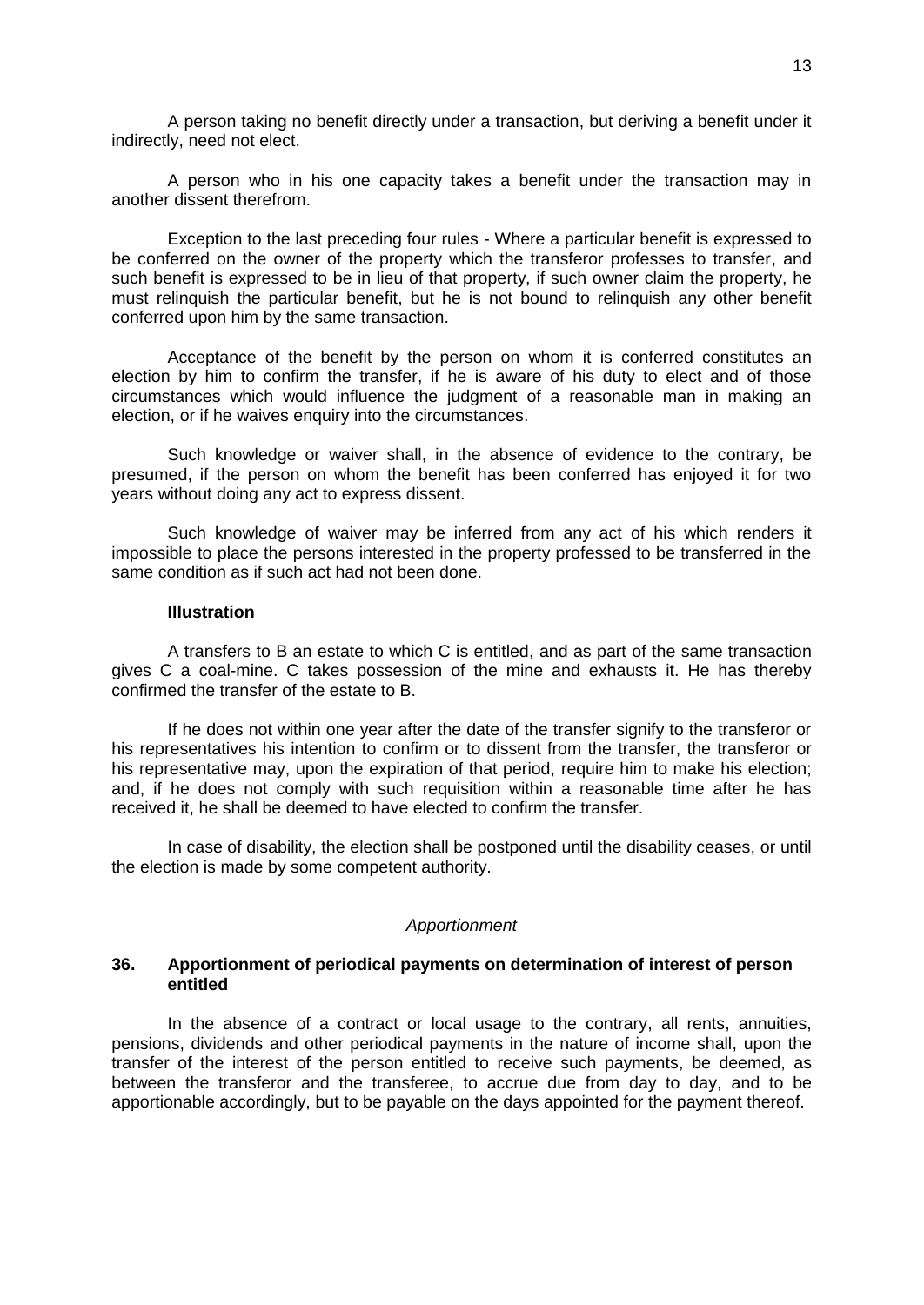#### **37. Apportionment of benefit of obligation on severance**

When, in consequence of a transfer, property is divided and held in several shares, and thereupon the benefit of any obligation relating to the property as a whole passes from one to several owners of the property, the corresponding duty shall, in the absence of a contract to the contrary amongst the owners, be performed in favour of each of such owners in proportion to the value of his share in the property, provided that the duty can be severed and that the severance does not substantially increase the burden of the obligation; but if the duty cannot be severed, or if the severance would substantially increase the burden of the obligation, the duty shall be performed for the benefit of such one of the several owners as they shall jointly designate for that purpose:

Provided that no person on whom the burden of the obligation lies shall be answerable for failure to discharge it in manner provided by this section, unless and until he has had reasonable notice of the severance.

Nothing in this section applies to leases for agricultural purposes unless and until the State Government by notification in the Official Gazette so directs.

#### **Illustrations**

- (a) A sells to B, C and D a house situate in a village and leased to E at an annual rent of Rs. 30 and delivery of one fat sheep, B having provided half the purchase-money and C and D one-quarter each. E, having notice of this, must pay Rs. 15 to B, Rs. 7 1/2 to C, and Rs. 7 1/2 to D, and must deliver the sheep according to the joint direction of B, C and D.
- (b) In the same case, each house in the village being bound to provide ten days' labour each year on a dyke to prevent inundation, E had agreed as a term of his lease to perform this work for A. B, C and D severally require E to perform the ten days' work due on account of the house of each. E is not bound to do more than ten days' work in all, according to such directions as B, C and D may join in giving.

## *(B) Transfer of Immoveable Property*

## **38. Transfer by person authorised only under certain circumstances to transfer**

Where any person, authorized only under circumstances in their nature variable to dispose of immoveable property, transfers such property for consideration, alleging the existence of such circumstances, they shall, as between the transferee on the one part and the transferor and other persons (if any) affected by the transfer on the other part, be deemed to have existed, if the transferee, after using reasonable care to ascertain the existence of such circumstances, has acted in good faith.

#### **Illustration**

A, a Hindu widow, whose husband has left collateral heirs, alleging that the property held by her as such is insufficient for her maintenance, agrees, for purposes neither religious nor charitable, to sell a field, part of such property, to B. B satisfies himself by reasonable enquiry that the income of the property is insufficient for A's maintenance, and that the sale of the field is necessary, and acting in good faith, buys the field from A. As between B on the one part and A and the collateral heirs on the other part, a necessity for the sale shall be deemed to have existed.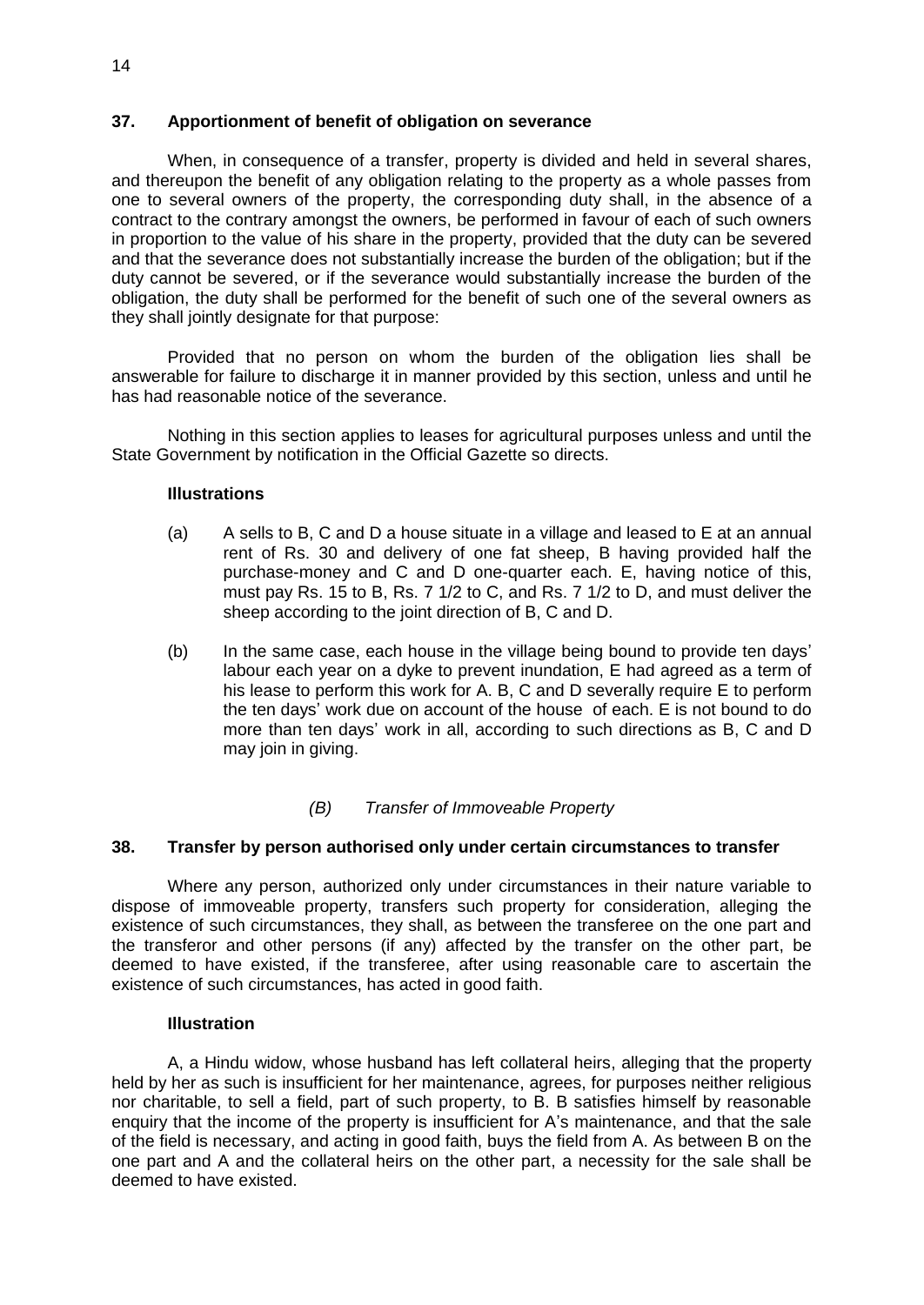#### **39. Transfer where third person is entitled to maintenance**

Where a third person has a right to receive maintenance, or a provision for advancement or marriage, from the profits of immoveable property, and such property is transferred,  $^{13}$ [\*\*\*] the right may be enforced against the transferee, if he has notice  $14$ [thereof] or if the transfer is gratuitous; but not against a transferee for consideration and without notice of the right, nor against such property in his hands.

 $15$ [\*\*\*]

## **40. Burden of obligation imposing restriction on use of land**

Where, for the more beneficial enjoyment of his own immoveable property, a third person has, independently of any interest in the immoveable property of another or of any easement thereon, a right to restrain the enjoyment <sup>16</sup>[in a particular manner of the latter property], or

Or of obligation annexed to ownership but not amounting to interest or easement

Where a third person is entitled to the benefit of an obligation arising out of contract and annexed to the ownership of immoveable property, but not amounting to an interest therein or easement thereon,

such right or obligation may be enforced against a transferee with notice thereof or a gratuitous transferee of the property affected thereby, but not against a transferee for consideration and without notice of the right or obligation, nor against such property in his hands.

## **Illustration**

A contracts to sell Sultanpur to B. While the contract is still in force he sells Sultanpur to C, who has notice of the contract. B may enforce the contract against C to the same extent as against A.

## **41. Transfer by ostensible owner**

Where, with the consent, express or implied, of the persons interested in immoveable property, a person is the ostensible owner of such property and transfers the same for consideration, the transfer shall not be voidable on the ground that the transferor was not authorized to make it: provided that the transferee, after taking reasonable care to ascertain that the transferor had power to make the transfer, has acted in good faith.

## **42. Transfer by person having authority to revoke former transfer**

Where a person transfers any immoveable property, reserving power to revoke the transfer, and subsequently transfers the property for consideration to another transferee, such transfer operates in favour of such transferee (subject to any condition attached to the exercise of the power) as a revocation of the former transfer to the extent of the power.

 $\overline{a}$  $13$  The words "with the intention of defeating such right" omitted by Act 20 of 1929, sec. 11.

<sup>&</sup>lt;sup>14</sup> Subs. by Act 20 of 1929, sec. 11, for "of such intention".

<sup>&</sup>lt;sup>15</sup> The illustration omitted by Act 20 of 1929, sec. 11.

 $16$  Subs. by Act 20 of 1929, sec. 12, for "of the latter property or to compel its enjoyment in a particular manner".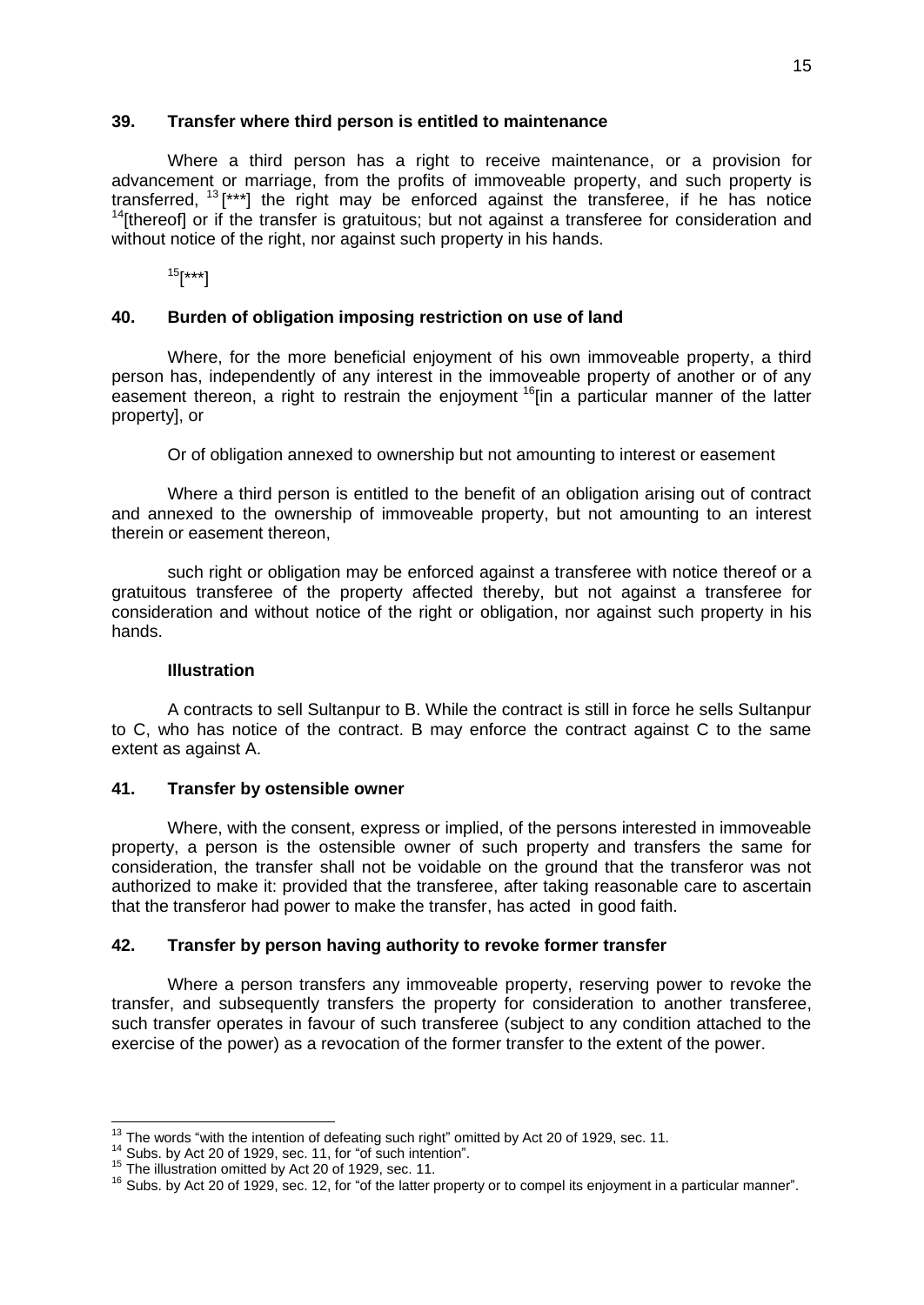#### **Illustration**

A lets a house to B, and reserves power to revoke the lease if, in the opinion of a specified surveyor, B should make a use of it detrimental to its value, Afterwards A, thinking that such a use has been made, lets the house to C. This operates as a revocation of B's lease subject to the opinion of the surveyor as to B's use of the house having been detrimental to its value.

#### **43. Transfer by unauthorized person who subsequently acquires interest in property transferred**

Where a person <sup>17</sup>[fraudulently or] erroneously represents that he is authorized to transfer certain immovable property, and professes to transfer such property for consideration, such transfer shall, at the option of the transferee, operate on any interest which the transferor may acquire in such property at any time during which the contract of transfer subsists.

Nothing in this section shall impair the right of transferees in good faith for consideration without notice of the existence of the said option.

## **Illustration**

A, a Hindu who has separated from his father B, sells to C three fields, X, Y and Z, representing that A is authorized to transfer the same. Of these fields Z does not belong to A, it having been retained by B on the partition; but on B's dying A as heir obtains Z. C, not having rescinded the contract of sale, may require A to deliver Z to him.

#### **44. Transfer by one co-owner**

Where one of two or more co-owners of immoveable property legally competent in that behalf transfer his share of such property or any interest therein, the transferee acquires, as to such share or interest, and so far as is necessary to give effect to the transfer, the transferor's right to joint possession or other common or part enjoyment of the property, and to enforce a partition of the same, but subject to the conditions and liabilities affecting, at the date of the transfer, the share or interest so transferred.

Where the transferee of a share of a dwelling-house belonging to an undivided family is not a member of the family, nothing in this section shall be deemed to entitle him to joint possession or other common or part enjoyment of the house.

## **45. Joint transfer for consideration**

Where immoveable property is transferred for consideration to two or more persons, and such consideration is paid out of a fund belonging to them in common, they are, in the absence of a contract to the contrary, respectively entitled to interests in such property identical, as nearly as may be, with the interests to which they were respectively entitled in the fund; and, where such consideration is paid out of separate funds belonging to them respectively, they are, in the absence of a contract to the contrary, respectively entitled to interests in such property in proportion to the shares of the consideration which they respectively advanced.

<sup>1</sup>  $17$  Ins. By Act 20 of 1929, sec. 13.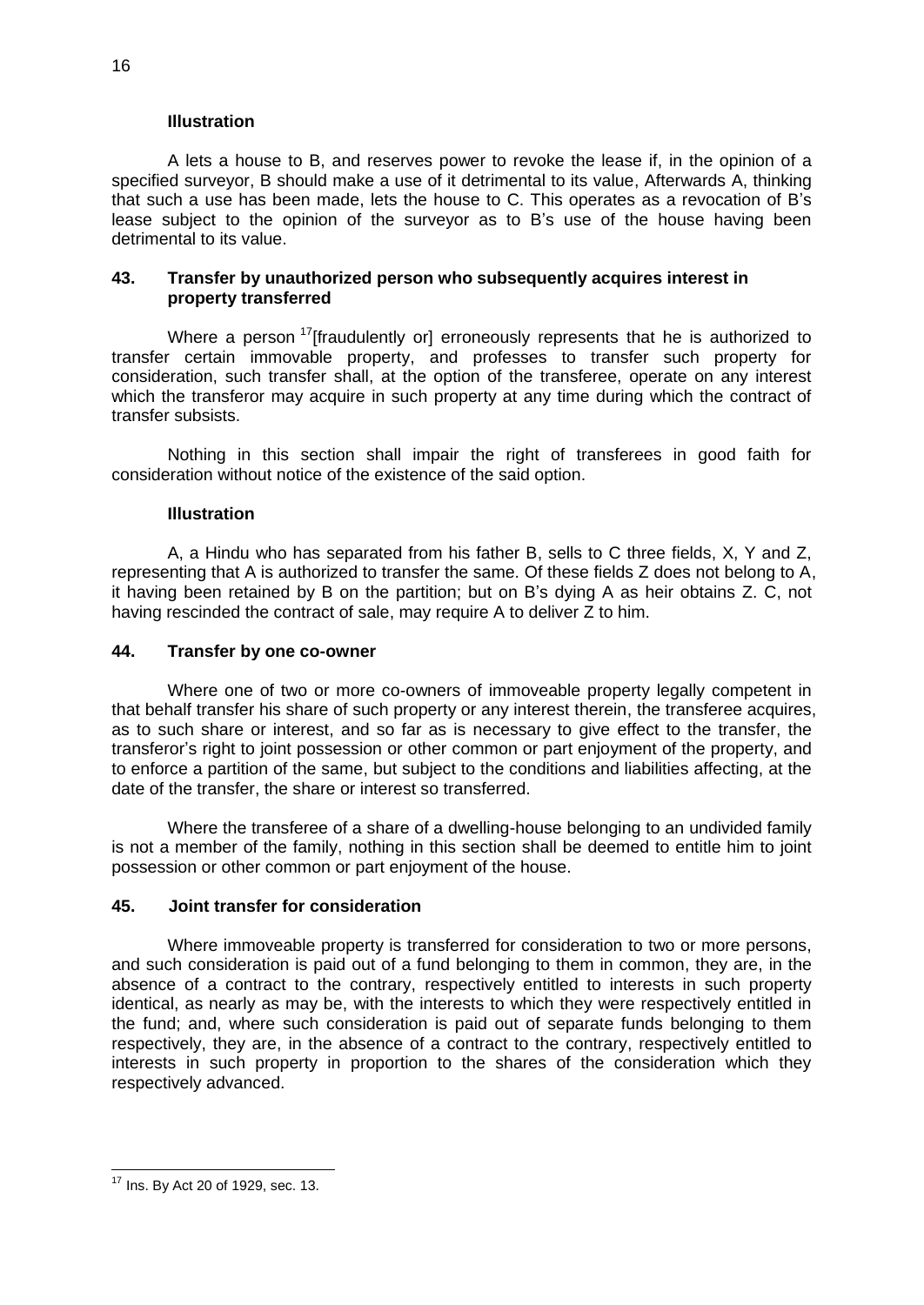In the absence of evidence as to the interests in the fund to which they were respectively entitled, or as to the shares which they respectively advanced, such persons shall be presumed to be equally interested in the property.

## **46. Transfer for consideration by persons having distinct interests**

Where immoveable property is transferred for consideration by persons having distinct interests therein, the transferors are, in the absence of a contract to the contrary, entitled to share in the consideration equally, where their interest in the property were of equal value, and, where such interests were of unequal value, proportionately to the value of their respective interests.

## **Illustration**

- (a) A, owing a moiety, and B and C, each a quarter share, of mauza Sultanpur, exchange an eighth share of that mauza for a quarter share of mauza Lalpura. There being no agreement to the contrary, A is entitled to an eighth share in Lalpura, and B and C each to a sixteenth share in that mauza.
- (b) A, being entitled to a life-interest in mauza Atrali and B and C to the reversion, sell the mauza for Rs. 1,000. A's life- interest is ascertained to be worth Rs. 600, the reversion Rs. 400. A is entitled to receive Rs. 600 out of the purchase-money. B and C to receive Rs. 400.

## **47. Transfer by co-owners of share in common property**

Where several co-owners of immoveable property transfer a share therein without specifying that the transfer is to take effect on any particular share or shares of the transferors, the transfer, as among such transferors, takes effect on such shares equally where the shares were equal, and, where they were unequal, proportionately to the extent of such shares.

#### **Illustration**

A, the owner of an eight-anna share, and B and C, each the owner of a four-anna share, in mauza Sultanpur, transfer a two-anna share in the mauza to D, without specifying from which of their several shares the transfer is made. To give effect to the transfer oneanna share is taken from the share of A, and half-an-anna share from each of the shares of B and C.

## **48. Priority of rights created by transfer**

Where a person purports to create by transfer at different times rights in or over the same immoveable property, and such rights cannot all exist or be exercised to their full extent together, each later created right shall, in the absence of a special contract or reservation binding the earlier transferees, be subject to the rights previously created.

## **49. Transferee's right under policy**

Where immoveable property is transferred for consideration, and such property or any part thereof is at the date of the transfer insured against loss or damage by fire, the transferee, in case of such loss or damage, may, in the absence of a contract to the contrary, require any money which the transferor actually receives under the policy, or so much thereof as may be necessary, to be applied in reinstating the property.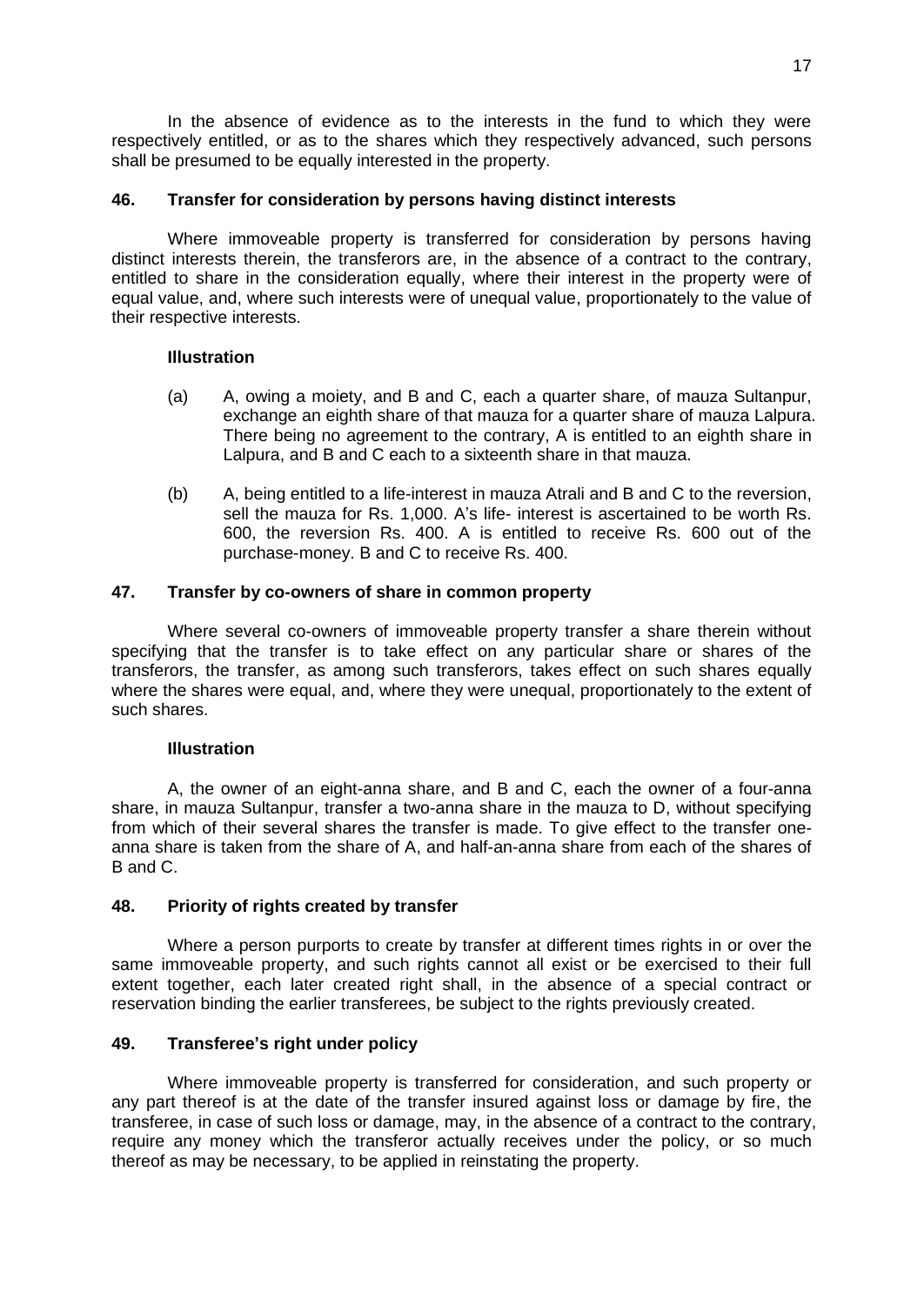#### **50. Rent bona fide paid to holder under defective title**

No person shall be chargeable with any rents or profits of any immoveable property, which he has in good faith paid or delivered to any person of whom he in good faith held such property, notwithstanding it may afterwards appear that the person to whom such payment or delivery was made had no right to receive such rents or profits.

#### **Illustration**

A lets a field to B at a rent of Rs. 50, and then transfers the field to C. B, having no notice of the transfer, in good faith pays the rent to A. B is not chargeable with the rent so paid.

#### **51. Improvements made by bona fide holders under defective titles**

When the transferee of immoveable property makes any improvement on the property, believing in good faith that he is absolutely entitled thereto, and he is subsequently evicted therefrom by any person having a better title, the transferee has a right to require the person causing the eviction either to have the value of the improvement estimated and paid or secured to the transferee, or to sell his interest in the property to the transferee at the then market-value thereof, irrespective of the value of such improvement.

The amount to be paid or secured in respect of such improvement shall be the estimated value thereof at the time of the eviction.

When, under the circumstances aforesaid, the transferee has planted or sown on the property crops which are growing when he is evicted therefrom, he is entitled to such crops and to free ingress and egress to gather and carry them.

#### **52. Transfer of property pending suit relating thereto**

During the <sup>18</sup>[pendency] in any Court having authority  $191^{20}$ [within the limits of India excluding the State of Jammu and Kashmir] or established beyond such limits] by <sup>21</sup>[the Central Government]  $^{22}[***]$ , of  $^{23}[any]$  suit or proceeding which is not collusive and in which any right to immoveable property is directly and specifically in question, the property cannot be transferred or otherwise dealt with by any party to the suit or proceeding so as to affect the rights of any other party thereto under any decree or order which may be made therein, except under the authority of the Court and on such terms as it may impose.

 $24$  [Explanation - For the purposes of this section, the pendency of a suit or proceeding shall be deemed to commence from the date of the presentation of the plaint or the institution of the proceeding in a Court of competent jurisdiction, and to continue until the suit or proceeding has been disposed of by a final decree or order, and complete satisfaction or discharge of such decree or order has been obtained, or has become unobtainable by reason of the expiration of any period of limitation prescribed for the execution thereof by any law for the time being in force.]

 $18$  Subs. by Act 20 of 1929, sec. 14, for "active prosecution".

<sup>&</sup>lt;sup>19</sup> Subs. by the A.O. 1950, for "in the Provinces or established beyond the limits of the Provinces".

<sup>20</sup> Subs. by Act 3 of 1951, sec. 3 and Sch., for "within the limits of Part A States and Part C States" (w.e.f. 1-4- 1951).

<sup>&</sup>lt;sup>21</sup> Subs. by the A.O. 1937, for "the Governor General in Council".

<sup>22</sup> The words "or the Crown Representative" rep. by the A.O. 1948.

<sup>23</sup> Subs. by Act 20 of 1929, sec. 14, for "a contentious".

<sup>24</sup> Ins. By Act 20 of 1929, sec. 14.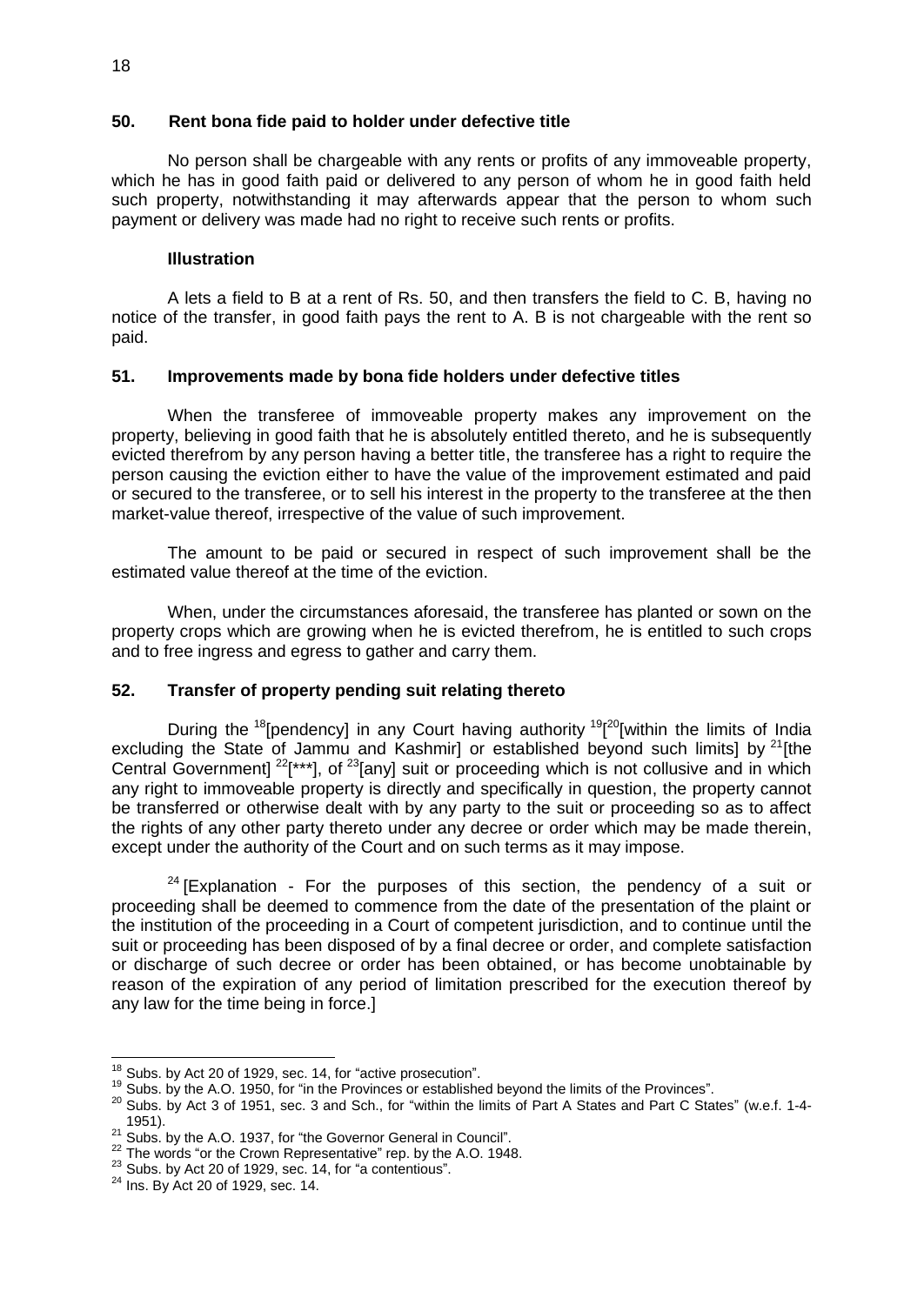#### **<sup>25</sup>[53. Fraudulent transfer**

(1) Every transfer of immoveable property made with intent to defeat or delay the creditors of the transferor shall be voidable at the option of any creditor so defeated or delayed.

Nothing in this sub-section shall impair the rights of a transferee in good faith and for consideration.

Nothing in this sub-section shall affect any law for the time being in force relating to insolvency.

A suit instituted by a creditor (which term includes a decree-holder whether he has or has not applied for execution of his decree) to avoid a transfer on the ground that it has been made with intent to defeat or delay the creditors of the transferor, shall be instituted on behalf of, or for the benefit of, all the creditors.

(2) Every transfer of immoveable property made without consideration with intent to defraud a subsequent transferee shall be voidable at the option of such transferee.

For the purposes of this sub-section, no transfer made without consideration shall be deemed to have been made with intent to defraud by reason only that a subsequent transfer for consideration was made.]

## **<sup>26</sup>[53A. Part performance**

Where any person contracts to transfer for consideration any immoveable property by writing signed by him or on his behalf from which the terms necessary to constitute the transfer can be ascertained with reasonable certainty, and the transferee has, in part performance of the contract, taken possession of the property or any part thereof, or the transferee, being already in possession, continues in possession in part performance of the contract and has done some act in furtherance of the contract,

and the transferee has performed or is willing to perform his part of the contract,

then, notwithstanding that the contract, though required to be registered, has not been registered, or, where there is an instrument of transfer, that the transfer has not been completed in the manner prescribed therefor by the law for the time being in force, the transferor or any person claiming under him shall be debarred from enforcing against the tranferee and persons claiming under him any right in respect of the property of which the transferee has taken or continued in possession, other than a right expressly provided by the terms of the contract:

Provided that nothing in this section shall affect the rights of a transferee for consideration who has no notice of the contract or of the part performance thereof.]

 $\overline{a}$ 

 $25$  Subs. by Act 20 of 1929, sec. 15, for the original section.

<sup>26</sup> Ins. By Act 20 of 1929, sec. 16.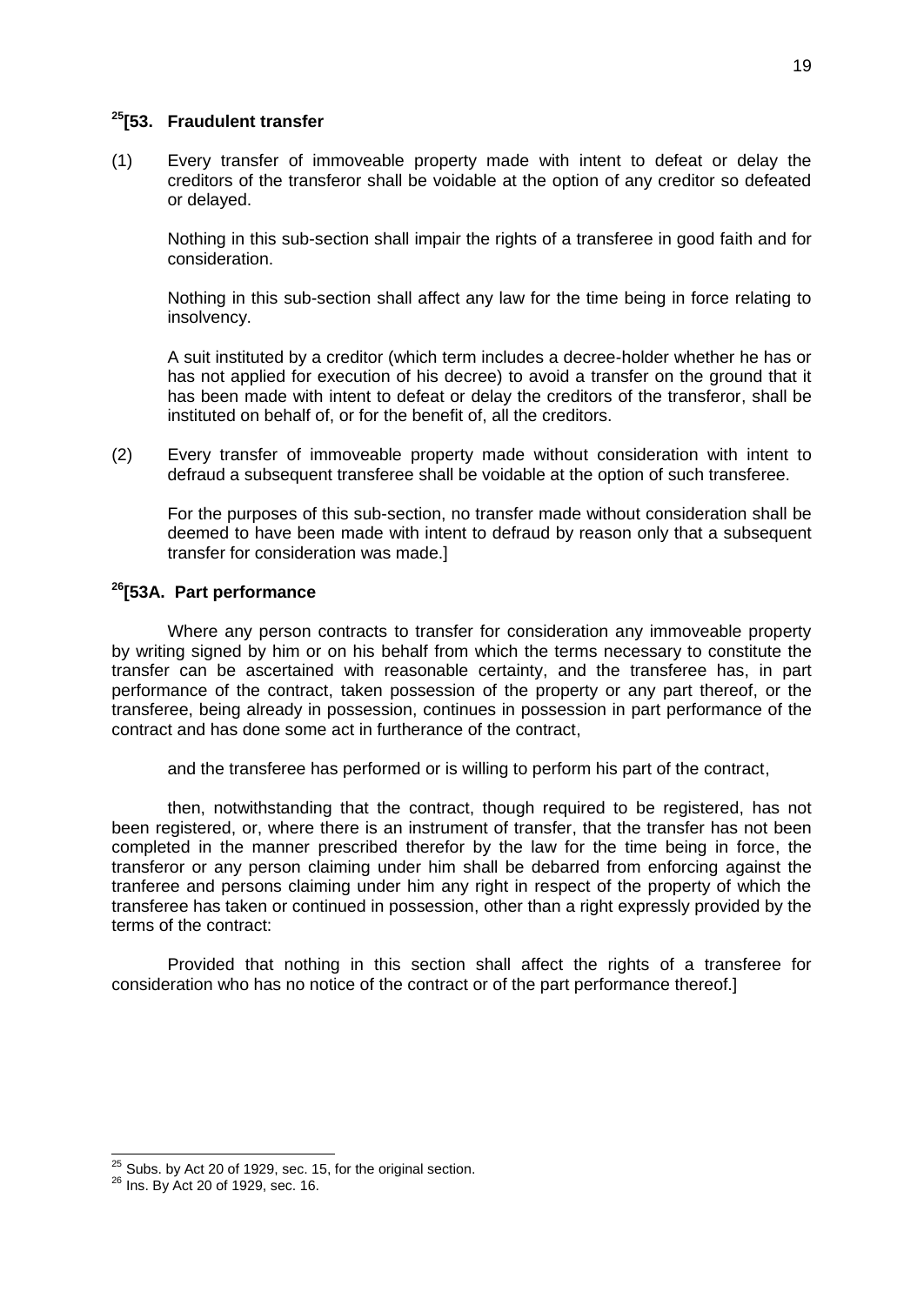## **Chapter III Of Sales of Immoveable Property**

## **54. "Sale" defined**

"Sale" is a transfer of ownership in exchange for a price paid or promised or part-paid and part-promised.

## Sale how made

<sup>1</sup>Such transfer, in the case of tangible immoveable property of the value of one hundred rupees and upwards, or in the case of a reversion or other intangible thing, can be made only by a registered instrument.

 $47$ In the case of tangible immoveable property of a value less than one hundred rupees, such transfer may be made either by a registered instrument or by delivery of the property.

Delivery of tangible immoveable property takes place when the seller places the buyer, or such person as he directs, in possession of the property.

## **Contract for sale**

A contract for the sale of immovable property is a contract that a sale of such property shall take place on terms settled between the parties.

It does not, of itself, create any interest in or charge on such property.

## **55. Rights and liabilities of buyer and seller**

In the absence of a contract to the contrary, the buyer and the seller of immoveable property respectively are subject to the liabilities, and have the rights, mentioned in the rules next following, or such of them as are applicable to the property sold:

- (1) The seller is bound
	- (a) to disclose to the buyer any material defect in the property  $2$  [or in the seller's title thereto] of which the seller is, and the buyer is not, aware, and which the buyer could not with ordinary care discover;
	- (b) to produce to the buyer on his request for examination all documents of title relating to the property which are in the seller's possession or power;
	- (c) to answer to the best of his information all relevant questions put to him by the buyer in respect to the property or the title thereto;
	- (d) on payment or tender of the amount due in respect of the price, to execute a proper conveyance of the property when the buyer tenders it to him for execution at a proper time and place;

As to limitation to the territorial operation of paragraphs 2 and 3 of section 54, see section 1, supra. These paragraphs extend to every cantonment see section 287 of the Cantonments Act, 1924 (2 of 1924).

<sup>2</sup> Ins. by Act 20 of 1929, sec. 17.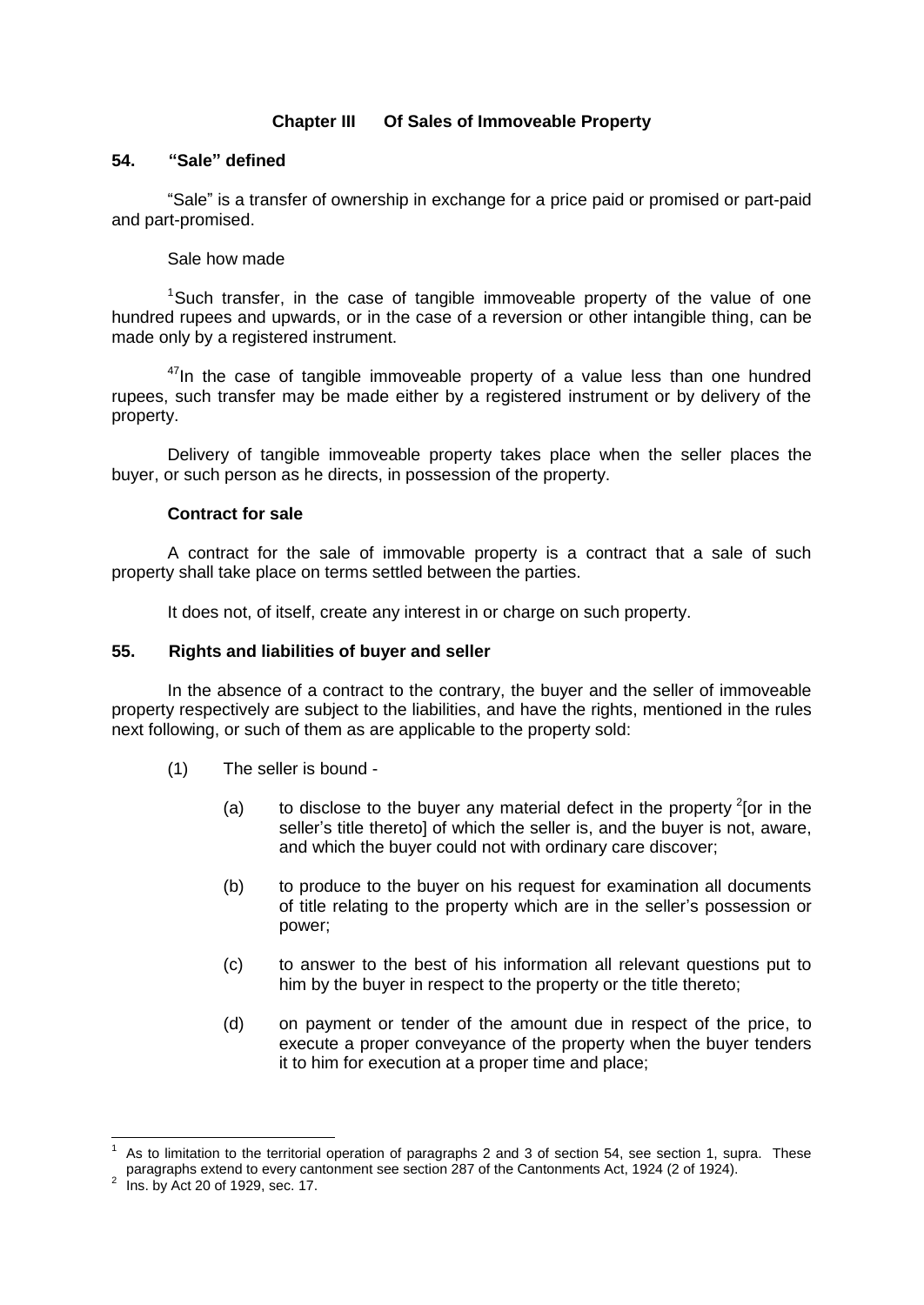- (e) between the date of the contract of sale and the delivery of the property, to take as much care of the property and all documents of title relating thereto which are in his possession as an owner of ordinary prudence would take of such property and documents;
- (f) to give, on being so required, the buyer, or such person as he directs, such possession of the property as its nature admits;
- (g) to pay all public charges and rent accrued due in respect of the property up to the date of the sale, the interest on all encumbrances on such property due on such date, and, except where the property is sold subject to encumbrances, to discharge all encumbrances on the property then existing.
- (2) The seller shall be deemed to contract with the buyer that the interest which the seller professes to transfer to the buyer subsists and that he has power to transfer the same:

Provided that, where the sale is made by a person in a fiduciary character, he shall be deemed to contract with the buyer that the seller has done no act whereby the property is encumbered or whereby he is hindered from transferring it.

The benefit of the contract mentioned in this rule shall be annexed to, and shall go with, the interest of the transferee as such, and may be enforced by every person in whom that interest is for the whole or any part thereof from time to time vested.

(3) Where the whole of the purchase-money has been paid to the seller, he is also bound to deliver to the buyer all documents of title relating to the property which are in the seller's possession or power:

Provided that, (a) where the seller retains any part of the property comprised in such documents, he is entitled to retain them all, and, (b) where the whole of such property is sold to different buyers, the buyer of the lot of greatest value is entitled to such documents. But in case (a) the seller, and in case (b) the buyer, of the lot of greatest value, is bound, upon every reasonable request by the buyer, or by any of the other buyers, as the case may be, and at the cost of the person making the request, to produce the said documents and furnish such true copies thereof or extracts therefrom as he may require; and in the meantime, the seller, or the buyer of the lot of greatest value, as the case may be, shall keep the said documents safe, uncancelled and undefaced, unless prevented from so doing by fire or other inevitable accident.

- (4) The seller is entitled
	- (a) to the rents and profits of the property till the ownership thereof passes to the buyer;
	- (b) where the ownership of the property has passed to the buyer before payment of the whole of the purchase-money, to a charge upon the property in the hands of the buyer, 1[any transferee without consideration or any transferee with notice of the non-payment], for the amount of the purchase-money, or any part thereof remaining unpaid, and for interest on such amount or part  $3$ [from the date on which possession has been delivered].

 3 Ins. by Act 20 of 1929, sec. 17.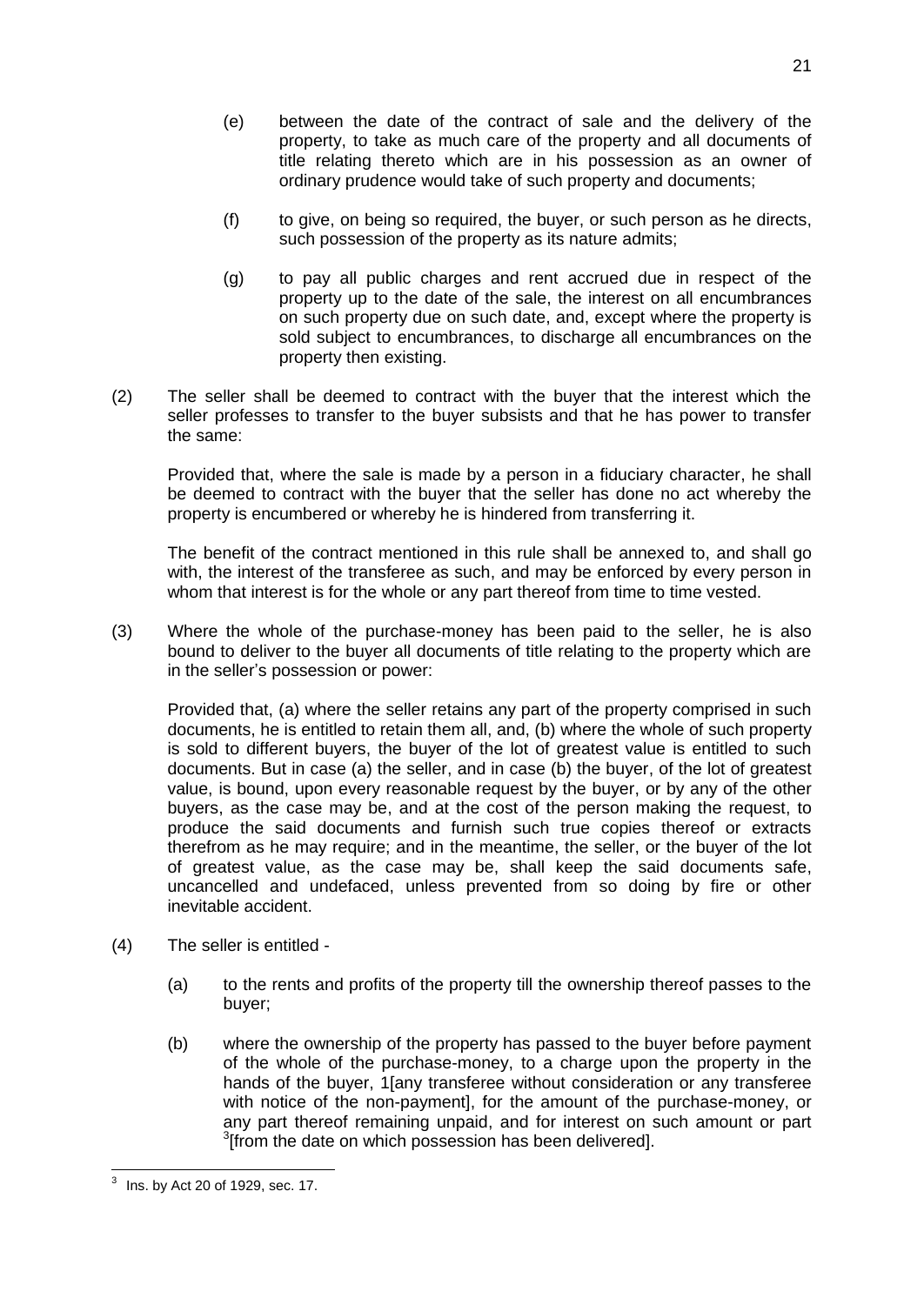#### (5) The buyer is bound

- (a) to disclose to the seller any fact as to the nature or extent of the seller's interest in the property of which the buyer is aware, but of which he has reason to believe that the seller is not aware, and which materially increases the value of such interest;
- (b) to pay or tender, at the time and place of completing the sale, the purchasemoney to the seller or such person as he directs: provided that, where the property is sold free from encumbrances, the buyer may retain out of the purchase-money the amount of any encumbrances on the property existing at the date of the sale, and shall pay the amount so retained to the persons entitled thereto;
- (c) where the ownership of the property has passed to the buyer, to bear any loss arising from the destruction, injury or decrease in value of the property not caused by the seller;
- (d) where the ownership of the property has passed to the buyer, as between himself and the seller, to pay all public charges and rent which may become payable in respect of the property, the principal moneys due on any encumbrances subject to which the property is sold, and the interest thereon afterwards accruing due.
- (6) The buyer is entitled
	- (a) where the ownership of the property has passed to him, to the benefit of any improvement in, or increase in value of, the property, and to the rents and profits thereof;
	- (b) unless he has improperly declined to accept delivery of the property, to a charge on the property, as against the seller and all persons claiming under him,  $4$ [\*\*\*] to the extent of the seller's interest in the property, for the amount of any purchase-money properly paid by the buyer in anticipation of the delivery and for interest on such amount; and, when he properly declines to accept the delivery, also for the earnest (if any) and for the costs (if any) awarded to him of a suit to compel specific performance of the contract or to obtain a decree for its rescission.

An omission to make such disclosures as are mentioned in this section, paragraph (1), clause (a), and paragraph (5), clause (a), is fraudulent.

#### $^{5}$ [56. **[56. Marshalling by subsequent purchaser**

If the owner of two or more properties mortgages them to one person and then sells one or more of the properties to another person, the buyer is, in the absence of a contract to the contrary, entitled to have the mortgage-debt satisfied out of the property or properties not sold to him, so far as the same will extend, but not so as to prejudice the rights of the mortgagee or persons claiming under him or of any other person who has for consideration acquired an interest in any of the properties.]

 4 The words "with notice of the payment" omitted by Act 20 of 1929, sec. 17.

<sup>5</sup> Subs. by Act 20 of 1929, sec. 18, for the original section.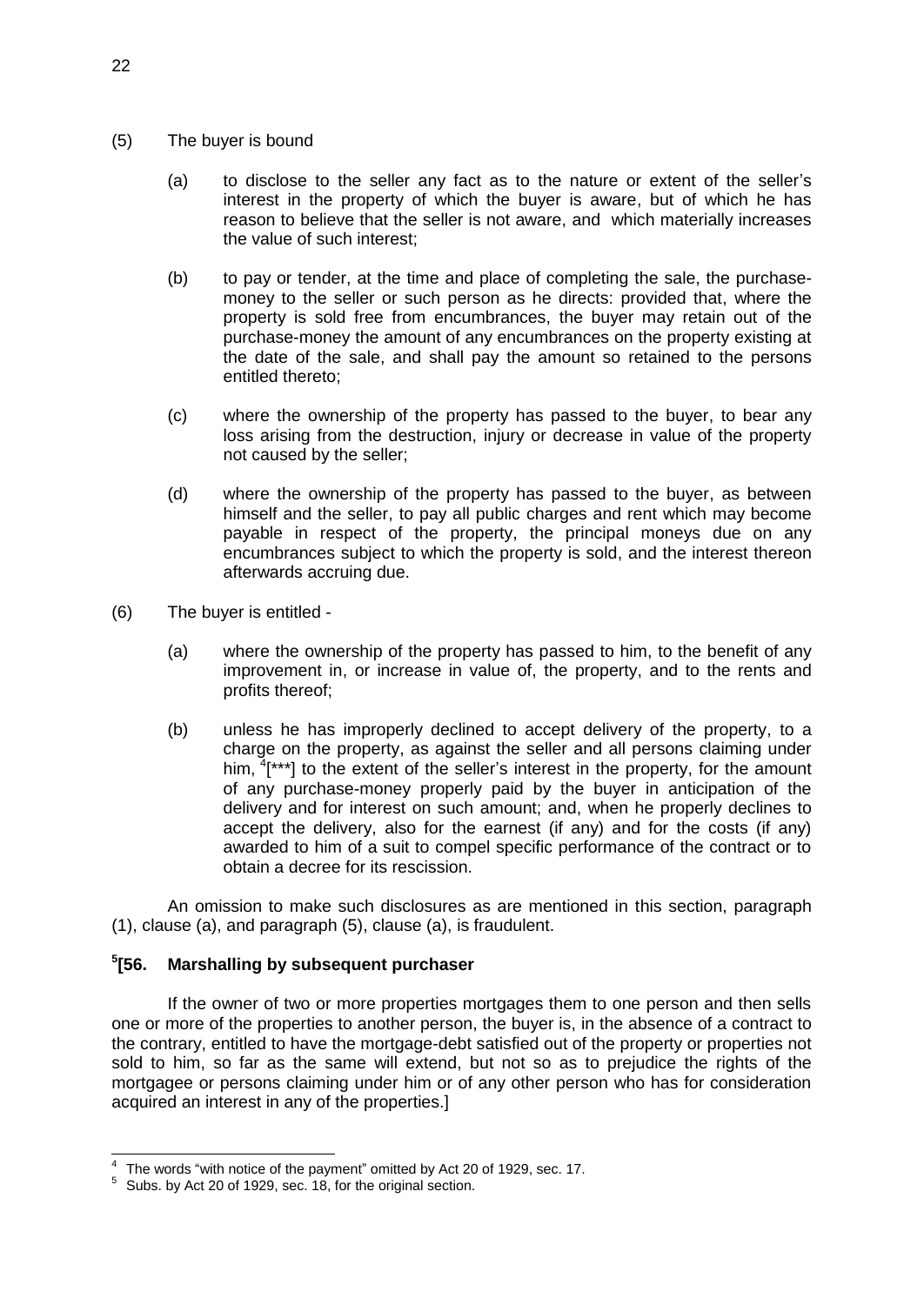#### **Discharge of Encumbrances on Sale**

#### **57. Provision by Court for encumbrances and sale freed therefrom**

- (a) Where immoveable property subject to any encumbrance, whether immediately payable or not, is sold by the Court or in execution of a decree, or out of Court, the Court may, if it thinks fit, on the application of any party to the sale, direct or allow payment into Court, -
	- (1) in case of an annual or monthly sum charged on the property, or of a capital sum charged on a determinable interest in the property -- of such amount as, when invested in securities of the central Government, the Court considers will be sufficient, by means of the interest thereof, to keep down or otherwise provide for that charge, and
	- (2) in any other case of a capital sum charged on the property -- of the amount sufficient to meet the encumbrance and any interest due thereon.

But in either case there shall also be paid into Court such additional amount as the Court considers will be sufficient to meet the contingency of further costs, expenses and interest, and any other contingency, except depreciation of investments, not exceeding one-tenth part of the original amount to be paid in, unless the Court for special reasons (which it shall record) thinks fit to require a large additional amount.

- (b) Thereupon the Court may, if it thinks fit, and after notice to the encumbrance, unless the Court, for reasons to be recorded in writing, thinks fit to dispense with such notice, declare the property to be freed from the encumbrance, and make any order for conveyance, or vesting order, proper for giving effect to the sale, and give directions for the retention and investment of the money in Court.
- (c) After notice served on the persons interested in or entitled to the money or fund in Court, the Court may direct payment or transfer thereof to the persons entitled to receive or give a discharge for the same, and generally may give directions respecting the application or distribution of the capital or income thereof.
- (d) An appeal shall lie from any declaration, order or direction under this section as if the same were a decree.
- (e) In this section "Court" means (1) a High Court in the exercise of its ordinary or extraordinary original civil jurisdiction, (2) the Court of a District Judge within the local limits of whose jurisdiction the property or any part thereof is situate, (3) any other Court which the State Government may, from time to time, by notification in the Official Gazette, declare to be competent to exercise the jurisdiction conferred by this section.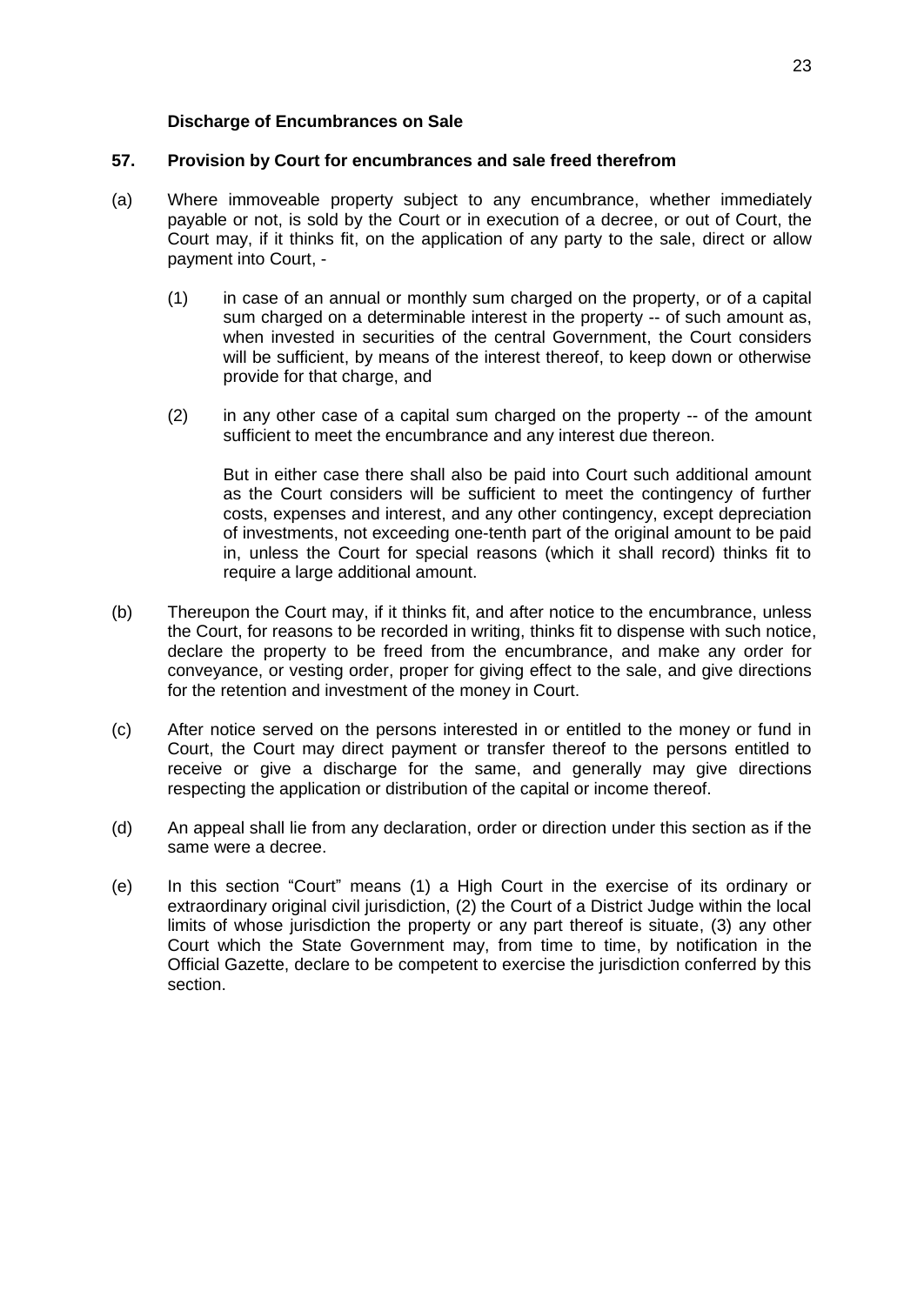## **Chapter IV Of Mortgages of Immoveable Property and Charges**

#### **58. "Mortgage", "mortgagor", "mortgagee", "mortgage-money" and "mortgagedeed" defined**

(a) A mortgage is the transfer of an interest in specific immoveable property for the purpose of securing the payment of money advanced or to be advanced by way of loan, an existing or future debt, or the performance of an engagement which may give rise to a pecuniary liability.

The transferor is called a mortgagor, the transferee a mortgagee; the principal money and interest of which payment is secured for the time being are called the mortgagemoney, and the instrument (if any) by which the transfer is effected is called a mortgage-deed.

(b) Simple mortgage

Where, without delivering possession of the mortgaged property, the mortgagor binds himself personally to pay the mortgage-money, and agrees, expressly or impliedly, that, in the event of his failing to pay according to his contract, the mortgagee shall have a right to cause the mortgaged property to be sold and the proceeds of sale to be applied, so far as may be necessary, in payment of the mortgage-money, the transaction is called a simple mortgage and the mortgagee a simple mortgagee.

(c) Mortgage by conditional sale

Where the mortgagor ostensibly sells the mortgaged property -

on condition that on default of payment of the mortgage-money on a certain date the sale shall become absolute, or

on condition that on such payment being made the sale shall become void, or

on condition that on such payment being made the buyer shall transfer the property to the seller,

the transaction is called a mortgage by conditional sale and the mortgagee a mortgagee by conditional sale:

1[Provided that no such transaction shall be deemed to be a mortgage, unless the condition is embodied in the document which effects or purports to effect the sale.]

(d) Usufructuary mortgage

Where the mortgagor delivers possession  $1$  [or expressly or by implication binds himself to deliver possession] of the mortgaged property to the mortgagee, and authorizes him to retain such possession until payment of the mortgage-money, and to receive the rents and profits accruing from the property  $2$  [or any part of such rents and profits and to appropriate the same] in lieu of interest, or in payment of the mortgage-money, or partly in lieu of interest <sup>3</sup>[or] partly in payment of the mortgage-

 $1$  Ins. by Act 20 of 1929, sec. 19.

<sup>&</sup>lt;sup>2</sup> Subs. by Act 20 of 1929, sec. 19, for "and to appropriate them".

Subs. by Act 20 of 1929, sec. 19, for "and".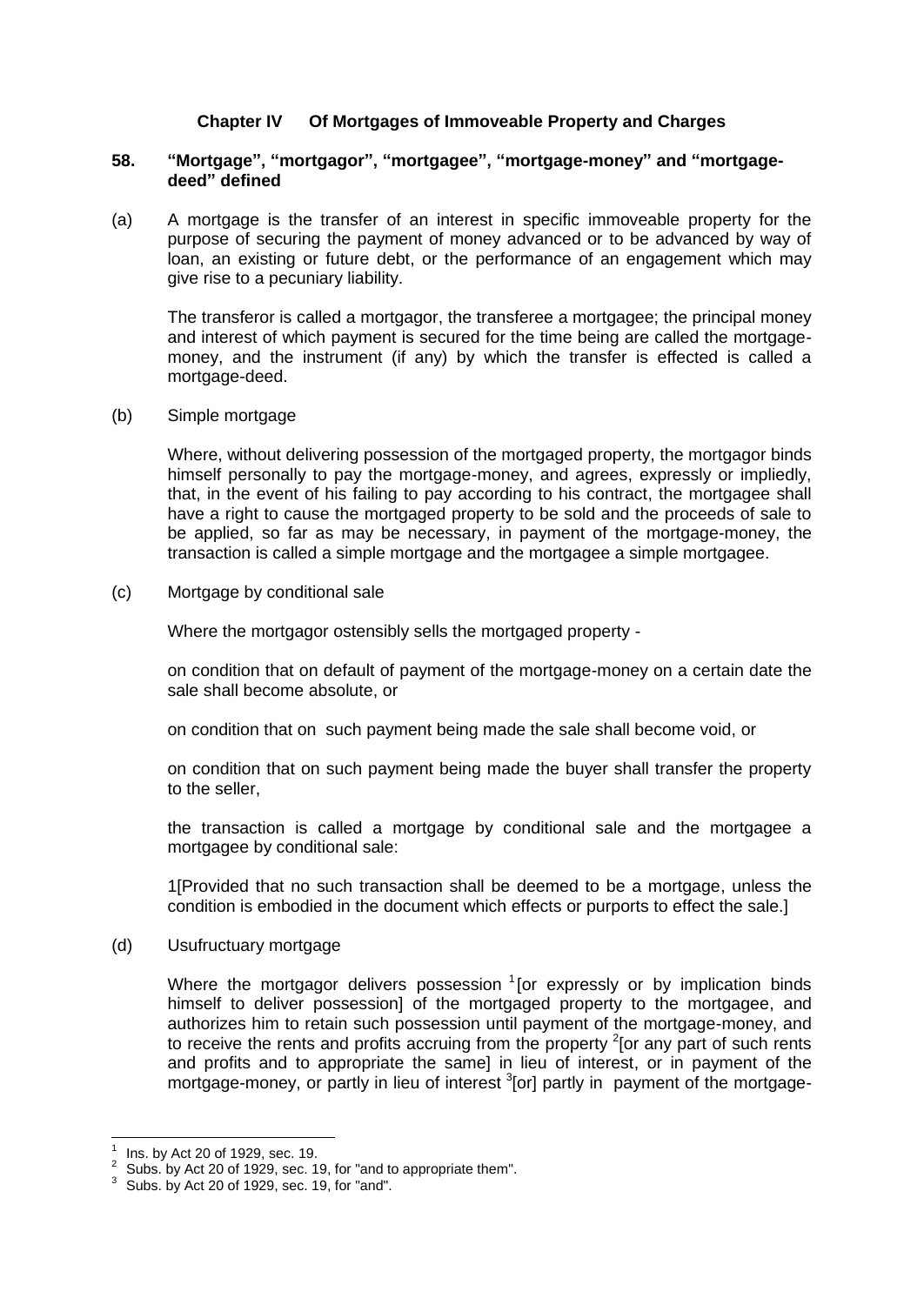money, the transaction is called an usufructuary mortgage and the mortgagee an usufructuary mortgagee.

(e) English mortgage

Where the mortgagor binds himself to re-pay the mortgage-money on a certain date, and transfers the mortgaged property absolutely to the mortgagee, but subject to a proviso that he will retransfer it to the mortgagor upon payment of the mortgage-money as agreed, the transaction is called an English mortgage.

#### $4$ <sup>(f)</sup> Mortgage by deposit of title-deeds

Where a person in any of the following towns, namely, the towns of Calcutta, Madras,  $\mathcal{F}$ [and Bombay],  $\mathcal{F}$ <sup>[\*\*\*</sup>] and in any other town<sup>7</sup> which the  $\mathcal{F}$ [State Government concerned] may, by notification in the Official Gazette, specify in this behalf, delivers to a creditor or his agent documents of title to immoveable property, with intent to create a security thereon, the transaction is called a mortgage by deposit of title-deeds.

(g) Anomalous mortgage

A mortgage which is not a simple mortgage, a mortgage by conditional sale, an usufructuary mortgage, an English mortgage or a mortgage by deposit of title-deeds within the meaning of this section is called an anomalous mortgage.]

#### **9 [59. Mortgage when to be by assurance**

Where the principal money secured is one hundred rupees or upwards, a mortgage  $10$ [other than a mortgage by deposit of title-deeds] can be effected only by a registered instrument signed by the mortgagor and attested by at least two witnesses.

Where the principal money secured is less than one hundred rupees, a mortgage may be effected either by <sup>11</sup>[a registered instrument] signed and attested as aforesaid, or (except in the case of a simple mortgage) by delivery of the property.

 $12$ [\*\*\*].

 $4$  Added by Act 20 of 1929, sec. 19.

 $5<sup>5</sup>$  Subs. by the A. O. 1948 for "Bombay and Karachi". The word "and" had been ins. by the A. O. 1937.

<sup>6</sup> The words "Rangoon, Moulmein, Bassein and Akyab" omitted by the A. O. 1937.

 $^7$  For notifications relating to the towns of ¡V Ahmedabad, see Gazette of India, 1935, Pt. I, p. 936, Bandra, Kurla and Ghathkoper Kirol, see Gazette of India, 1924, Pt. I, P.1064, Cawnpore, Allahabad and Lucknow, see Gazette of India, 1938, Pt. I, p. 158. Coimbatore, Madura, Cocanada and Cochin, see Gazette of India, 1935, Pt. I, p. 526.

<sup>&</sup>lt;sup>8</sup> The words "Governor General in Council", successively amended by the A.O. 1937 and the A.O. 1950 to read as above.

<sup>9</sup> As to limitation to the territorial operation of section 59, see, section 1, supra. Section 59, extends to every cantonment ¡V see section 287 of the Cantonments Act, 1924 (2 of 1924).

<sup>10</sup> Ins. by Act 20 of 1929, sec. 20.

 $11$  Subs. by Act 6 of 1904, sec. 3, for "an instrument".

<sup>&</sup>lt;sup>12</sup> The third paragraph was omitted by Act 20 of 1929, sec. 20.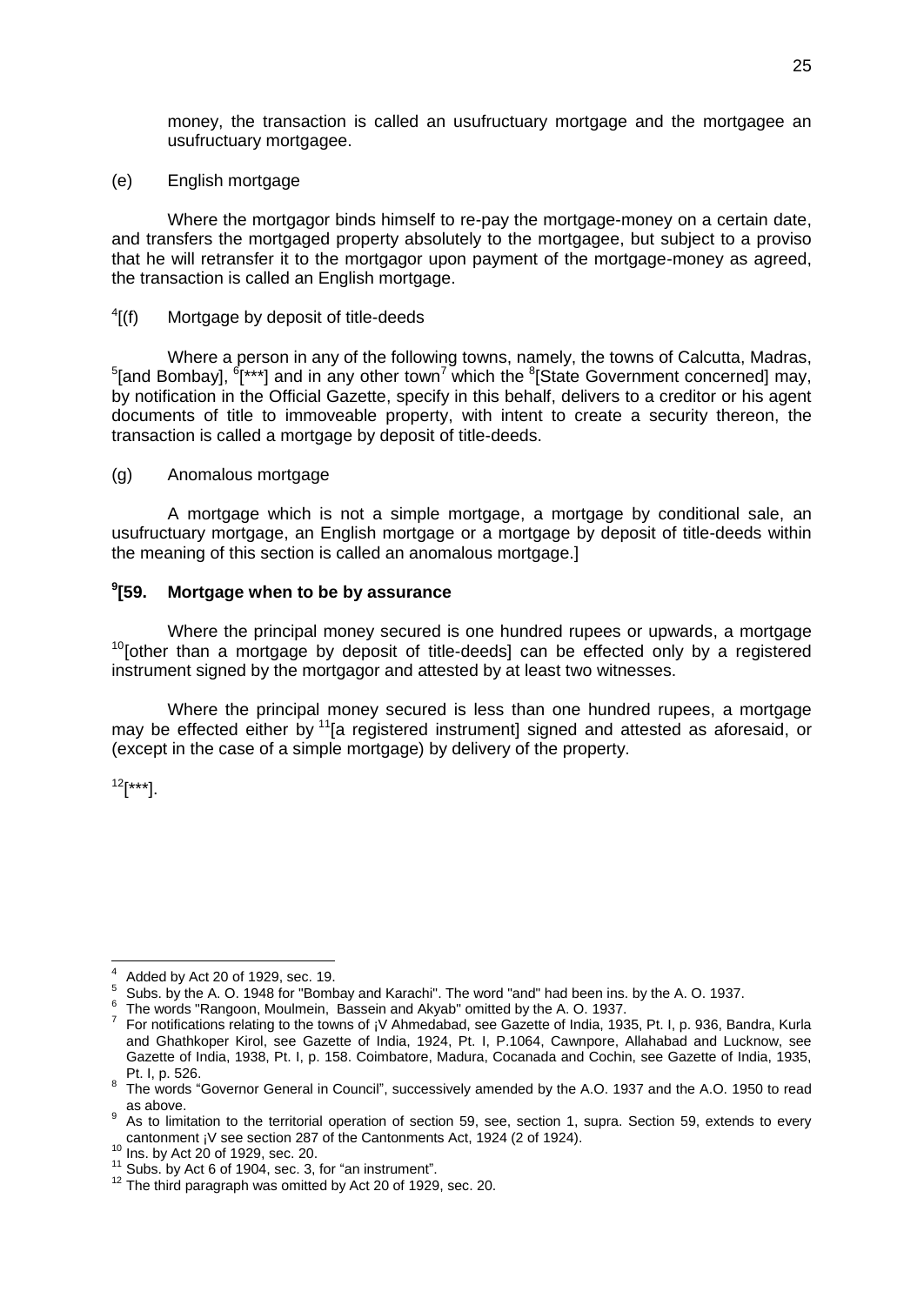#### **<sup>13</sup>[59A.References to mortgagors and mortgagees to include persons deriving title from them**

Unless otherwise expressly provided, references in this Chapter to mortgagors and mortgagees shall be deemed to include references to persons deriving title from them respectively.]

## *Rights and Liabilities of Mortgagor*

## **60. Right of mortgagor to redeem**

At any time after the principal money has become  $14$ [due], the mortgagor has a right, on payment or tender, at a proper time and place, of the mortgage-money, to require the mortgagee (a) to deliver <sup>15</sup>[to the mortgagor the mortgage-deed and all documents relating to the mortgaged property which are in the possession or power of the mortgagee], (b) where the mortgagee is in possession thereof to the mortgagor, and (c) at the cost of the mortgagor either to re-transfer the mortgaged property to him or to such third person as he may direct, or to execute and (where the mortgage has been effected by a registered instrument) to have registered an acknowledgment in writing that any right in derogation of his interest transferred to the mortgagee has been extinguished:

Provided that the right conferred by this section has not been extinguished by act of the parties or by  $16$ [decree] of a Court.

The right conferred by this section is called a right to redeem and a suit to enforce it is called a suit for redemption.

Nothing in this section shall be deemed to render invalid any provision to the effect that, if the time fixed for payment of the principal money has been allowed to pass or no such time has been fixed, the mortgagee shall be entitled to reasonable notice before payment or tender of such money.

#### *Redemption of portion of mortgaged property*

Nothing in this section shall entitle a person interested in a share only of the mortgaged property to redeem his own share only, on payment of a proportionate part of the amount remaining due on the mortgage, except  $17$ [only] where a mortgagee, or, if there are more mortgagees than one, all such mortgagees, has or have acquired, in whole or in part, the share of a mortgagor.

## **<sup>18</sup>[60A.Obligation to transfer to third party instead of re-transference to mortgagor**

(1) Where a mortgagor is entitled to redemption, then, on the fulfilment of any conditions on the fulfilment of which he would be entitled to require a re-transfer, he may require the mortgagee, instead of re-transferring the property, to assign the mortgage-debt and transfer the mortgaged property to such third person as the mortgagor may direct; and the mortgagee shall be bound to assign and transfer accordingly.

<sup>1</sup>  $13$  Ins. by Act 20 of 1929, sec. 21.

 $14$  Sub. by Act 20 of 1929, sec. 22, for "payable".

 $15$  Subs. by Act 20 of 1929, sec. 22, for "the mortgage-deed, if any to the mortgagor".

<sup>16</sup> Subs. by Act 20 of 1929, sec. 22, for "order".

 $17$  Ins. by Act 20 of 1929, sec. 22.

 $18$  Sections 60A and 60B ins. By Act 20 of 1929, sec. 23.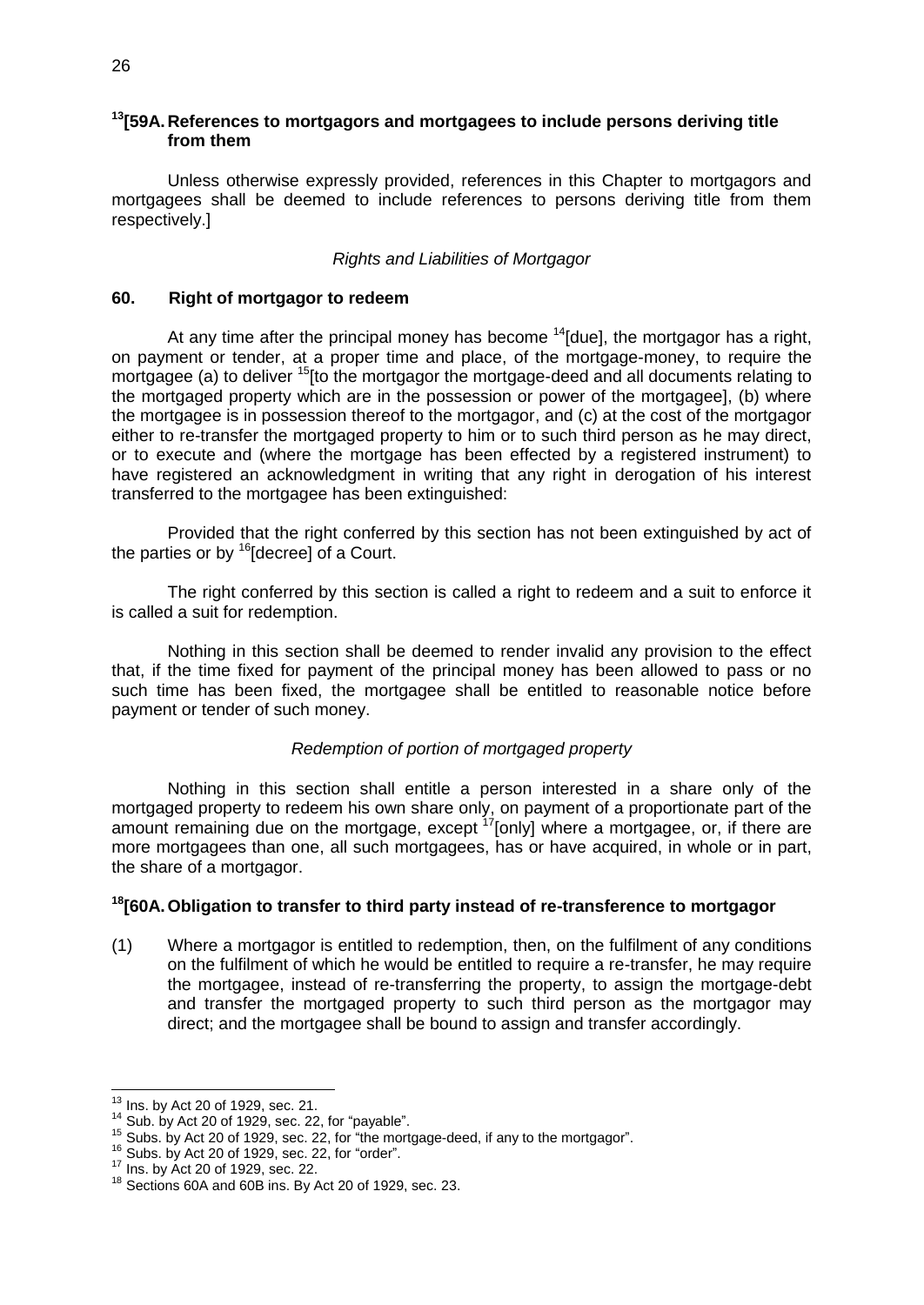- (2) The rights conferred by this section belong to and may be enforced by the mortgagor or by any encumbrancer notwithstanding an intermediate encumbrance; but the requisition of any encumbrance shall prevail over a requisition of the mortgagor and, as between encumbrancers, the requisition of a prior encumbrancer shall prevail over that of a subsequent encumbrancer.
- (3) The provisions of this section do not apply in the case of a mortgagee who is or has been in possession.

## **60B. Right to inspection and production of documents**

A mortgagor, as long as his right of redemption subsists, shall be entitled at all reasonable times, at his request and at his own cost, and on payment of the mortgagee's costs and expenses in this behalf, to inspect and make copies or abstracts of, or extracts from, documents of title relating to the mortgaged property which are in the custody or power of the mortgagee.]

# **<sup>19</sup>[61. Right to redeem separately or simultaneously**

A mortgagor who has executed two or more mortgages in favour of the same mortgagee shall, in the absence of a contract to the contrary, when the principal money of any two or more of the mortgages has become due, be entitled to redeem any one such mortgage separately, or any two or more of such mortgages together.]

## **62. Right of usufructuary mortgagor to recover possession**

In the case of a usufructuary mortgage, the mortgagor has a right to recover possession of the property <sup>20</sup>[together with the mortgage-deed and all documents relating to the mortgaged property which are in the possession or power of the mortgagee], -

- (a) where the mortgagee is authorized to pay himself the mortgage-money from the rents and profits of the property, -- when such money is paid;
- (b) where the mortgagee is authorized to pay himself from such rents and profits  $21$ [or any part thereof a part only of the mortgage-money],  $-$  when the term, if any, prescribed for the payment of the mortgage-money has expired and the mortgagor pays or tenders to the mortgagee  $22$ [the mortgage-money or the balance thereof] or deposits it in Court as hereinafter provided.

#### **63. Accession to mortgaged property**

Where mortgaged property in possession of the mortgagee has, during the continuance of the mortgage, received any accession, the mortgagor, upon redemption, shall, in the absence of a contract to the contrary, be entitled as against the mortgagee to such accession.

Accession acquired in virtue of transferred ownership

Where such accession has been acquired at the expense of the mortgagee, and is capable of separate possession or enjoyment without detriment to the principal property, the

 $\overline{a}$ 

<sup>&</sup>lt;sup>19</sup> Subs. by Act 20 of 1929, sec. 24 for the original section.

<sup>20</sup> Ins. by Act 20 of 1929, sec. 25.

 $21$  Subs. by Act 20 of 1929, sec. 25, for "the interest of the principal money".

 $22$  Subs. by Act 20 of 1929, sec. 25, for "the principal money".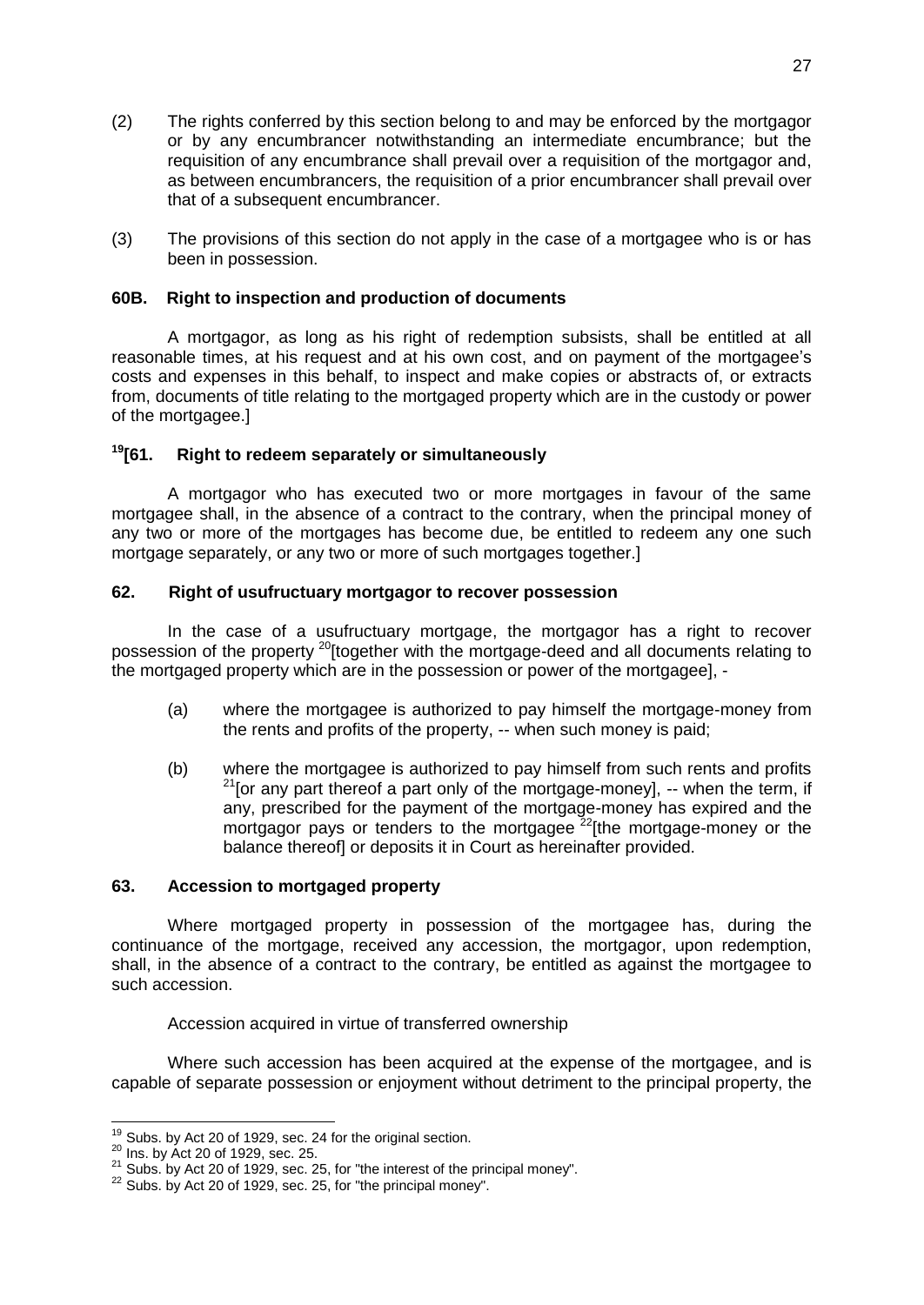mortgagor desiring to take the accession must pay to the mortgagee the expense of acquiring it. If such separate possession or enjoyment is not possible, the accession must be delivered with the property; the mortgagor being liable, in the case of an acquisition necessary to preserve the property from destruction, forfeiture or sale, or made with his assent, to pay the proper cost thereof, as an addition to the principal money, <sup>23</sup>[with interest at the same rate as is payable on the principal, or, where no such rate is fixed, at the rate of nine per cent per annum].

In the case last mentioned the profits, if any, arising from the accession shall be credited to the mortgagor.

Where the mortgage is usufructuary and the accession has been acquired at the expense of the mortgagee, the profits, if any, arising from the accession shall, in the absence of a contract to the contrary, be set off against interest, if any, payable on the money so expended.

## **<sup>24</sup>[63A.Improvements to mortgaged property**

- (1) Where mortgaged property in possession of the mortgagee has, during the continuance of the mortgage, been improved, the mortgagor, upon redemption, shall, in the absence of a contract to the contrary, be entitled to the improvement; and the mortgagor shall not, save only in cases provided for in sub-section (2), be liable to pay the cost thereof.
- (2) Where any such improvement was effected at the cost of the mortgagee and was necessary to preserve the property from destruction or deterioration or was necessary to prevent the security from becoming insufficient, or was made in compliance with the lawful order of any public servant or public authority, the mortgagor shall, in the absence of a contract to the contrary, be liable to pay the proper cost thereof as an addition to the principal money with interest at the same rate as is payable on the principal, or, where no such rate is fixed, at the rate of nine per cent per annum, and the profits, if any, accruing by reason of the improvement shall be credited to the mortgagor.]

## **64. Renewal of mortgaged lease**

Where the mortgaged property is a lease  $25$ [\*\*\*] and the mortgagee obtains a renewal of the lease, the mortgagor, upon redemption, shall, in the absence of a contract by him to the contrary, have the benefit of the new lease.

## **65. Implied contracts by mortgagor**

In the absence of a contract to the contrary, the mortgagor shall be deemed to contract with the mortgagee, -

- (a) that the interest which the mortgagor professes to transfer to the mortgagee subsists, and that the mortgagor has power to transfer the same;
- (b) that the mortgagor will defend, or, if the mortgagee be in possession of the mortgaged property, enable him to defend, the mortgagor's title thereto;

<sup>1</sup>  $^{23}$  Subs. by Act 20 of 1929, sec. 26, for "at the same rate of interest".

<sup>24</sup> Ins. by Act 20 of 1929, sec. 27.

<sup>25</sup> The words "for a term of years" omitted by Act 20 of 1929, sec. 28.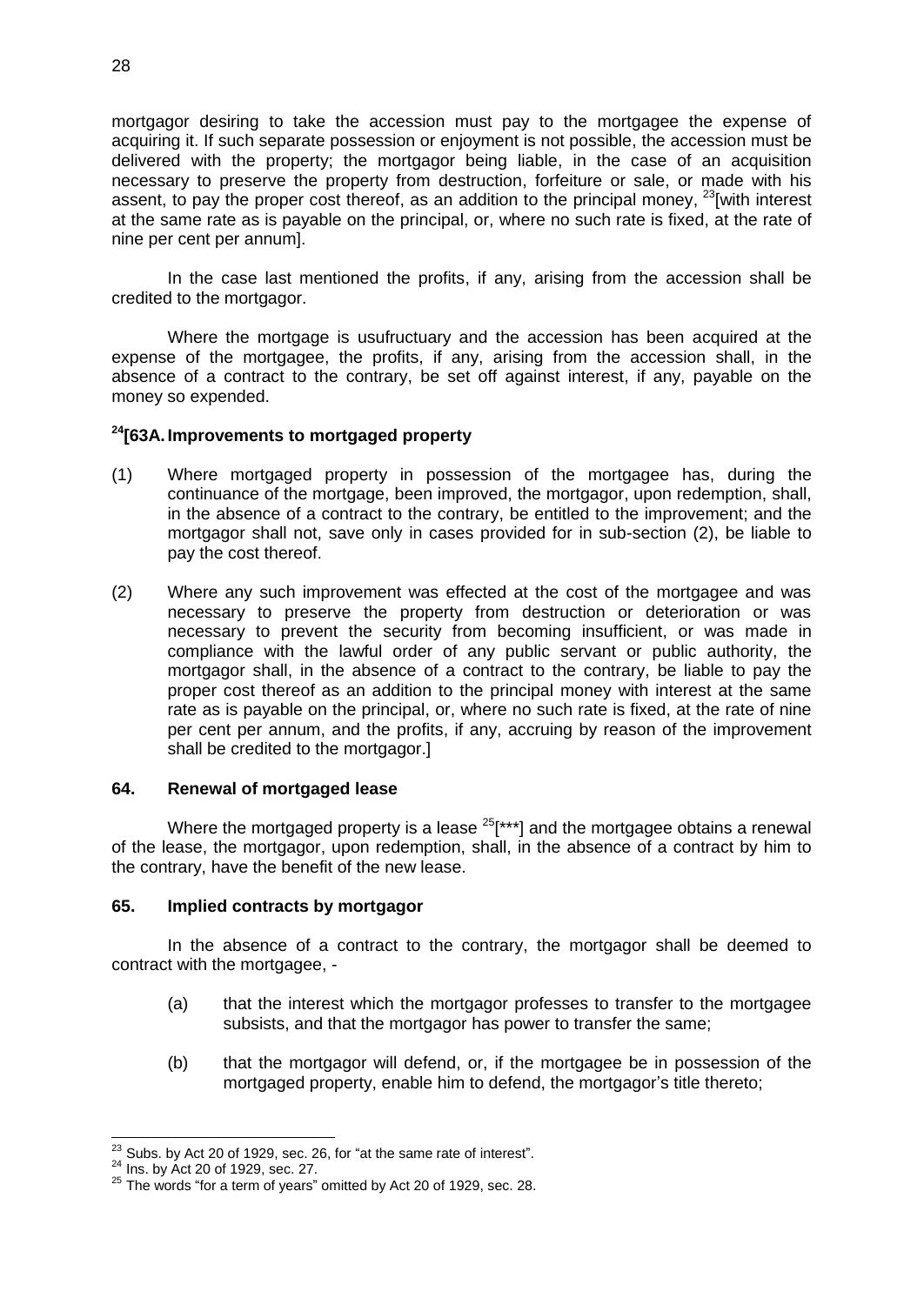- (c) that the mortgagor will, so long as the mortgagee is not in possession of the mortgaged property, pay all public charges accruing due in respect of the property;
- (d) and, where the mortgaged property is a lease  $26$ [\*\*\*], that the rent payable under the lease, the conditions contained therein, and the contracts binding on the lessee have been paid, performed and observed down to the commencement of the mortgage; and that the mortgagor will, so long as the security exists and the mortgagee is not in possession of the mortgaged property, pay the rent reserved by the lease, or, if the lease be renewed, the renewed lease, perform the conditions contained therein and observe the contracts binding on the lessee, and indemnify the mortgagee against all claims sustained by reason of the non-payment of the said rent or the nonperformance or non-observance of the said conditions and contracts;
- (e) and, where the mortgage is a second or subsequent encumbrance on the property, that the mortgagor will pay the interest from time to time accruing due on each prior encumbrance as and when it becomes due, and will at the proper time discharge the principal money due on such prior encumbrance.

 $^{27}$ [\*\*\*]

The benefit of the contracts mentioned in this section shall be annexed to and shall go with the interest of the mortgagee as such, and may be enforced by every person in whom that interest is for the whole or any part thereof from time to time vested.

# **<sup>28</sup>[65A.Mortgagor's power to lease**

- (1) Subject to the provisions of sub-section (2), a mortgagor, while lawfully in possession of the mortgaged property, shall have power to make leases thereof which shall be binding on the mortgagee.
- (2) (a) Every such lease shall be such as would be made in the ordinary course of management of the property concerned, and in accordance with any local law, custom or usage.
	- (b) Every such lease shall reserve the best rent that can reasonably be obtained, and no premium shall be paid or promised and no rent shall be payable in advance.
	- (c) No such lease shall contain a covenant for renewal.
	- (d) Every such lease shall take effect from a date not later than six months from the date on which it is made.
	- (e) In the case of a lease of buildings, whether leased with or without the land on which they stand, the duration of the lease shall in no case exceed three years, and the lease shall contain a covenant for payment of the rent and a condition of re-entry on the rent not being paid within a time therein specified.

 $26$  The words "for a term of years" omitted by Act 20 of 1929, sec. 29.

<sup>&</sup>lt;sup>27</sup> Certain words omitted by Act 20 of 1929, sec. 29.

<sup>&</sup>lt;sup>28</sup> Ins. by Act 20 of 1929, sec. 30.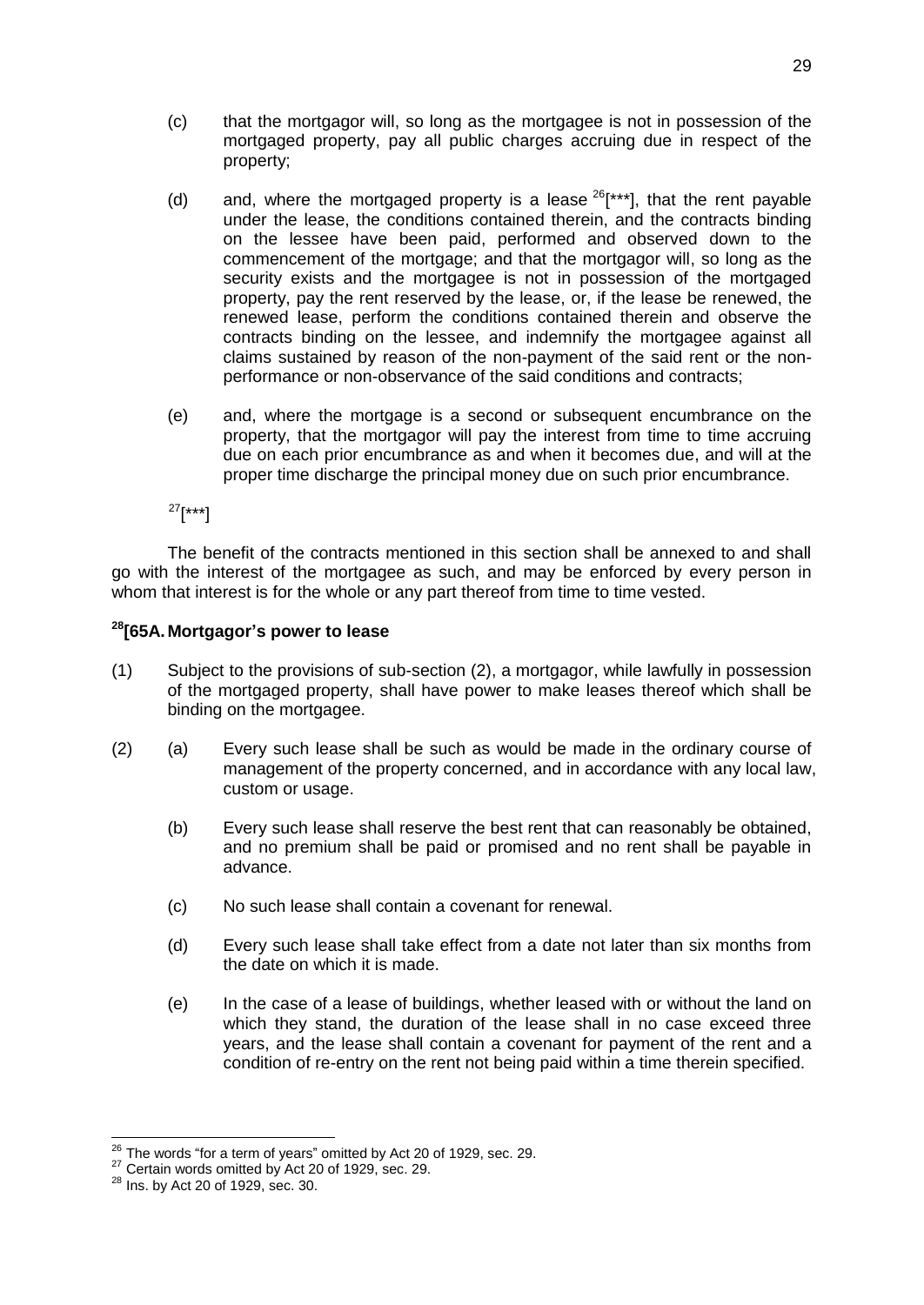(3) The provisions of sub-section (1) apply only if and as far as a contrary intention is not expressed in the mortgage-deed; and the provisions of sub-section (2) may be varied or extended by the mortgage-deed and, as so varied and extended, shall, as far as may be, operate in like manner and with all like incidents, effects and consequences, as if such variations or extensions were contained in that sub-section.]

## **66. Waste by mortgagor in possession**

A mortgagor in possession of the mortgaged property is not liable to the mortgagee for allowing the property to deteriorate; but he must not commit any act which is destructive or permanently injurious thereto, if the security is insufficient or will be rendered insufficient by such act.

Explanation - A security is insufficient within the meaning of this section unless the value of the mortgaged property exceeds by one third, or, if consisting of buildings, exceeds by one-half, the amount for the time being due on the mortgage.

## *Rights and Liabilities of Mortgagee*

## **67. Right to foreclosure or sale**

In the absence of a contract to the contrary, the mortgagee has, at any time after the mortgage-money has become <sup>29</sup>[due] to him, and before a decree has been made for the redemption of the mortgaged property, or the mortgage-money has been paid or deposited as hereinafter provided, a right to obtain from the Court 2[a decree] that the mortgagor shall be absolutely debarred of his right to redeem the property, or 2[a decree] that the property be sold.

A suit to obtain <sup>30</sup>[a decree] that a mortgagor shall be absolutely debarred of his right to redeem the mortgaged property is called a suit for foreclosure.

Nothing in this section shall be deemed -

- $31$ [(a) to authorize any mortgagee other than a mortgagee by conditional sale or a mortgagee under an anomalous mortgage by the terms of which he is entitled to foreclose, to institute a suit for foreclosure, or an usufructuary mortgagee as such or a mortgagee by conditional sale as such to institute a suit for sale; or]
- (b) to authorize a mortgagor who holds the mortgagee's rights as his trustee or legal representative, and who may sue for a sale of the property, to institute a suit for foreclosure; or
- (c) to authorize the mortgagee of a railway, canal or other work in the maintenance of which the public are interested, to institute a suit for foreclosure or sale; or
- (d) to authorize a person interested in part only of the mortgage-money to institute a suit relating only to a corresponding part of the mortgaged property, unless the mortgagees have, with the consent of the mortgagor, severed their interests under the mortgage.

 $^{29}$  Sub. by Act 20 of 1929, sec. 31, for "payable".

<sup>30</sup> Subs. by Act 20 of 1929, sec. 31, for "an order".

<sup>&</sup>lt;sup>31</sup> Subs. by Act 20 of 1929, sec. 31 for the original clause.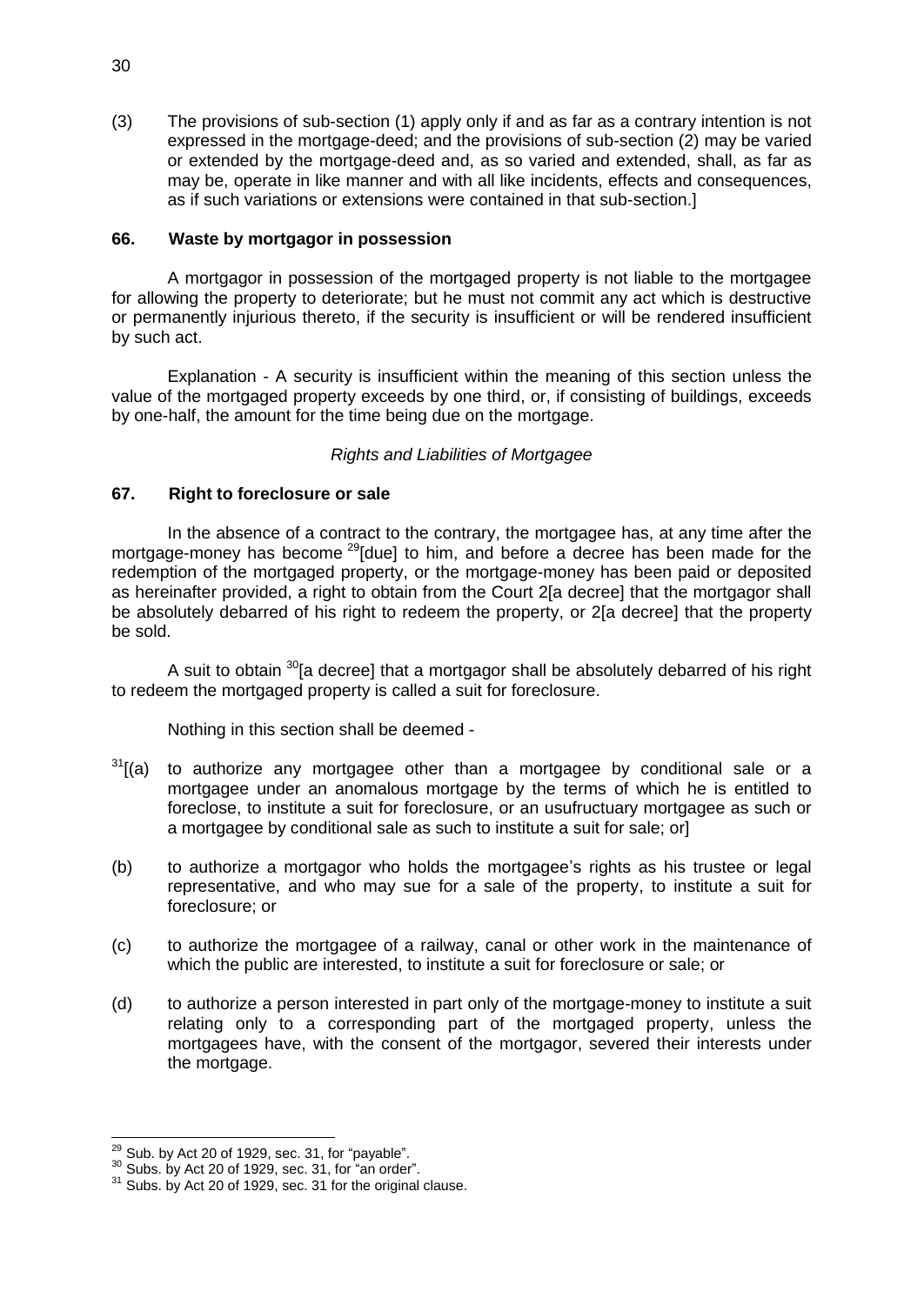## **<sup>32</sup>[67A.Mortgagee when bound to bring one suit on several mortgages**

A mortgagee who holds two or more mortgages executed by the same mortgagor in respect of each of which he has a right to obtain the same kind of decree under section 67, and who sues to obtain such decree on any one of the mortgages, shall, in the absence of a contract to the contrary, be bound to sue on all the mortgages in respect of which the mortgage-money has become due.]

# **<sup>33</sup>[68. Right to sue for mortgage money**

- (1) The mortgagee has a right to sue for the mortgage-money in the following cases and no others, namely: -
	- (a) where the mortgagor binds himself to repay the same;
	- (b) where, by any cause other than the wrongful act or default of the mortgagor or mortgagee, the mortgaged property is wholly or partially destroyed or the security is rendered insufficient within the meaning of section 66, and the mortgagee has given the mortgagor a reasonable opportunity of providing further security enough to render the whole security sufficient, and the mortgagor has failed to do so;
	- (c) where the mortgagee is deprived of the whole or part of his security by or in consequence of the wrongful act or default of the mortgagor;
	- (d) where, the mortgagee being entitled to possession of the mortgaged property, the mortgagor fails to deliver the same to him, or to secure the possession thereof to him without disturbance by the mortgagor or any person claiming under a title superior to that of the mortgagor:

Provided that, in the case referred to in clause (a), a transferee from the mortgagor or from his legal representative shall not be liable to be sued for the mortgage-money.

(2) Where a suit is brought under clause (a) or clause (b) of sub-section (1), the Court may, at its discretion, stay the suit and all proceedings therein, notwithstanding any contract to the contrary, until the mortgagee has exhausted all his available remedies against the mortgaged property or what remains of it, unless the mortgagee abandons his security and, if necessary, re-transfers the mortgaged property.]

# **69. <sup>34</sup>[(1)] Power of sale when valid**

 $35[^36$ <sup>[\*\*\*</sup>] A mortgagee, or any person acting on his behalf, shall, subject to the provisions of this section, have power to sell or concur in selling the mortgaged property, or any part thereof, in default of payment of the mortgage-money, without the intervention of the Court, in the following cases and in no others, namely: - ]

(a) where the mortgage is an English mortgage, and neither the mortgagor nor the mortgagee is a Hindu, Muhammadan or Buddhist  $37$  [or a member of any

 $32$  Ins. by Act 20 of 1929, sec. 32.

 $33$  Subs. by Act 20 of 1929, sec. 33, for the original section.

<sup>34</sup> Section 69 was numbered as sub-section (1) of that section, by Act 20 of 1929, sec. 34.

<sup>&</sup>lt;sup>35</sup> Subs. by Act 20 of 1929, sec. 34, for certain original words.

<sup>36</sup> The words and figures "notwithstanding anything contained in the Trustees<sub>i</sub>l and Mortgagees<sub>i</sub>l Powers Act, 1866: omitted by Act 48 of 1952, sec. 3 and Sch. II.

 $37$  Ins. by Act 3 of 1885, sec. 5.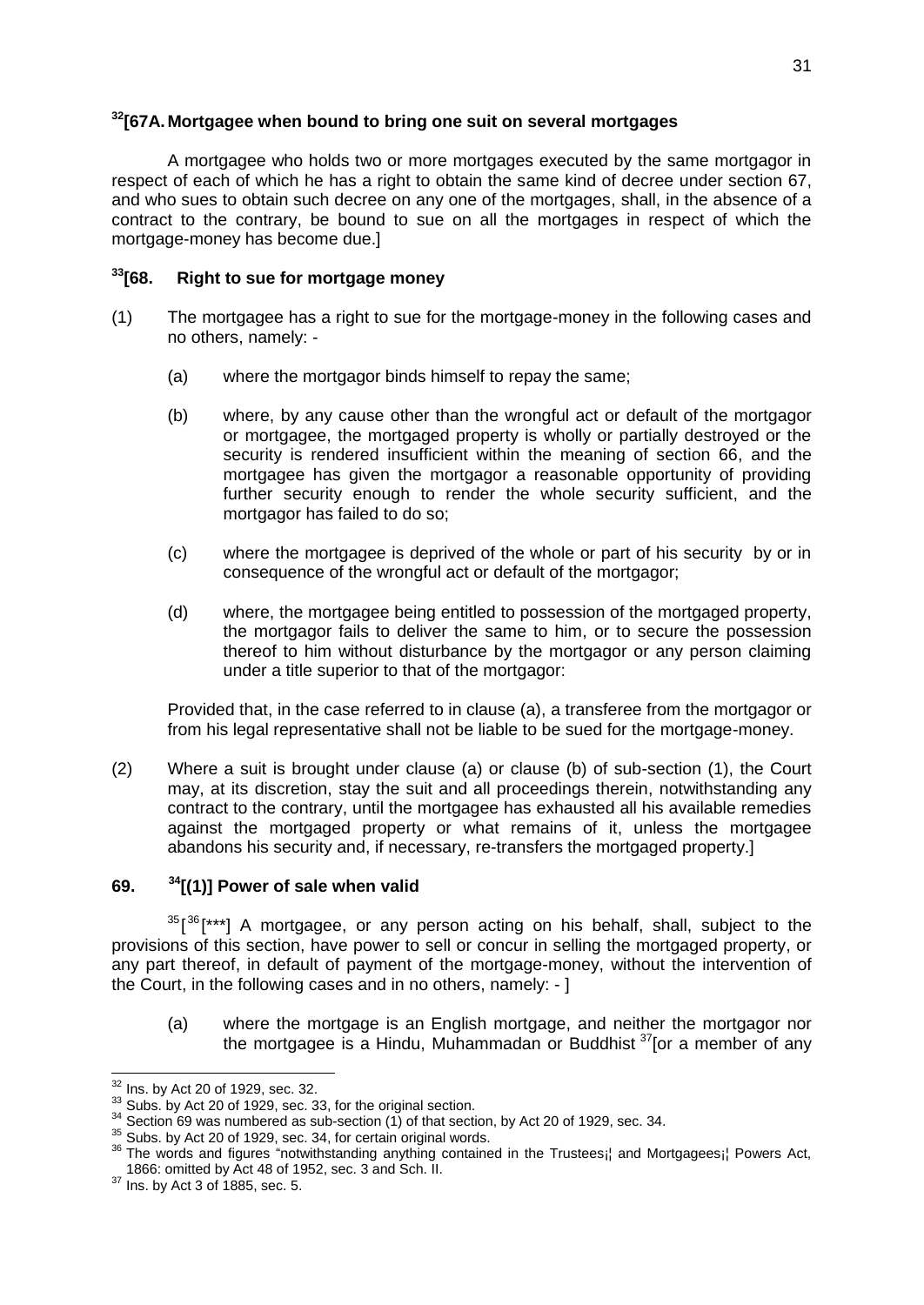other race, sect, tribe or class from time to time specified in this behalf by <sup>38</sup>[the State Government], in the Official Gazette];

- (b) where  $39$ [a power of sale without the intervention of the Court is expressly conferred on the mortgagee by the mortgage-deed and] the mortgagee is <sup>40</sup>[the Government];
- (c) where  $41$ [a power of sale without the intervention of the Court is expressly conferred on the mortgagee by the mortgage-deed and] the mortgaged property or any cart thereof  $42$  [was, on the date of the execution of the mortgage-deed], situate within the towns of Calcutta Madras, Bombay, <sup>43</sup>[\*\*\*]  $44$  [or in any other town<sup>45</sup> or area which the State Government may, by notification in the Official Gazette, specify in this behalf].

## **<sup>46</sup>[(2)] <sup>47</sup>[\*\*\*] No such power shall be exercised unless and until -**

- $48$ [(a)] notice in writing requiring payment of the principal money has been served on the mortgagor, or on one of several mortgagors, and default has been made in payment of the principal money, or of part thereof, for three months after such service; or
- $^{49}$ [(b)] some interest under the mortgage amounting at least to five hundred rupees is in arrear and unpaid for three months after becoming due.
- **<sup>50</sup>[(3)]** When a sale has been made in professed exercise of such a power, the title of the purchaser shall not be impeachable on the ground that no case had arisen to authorize the sale, or that due notice was not given, or that the power was otherwise improperly or irregularly exercised; but any person damnified by an unauthorized or improper or irregular exercise of the power shall have his remedy in damages against the person exercising the power.
- **<sup>51</sup>[(4)]** The money which is received by the mortgagee, arising from the sale, after discharge of prior encumbrances, if any, to which the sale is not made subject, or after payment into Court under section 57 of a sum to meet any prior encumbrance, shall, in the absence of a contract to the contrary, be held by him in trust to be applied by him, first, in payment of all costs, charges and expenses properly incurred by him as incident to the sale or any attempted sale; and, secondly, in discharge of the

<sup>45</sup> For notifications relating to the towns of: Ahmedabad, see Gazette of India 1935, Pt I, p. 936. Bandra, Kurla and Chatkoper-Kirol, see Gazette of India, 1924, Pt. I, p. 1064. Cawnpore, Allahabad and Lucknow, see Gazette of India, 1933, Pt. I, p. 158. Coimbatore, Mudura, Cocanada and Cochin, see Gazette of India, 1935, Pt. I, p. 526. Delhi (Construction), see Gazette of India, 1963, Pt. II, Section 3, Sub-section (1), p. 1020. <sup>46</sup> Second paragraph numbered as sub-section (2) by Act 20 of 1929, sec. 34.

  $38$  The words "the L.G., with previous sanction of the G.G. in C" successively amended by the A.O. 1937 and the A.O. 1950 to read as above.

<sup>39</sup> Ins. by Act 20 of 1929, sec. 34.

<sup>40</sup> The words "the Secretary of State for India in Council" successively amended by the A.O. 1937 and the A.O. 1950 to reade as above.

<sup>41</sup> Ins. by Act 20 of 1929, sec. 34.

 $42$  Subs. by Act 20 of 1929, sec. 34, for "is".

<sup>43</sup> The word "Karachi" omitted by the A.O. 1948.

<sup>44</sup> The words "or Rangoon" have been successively amended by Act 6 of 1904, 11 of 1915, 20 of 1929, the A.O. 1937 and the A.O. 1950 to read as above.

<sup>47</sup> The word "but" omitted by Act 20 of 1929, sec. 34.

<sup>48</sup> Clause (1) was lettered (a) by Act 20 of 1929, sec. 34.

 $49$  Clause (2) was lettered (b) by Act 20 of 1929, sec. 34.

<sup>&</sup>lt;sup>50</sup> Third paragraph numbered as sub-section (3) by Act 20 of 1929, sec. 34.

 $51$  Fourth paragraph numbered as sub-section (4) by Act 20 of 1929, sec. 34.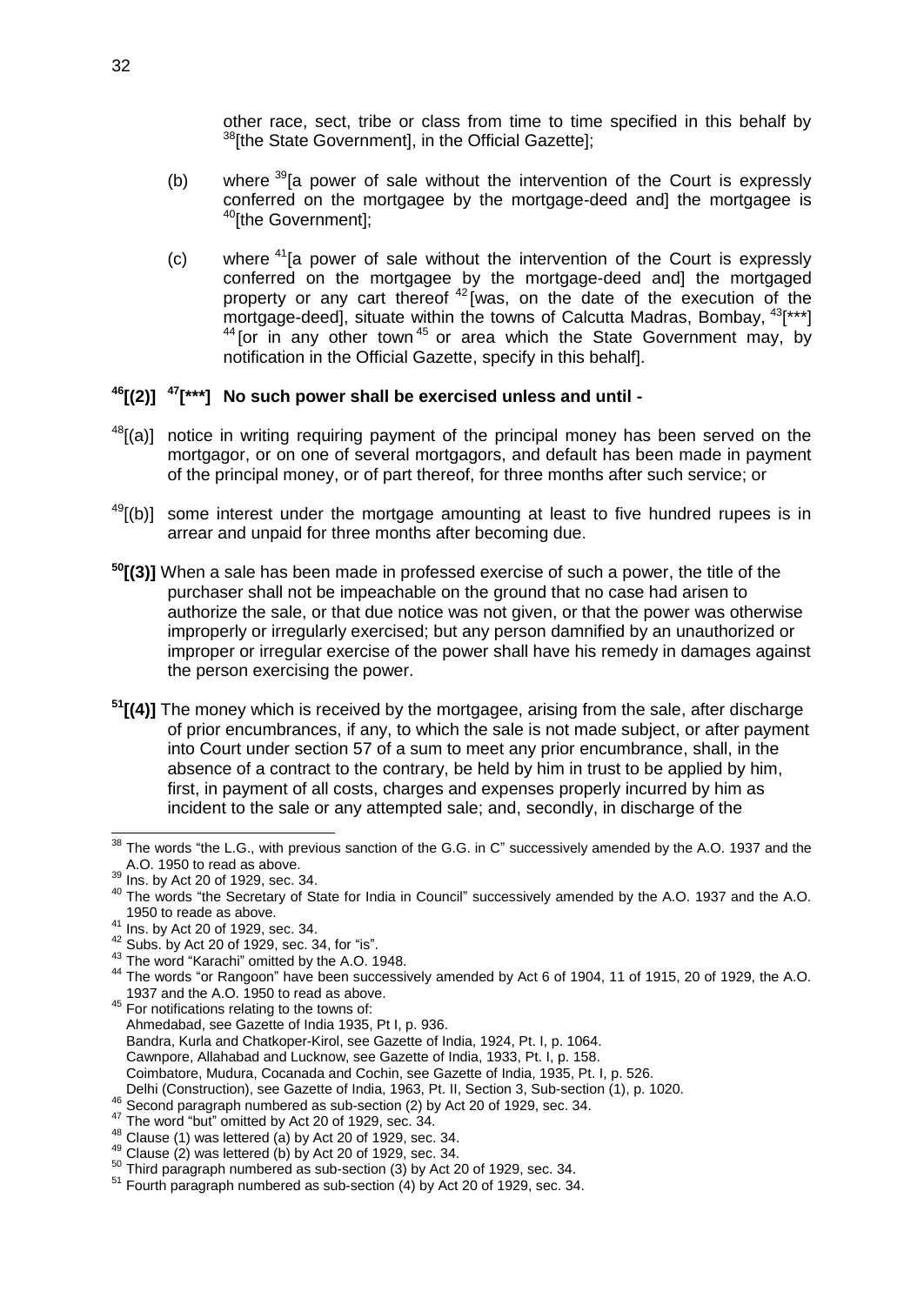mortgage-money and costs and other money, if any, due under the mortgage; and the residue of the money so received shall be paid to the person entitled to the mortgaged property, or authorised to give receipts for the proceeds of the sale thereof.

## **<sup>52</sup>[(5) Nothing in this section or in section 69A applies to powers conferred before the first day of July, 1882.]**

 $53$ [\*\*\*]

## **<sup>54</sup>[69A.Appointment of receiver**

- (1) A mortgagee having the right to exercise a power of sale under section 69 shall, subject to the provisions of sub-section (2), be entitled to appoint, by writing signed by him or on his behalf, a receiver of the income of the mortgaged property or any part thereof.
- (2) Any person who has been named in the mortgage-deed and is willing and able to act as receiver may be appointed by the mortgagee.

If no person has been so named, or if all persons named are unable or unwilling to act, or are dead, the mortgagee may appoint any person to whose appointment the mortgagor agrees; failing such agreement, the mortgagee shall be entitled to apply to the Court for the appointment of a receiver, and any person appointed by the Court shall be deemed to have been duly appointed by the mortgagee.

A receiver may at any time be removed by writing signed by or on behalf of the mortgagee and the mortgagor, or by the Court on application made by either party and on due cause shown.

A vacancy in the office of receiver may be filled in accordance with the provisions of this sub-section.

- (3) A receiver appointed under the powers conferred by this section shall be deemed to be the agent of the mortgagor; and the mortgagor shall be solely responsible for the receiver's acts or defaults, unless the mortgage-deed otherwise provides or unless such acts or defaults are due to the improper intervention of the mortgagee.
- (4) The receiver shall have power to demand and recover all the income of which he is appointed receiver, by suit, execution or otherwise, in the name either of the mortgagor or of the mortgagee to the full extent of the interest which the mortgagor could dispose of, and to give valid receipts accordingly for the same, and to exercise any powers which may have been delegated to him by the mortgagee in accordance with the provisions of this section.
- (5) A person paying money to the receiver shall not be concerned to inquire if the appointment of the receiver was valid or not.
- (6) The receiver shall be entitled to retain out of any money received by him, for his remuneration, and in satisfaction of all costs, charges and expenses incurred by him as receiver, a commission at such rate not exceeding five per cent on the gross

 $52$  Subs. by Act 20 of 1929, sec. 34, for the original fifth paragraph.

<sup>53</sup> Original last paragraph omitted by Act 20 of 1929, sec. 34.

<sup>54</sup> Ins. by Act 20 of 1929, sec. 35.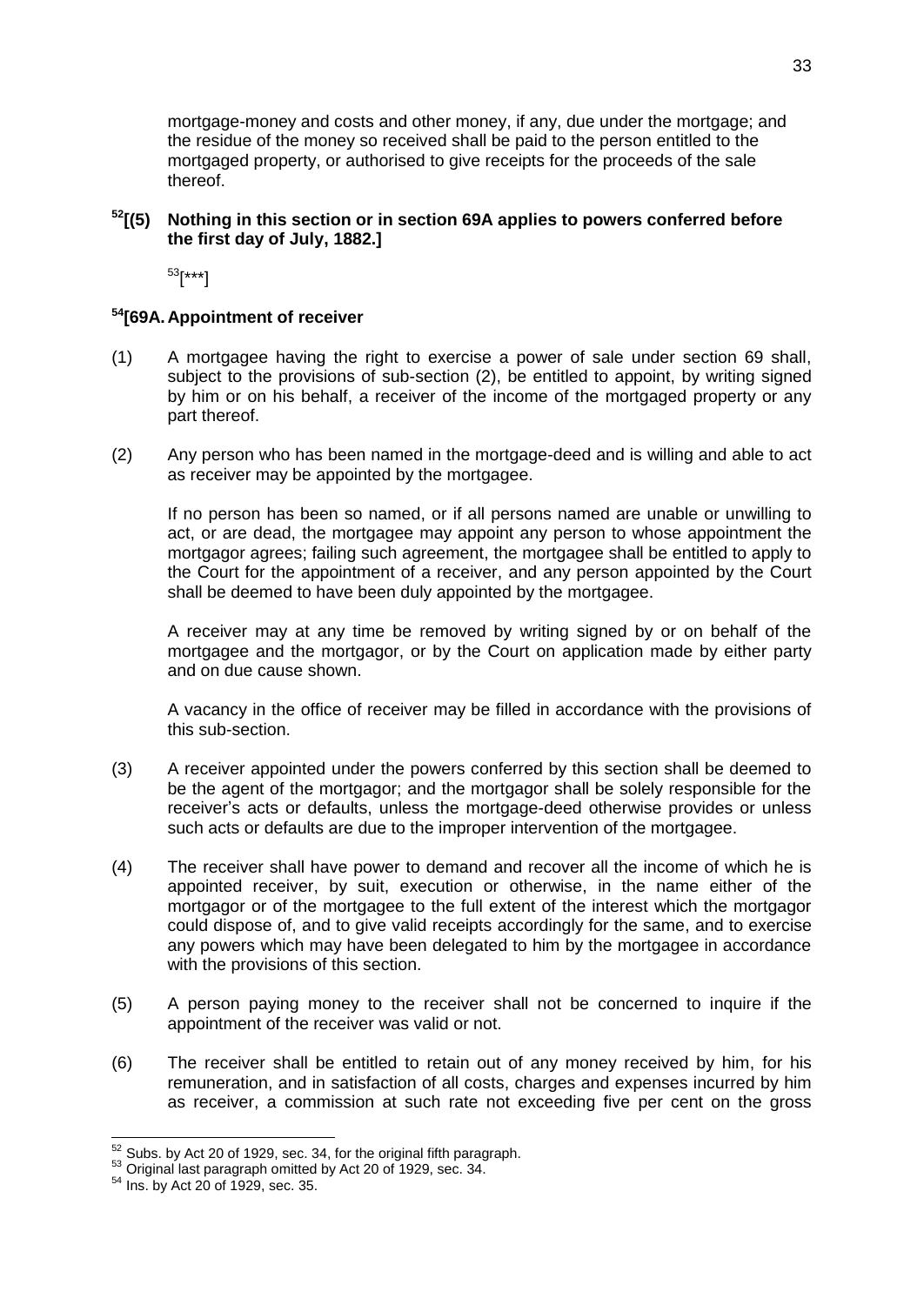amount of all money received as is specified in his appointment, and, if no rate is so specified, then at the rate of five per cent on that gross amount, or at such other rate as the Court thinks fit to allow, on application made by him for that purpose.

- (7) The receiver shall, if so directed in writing by the mortgagee, insure to the extent, if any, to which the mortgagee might have insured, and keep insured against loss or damage by fire, out of the money received by him, the mortgaged property or any part thereof being of an insurable nature.
- (8) Subject to the provisions of this Act as to the application of insurance money, the receiver shall apply all money received by him as follows, namely, -
	- (i) in discharge of all rents, taxes, land revenue, rates and outgoings whatever affecting the mortgaged property;
	- (ii) in keeping down all annual sums or other payments, and the interest on all principal sums, having priority to the mortgage in right whereof he is receiver;
	- (iii) in payment of his commission, and of the premiums on fire, life or other insurances, if any, properly payable under the mortgage-deed or under this Act, and the cost of executing necessary or proper repairs directed in writing by the mortgagee;
	- (iv) in payment of the interest falling due under the mortgage;
	- (v) in or towards discharge of the principal money, if so directed in writing by the mortgagee;

and shall pay the residue, if any, of the money received by him to the person who, but for the possession of the receiver, would have been entitled to receive the income of which he is appointed receiver, or who is otherwise entitled to the mortgaged property.

- (9) The provisions of sub-section (1) apply only if and as far as a contrary intention is not expressed in the mortgage-deed; and the provisions of sub-sections (3) to (8) inclusive may be varied or extended by the mortgage-deed, and, as so varied or extended, shall, as far as may be, operate in like manner and with all the like incidents, effects and consequences, as if such variations or extensions were contained in the said sub-sections.
- (10) Application may be made, without the institution of a suit, to the Court for its opinion, advice or direction on any present question respecting the management or administration of the mortgaged property, other than questions of difficulty or importance not proper in the opinion of the Court for summary disposal. A copy of such application shall be served upon, and the hearing thereof may be attended by, such of the persons interested in the application as the Court may think fit.

The costs of every application under this sub-section shall be in the discretion of the Court.

(11) In this section, "the Court" means the Court which would have jurisdiction in a suit to enforce the mortgage.]

## **70. Accession to mortgaged property**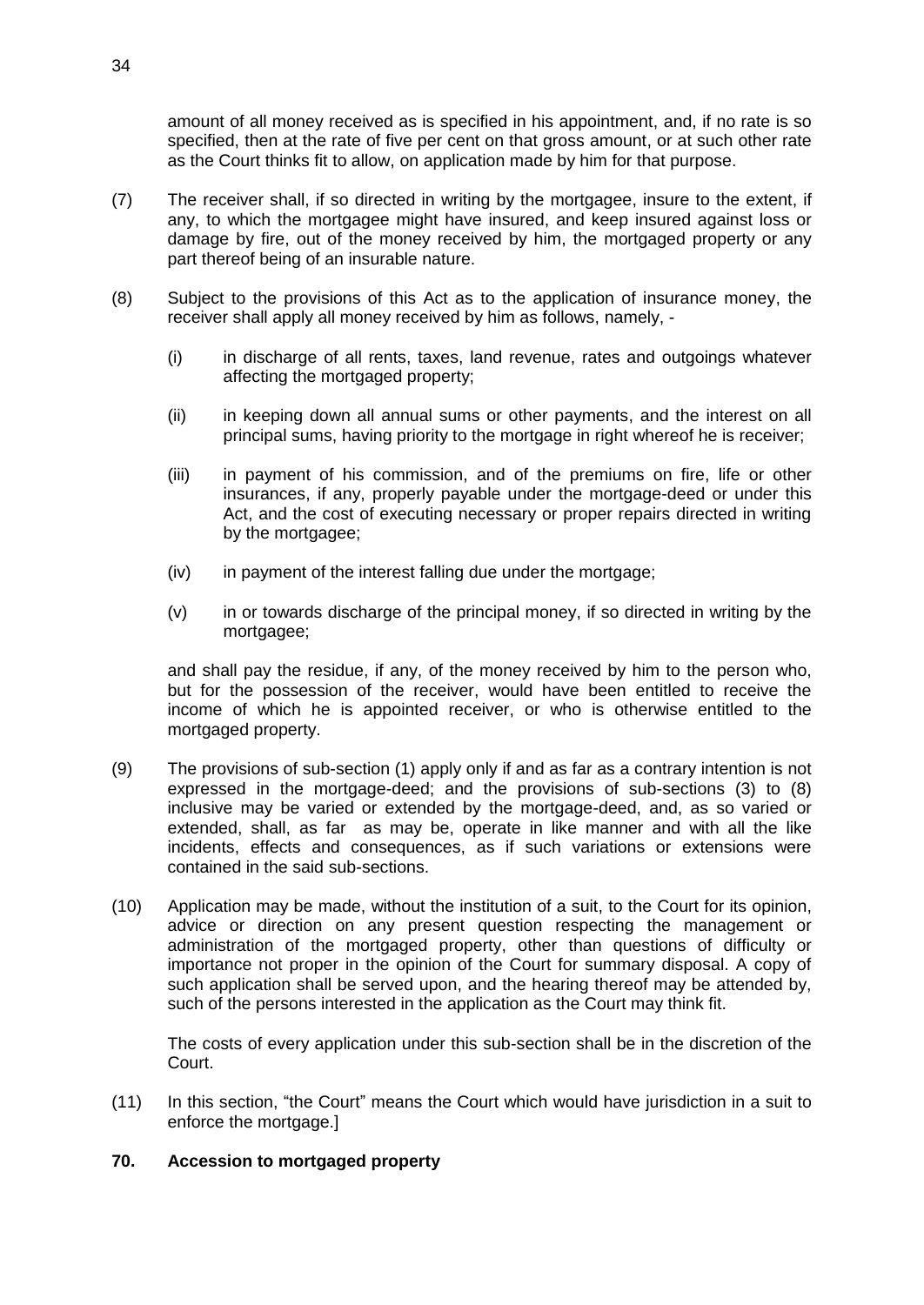If, after the date of a mortgage, any accession is made to the mortgaged property, the mortgagee, in the absence of a contract to the contrary, shall, for the purposes of the security, be entitled to such accession.

#### **Illustrations**

- (a) A mortgages to B a certain field bordering on a river. The field is increased by alluvion. For the purposes of his security, B is entitled to the increase.
- (b) A mortgages a certain plot of building land to B and afterwards erects a house on the plot. For the purposes of his security, B is entitled to the house as well as the plot.

## **71. Renewal of mortgaged lease**

When the mortgaged property is a lease  $55$ [\*\*\*] and the mortgagor obtains a renewal of the lease, the mortgagee, in the absence of a contract to the contrary, shall, for the purposes of the security, be entitled to the new lease.

## **72. Rights of mortgagee in possession**

<sup>56</sup>[A mortgagee] may spend such money as is necessary -

 $57$ [\*\*\*]

- (b) for  $58$ [the preservation of the mortgaged property] from destruction, forfeiture or sale;
- (c) for supporting the mortgagor's title to the property;
- (d) for making his own title thereto good against the mortgagor; and
- (e) when the mortgaged property is a renewable lease-hold, for the renewal of the lease;

and may, in the absence of a contract to the contrary, add such money to the principal money, at the rate of interest payable on the principal, and, where no such rate is fixed, at the rate of nine per cent per annum:

<sup>59</sup>[Provided that the expenditure of money by the mortgagee under clause (b) or clause (c) shall not be deemed to be necessary unless the mortgagor has been called upon and has failed to take proper and timely steps to preserve the property or to support the title.]

Where the property is by its nature insurable, the mortgagee may also, in the absence of a contract to the contrary, insure and keep insured against loss or damage by fire the whole or any part of such property; and the premiums paid for any such insurance shall be <sup>60</sup>[added to the principal money with interest at the same rate as is payable on the principal money or, where no such rate is fixed, at the rate of nine per cent. per annum]. But the amount of such insurance shall not exceed the amount specified in this behalf in the

 $\overline{\phantom{a}}$ 

 $55$  The words "for a term of years" omitted by Act 20 of 1929, sec. 36.

<sup>56</sup> Subs. by Act 20 of 1929, sec. 37, for "When, during the continuance of the mortgage, the mortgagee takes possession of the mortgaged property, he".

 $57$  Clause (a) omitted by Act 20 of 1929, sec. 37.

<sup>58</sup> Subs. by Act 20 of 1929, sec. 37, for "its preservation".

<sup>59</sup> Ins. by Act 20 of 1929, sec. 37.

 $60$  Subs. by Act 20 of 1929, sec. 37, for certain original words.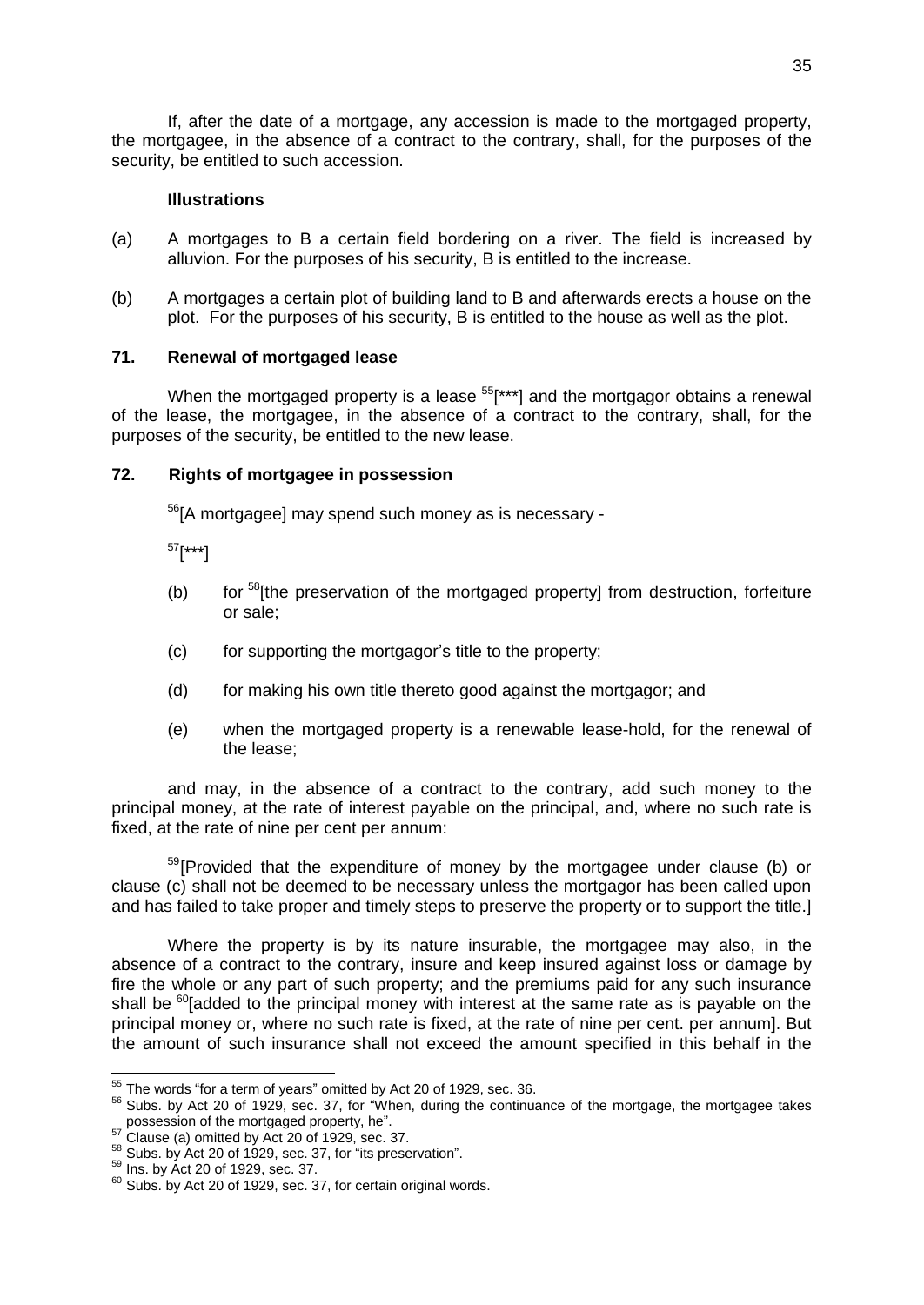mortgage-deed or (if no such amount is therein specified) two-thirds of the amount that would be required in case of total destruction to reinstate the property insured.

Nothing in this section shall be deemed to authorize the mortgagee to insure when an insurance of the property is kept up by or on behalf of the mortgagor to the amount in which the mortgagee is hereby authorized to insure.

# **<sup>61</sup>[73. Right to proceeds of revenue sale or compensation on acquisition**

- (1) Where the mortgaged property or any part thereof or any interest therein is sold owing to failure to pay arrears of revenue or other charges of a public nature or rent due in respect of such property, and such failure did not arise from any default of the mortgagee, the mortgagee shall be entitled to claim payment of the mortgage-money, in whole or in part, out of any surplus of the sale proceeds remaining after payment of the arrears and of all charges and deductions directed by law.
- (2) Where the mortgaged property or any part thereof or any interest therein is acquired under the Land Acquisition Act, 1894 (1 of 1894), or any other enactment for the time being in force providing for the compulsory acquisition of immoveable property, the mortgagee shall be entitled to claim payment of the mortgage-money, in whole or in part, out of the amount due to the mortgagor as compensation.
- (3) Such claims shall prevail against all other claims except those of prior encumbrancers, and may be enforced notwithstanding that the principal money on the mortgage has not become due.]

## **74. Right of subsequent mortgagee to pay off prior mortgagee**

[Rep. by the Transfer of Property (Amendment) Act, 1929 (20 of 1929), sec. 39].

#### **75. Rights of mesne mortgagee against prior and subsequent mortgagees**

[Rep. by the Transfer of Property (Amendment) Act, 1929 (20 of 1929), sec. 39].

## **76. Liabilities of mortgagee in possession**

When, during the continuance of the mortgage, the mortgagee takes possession of the mortgaged property, -

- (a) he must manage the property as a person of ordinary prudence would manage it if it were his own;
- (b) he must use his best endeavours to collect the rents and profits thereof;
- (c) he must, in the absence of a contract to the contrary, out of the income of the property, pay the Government revenue, all other charges of a public nature <sup>62</sup>[and all rent] accruing due in respect thereof during such possession, and any arrears of rent in default of payment of which the property may be summarily sold;
- (d) he must, in the absence of a contract to the contrary, make such necessary repairs of the property as he can pay for out of the rents and profits thereof

 $61$  Subs. by Act 20 of 1929, sec. 38, for the original section

<sup>62</sup> Ins. by Act 20 of 1929, sec. 40.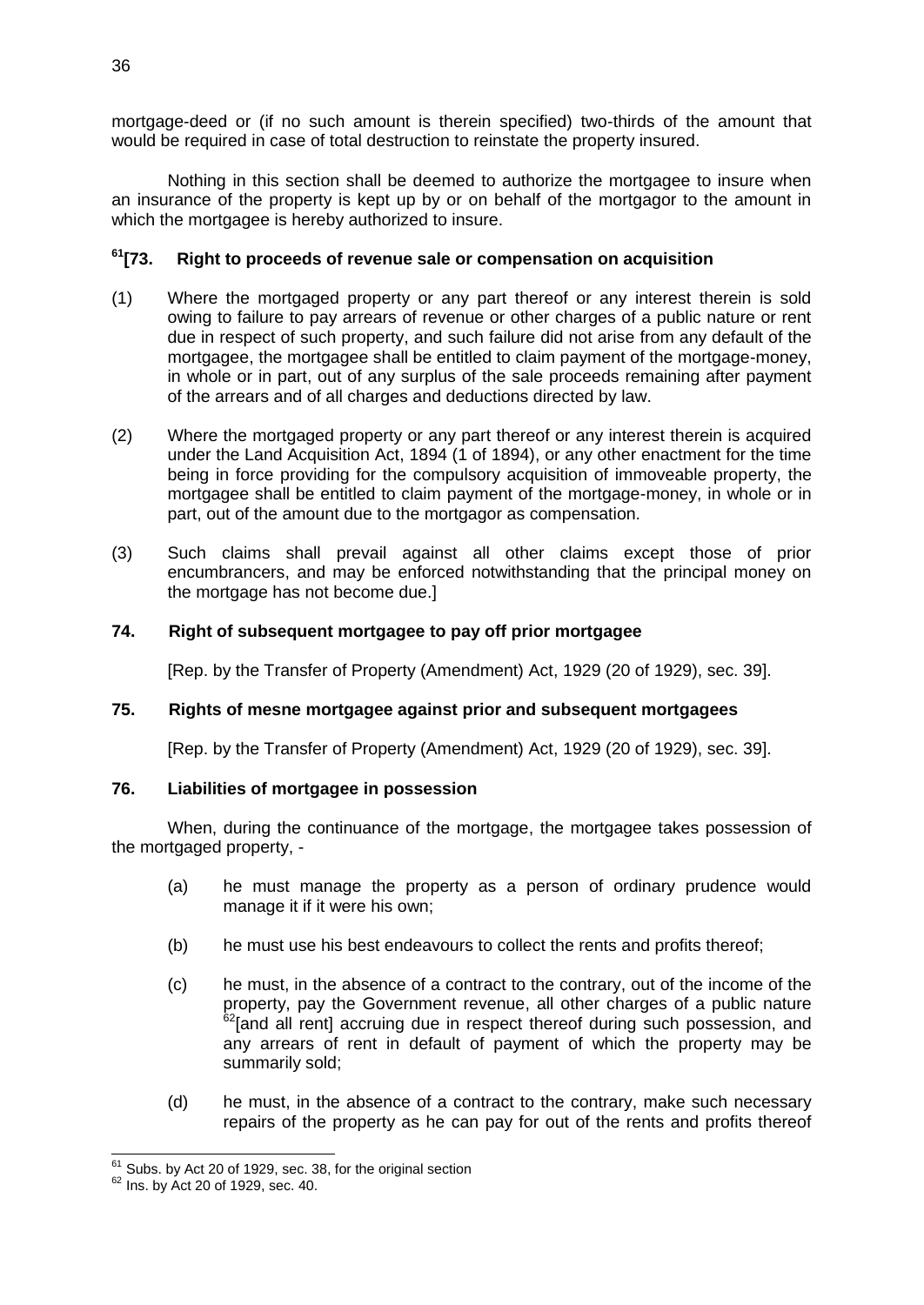after deducting from such rents and profits the payments mentioned in clause (c) and the interest on the principal money;

- (e) he must not commit any act which is destructive or permanently injurious to the property;
- (f) where he has insured the whole or any part of the property against loss or damage by fire, he must, in case of such loss or damage, apply any money which he actually receives under the policy or so much thereof as may be necessary, in reinstating the property, or, if the mortgagor so directs, in reduction or discharge of the mortgage-money:
- (g) he must keep clear, full and accurate accounts of all sums received and spent by him as mortgagee, and, at any time during the continuance of the mortgage, give the mortgagor, at his request and cost, true copies of such accounts and of the vouchers by which they are supported;
- (h) his receipts from the mortgaged property, or, where such property is personally occupied by him, a fair occupation-rent in respect thereof, shall, after deducting the expenses <sup>63</sup>[properly incurred for the management of the property and the collection of rents and profits and the other expenses] mentioned in clauses (c) and (d), and interest thereon, be debited against him in reduction of the amount (if any) from time to time due to him on account of interest  $64$ <sup>[\*\*\*</sup>] and, so far as such receipts exceed any interest due, in reduction or discharge of the mortgage-money; the surplus, if any, shall be paid to the mortgagor;
- (i) when the mortgagor tenders, or deposits in manner hereinafter provided, the amount for the time being due on the mortgage, the mortgage must, notwithstanding the provisions in the other clauses of this section, account for his <sup>65</sup>[<sup>\*\*\*</sup>] receipts from the mortgaged property from the date of the tender or from the earliest time when he could take such amount out of Court, as the case may be <sup>66</sup>[and shall not be entitled to deduct any amount therefrom on account of any expenses incurred after such date or time in connection with the mortgaged property].

Loss occasioned by his default

If the mortgagee fail to perform any of the duties imposed upon him by this section, he may, when accounts are taken in pursuance of a decree made under this chapter, be debited with the loss, if any, occasioned by such failure.

#### **77. Receipts in lieu of interest**

Nothing in section 76, clauses (b), (d), (g) and (h), applies to cases where there is a contract between the mortgagee and the mortgagor that the receipts from the mortgaged property shall, so long as the mortgagee is in possession of the property, be taken in lieu of interest on the principal money, or in lieu of such interest and defined portions of the principal.

 $\overline{a}$ 

<sup>&</sup>lt;sup>63</sup> Ins. by Act 20 of 1929, sec. 40.

 $64$  The words "on the mortgage-money" omitted by Act 20 of 1929, sec. 40.

<sup>&</sup>lt;sup>65</sup> The word "gross" omitted by Act 20 of 1929, sec. 40.

<sup>66</sup> Ins. by Act 20 of 1929, sec. 40.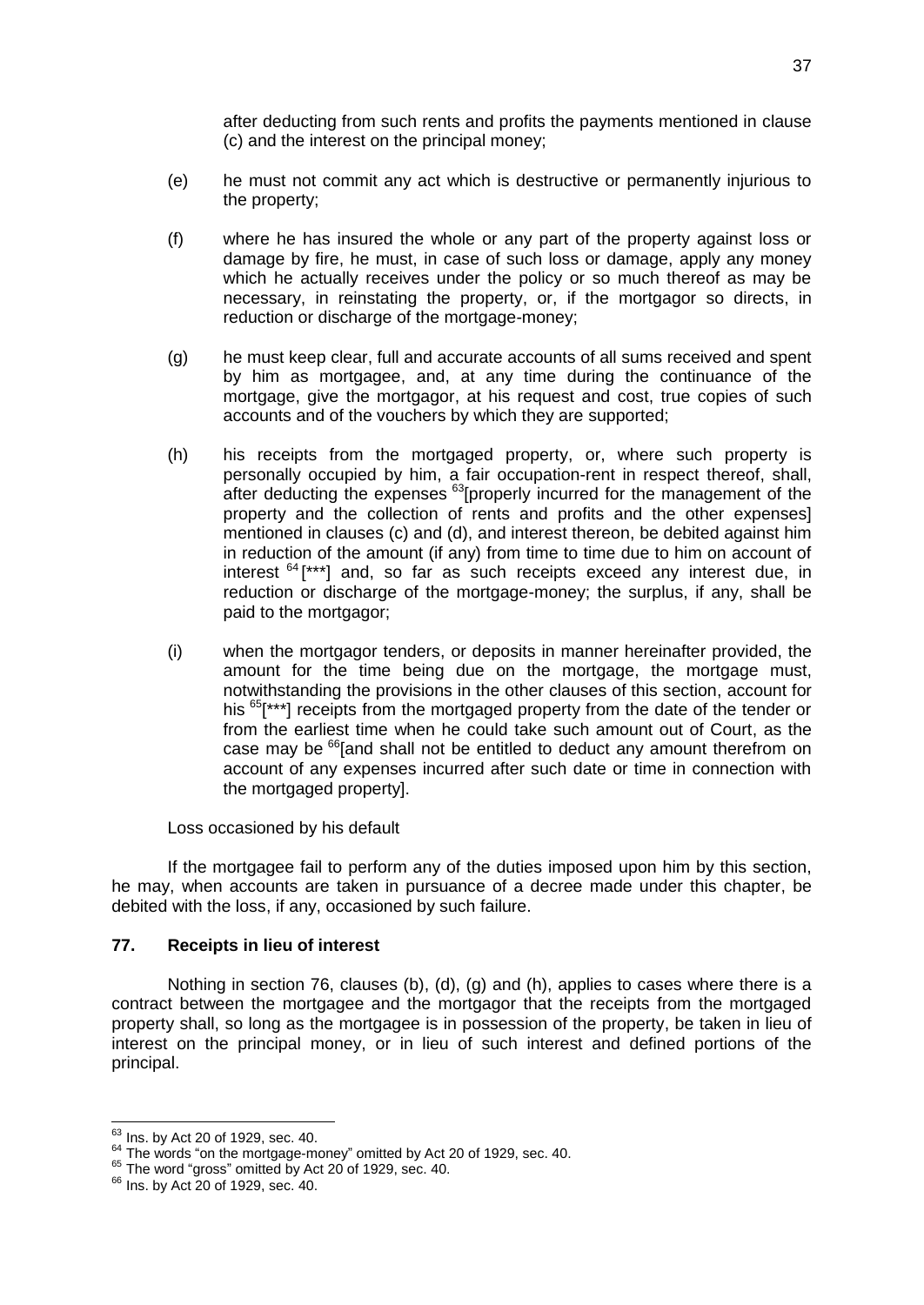**Priority** 

## **78. Postponement of prior mortgagee**

Where, through the fraud, misrepresentation or gross neglect of a prior mortgagee, another person has been induced to advance money on the security of the mortgaged property, the prior mortgagee shall be postponed to the subsequent mortgagee.

## **79. Mortgage to secure uncertain amount when maximum is expressed**

If a mortgage made to secure future advances, the performance of an engagement or the balance of a running account, expresses the maximum to be secured thereby, a subsequent mortgage of the same property shall, if made with notice of the prior mortgage, be postponed to the prior mortgage in respect of all advances or debits not exceeding the maximum, though made or allowed with notice of the subsequent mortgage.

#### **Illustration**

A mortgages Sultanpur to his bankers, B & Co., to secure the balance of his account with them to the extent of Rs. 10,000. A then mortgages Sultanpur to C, to secure Rs. 10,000, C having notice of the mortgage to B & Co., and C gives notice to B & Co. of the second mortgage. At the date of the second mortgage, the balance due to B & Co. does not exceed Rs. 5,000. B & Co. subsequently advance to A sums making the balance of the account against him exceed the sum of Rs. 10,000. B & Co. are entitled, to the extent of Rs. 10,000, to priority over C.

## **80. Tacking abolished**

[Rep. by the Transfer of Property (Amendment) Act, 1929 (20 of 1929), sec. 41].

## *Marshalling and Contribution*

## **<sup>67</sup>[81. Marshalling securities**

If the owner of two or more properties mortgages them to one person and them mortgages one or more of the properties to another person, the subsequent mortgagee is, in the absence of a contract to the contrary, entitled to have the prior mortgage-debt satisfied out of the property or properties not mortgaged to him, so far as the same will extend, but not so as to prejudice the rights of the prior mortgagee or of any other person who has for consideration acquired an interest in any of the properties.]

## **82. Contribution to mortgage-debt**

<sup>68</sup> [Where property subject to a mortgage belongs to two or more persons having distinct and separate rights of ownership therein, the different shares in or parts of such property owned by such persons are, in the absence of a contract to the contrary, liable to contribute rateably to the debt secured by the mortgage, and, for the purpose of determining the rate at which each such share or part shall contribute, the value thereof shall be deemed to be its value at the date of the mortgage after deduction of the amount of any other mortgage or charge to which it may have been subject on that date.]

 $67$  Subs. by Act 20 of 1929, sec. 42, for the original section.

 $68$  Subs. by Act 20 of 1929, sec. 43, for the original paragraph.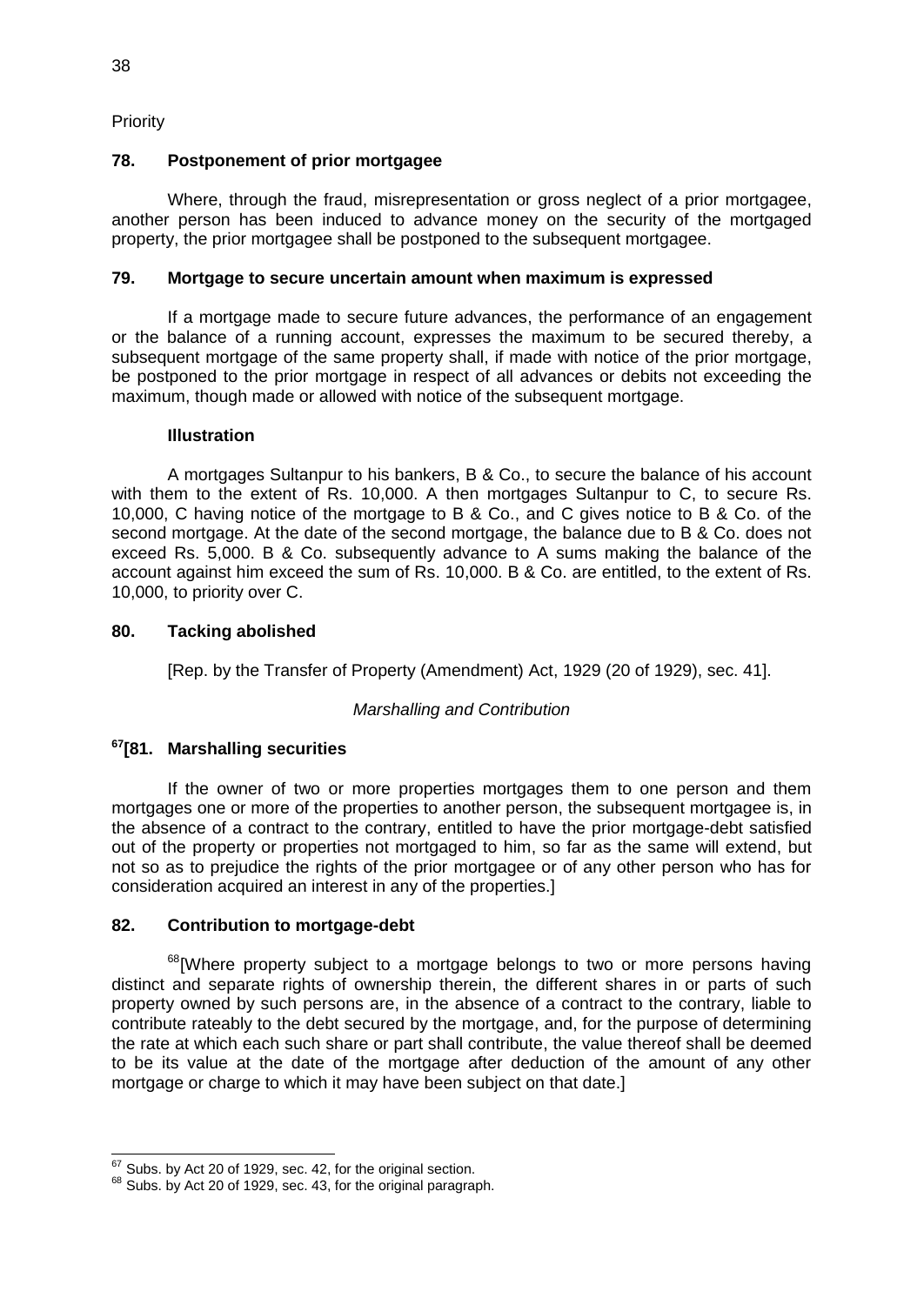Where, of two properties belonging to the same owner, one is mortgaged to secure one debt and then both are mortgaged to secure another debt, and the former debt is paid out of the former property, each property is, in the absence of a contract to the contrary, liable to contribute rateably to the latter debt after deducting the amount of the former debt from the value of the property out of which it has been paid.

Nothing in this section applies to a property liable under section 81 to the claim of the <sup>69</sup>[subsequent] mortgagee.

#### *Deposit in Court*

## **83. Power to deposit in Court money due on mortgage**

At any time after the principal money  $70$ [payable in respect of any mortgage has become due] and before a suit for redemption of the mortgaged property is barred, the mortgagor, or any other person entitled to institute such suit, may deposit, in any Court in which he might have instituted such suit, to the account of the mortgagee, the amount remaining due on the mortgage.

#### *Right to money deposited by mortgagor*

The Court shall thereupon cause written notice of the deposit to be served on the mortgagee, and the mortgagee may, on presenting a petition (verified in manner prescribed by law<sup>71</sup> for the verification of plaints) stating the amount then due on the mortgage, and his willingness to accept the money so deposited in full discharge of such amount, and on depositing in the same Court the mortgage-deed  $^{72}$  [and all documents in his possession or power relating to the mortgaged property], apply for and receive the money, and the mortgage-deed  $73$ [and all such other documents] so deposited shall be delivered to the mortgagor or such other person as aforesaid.

 $74$ [Where the mortgagee is in possession of the mortgaged property, the Court shall, before paying to him the amount so deposited, direct him to deliver possession thereof to the mortgagor and at the cost of the mortgagor either to re-transfer the mortgaged property to the mortgagor or to such third person as the mortgagor may direct or to execute and (where the mortgage has been effected by a registered instrument) have registered an acknowledgment in writing that any right in derogation of the mortgagor's interest transferred to the mortgagee has been extinguished.]

#### **84. Cessation of interest**

When the mortgagor or such other person as aforesaid has tendered or deposited in Court under section 83 the amount remaining due on the mortgage, interest on the principal money shall cease from the date of the tender or  $^{75}$ [in the case of a deposit, where no previous tender of such amount has been made] as soon as the mortgagor or such other person as aforesaid has done all that has to be done by him to enable the mortgagee to take such amount out of Court,  $76$  [and the notice required by section 83 has been served on the mortgagee:

 $69$  Subs. by Act 20 of 1929, sec. 43, for "second".

 $7^\circ$  Subs. by Act 20 of 1929, sec. 44, for "has become payable".

<sup>71</sup> See the Code of Civil Procedure, 1908 (5 of 1908), Sch. I, Order VI, rule 15.

<sup>72</sup> Subs. by Act 20 of 1929, sec. 44, for "if then in his possession or power".

<sup>73</sup> Ins. by Act 20 of 1929, sec. 44.

<sup>74</sup> Ins. by Act 20 of 1929, sec. 44.

<sup>75</sup> Ins. by Act 20 of 1929, sec. 45.

 $76$  Subs. by Act 20 of 1929, sec. 45, for "as the case may be".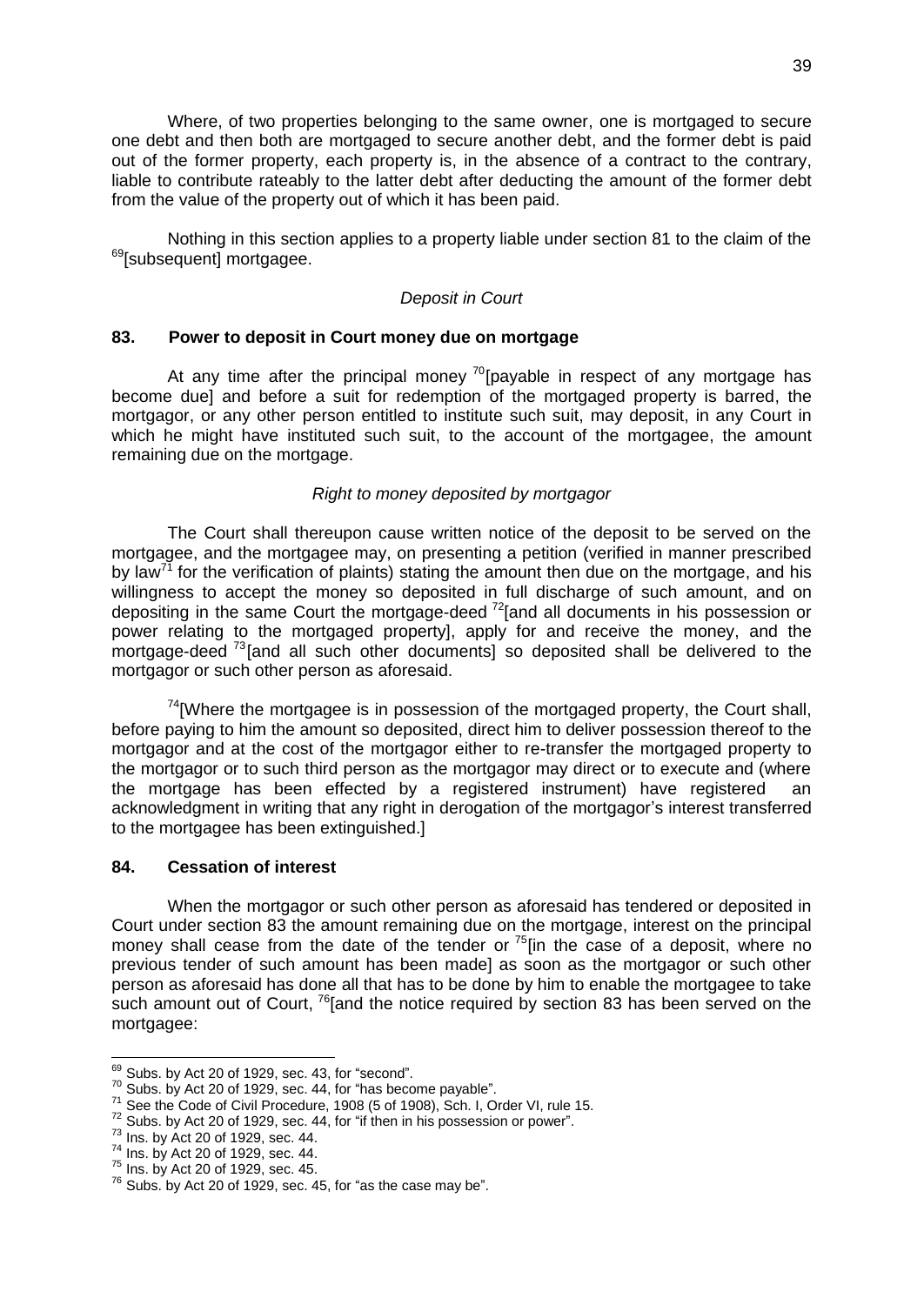Provided that, where the mortgagor has deposited such amount without having made a previous tender thereof and has subsequently withdrawn the same or any part thereof, interest on the principal money shall be payable from the date of such withdrawal.]

Nothing in this section or in section 83 shall be deemed to deprive the mortgagee of his right to interest when there exists a contract that he shall be entitled to reasonable notice before payment or tender of the mortgage-money  $77$  [and such notice has not been given before the making of the tender or deposit, as the case may be].

*<sup>78</sup>Suits for Foreclosure, Sale or Redemption*

# **85. Parties to suits for foreclosure, sale and redemption**

[Rep. by the Code of Civil Procedure, 1908 (Act 5 of 1908), sec. 156 and Sch. V].

## *Foreclosure and Sale*

## **86 to 90.**

40

[Rep. by the Code of Civil Procedure, 1908 (Act 5 of 1908), sec. 156 and Sch. V].

## *Redemption*

# **<sup>79</sup>[91. Persons who may sue for redemption**

Besides the mortgagor, any of the following persons may redeem, or institute a suit for redemption of, the mortgaged property, namely: -

- (a) any person (other than the mortgagee of the interest sought to be redeemed) who has any interest in, or charge upon, the property mortgaged or in or upon the right to redeem the same;
- (b) any surety for the payment of the mortgage-debt or any part thereof; or
- (c) any creditor of the mortgagor who has in a suit for the administration of his estate obtained a decree for sale of the mortgaged property.]

# **<sup>80</sup>[92. Subrogation**

Any of the persons referred to in section 91 (other than the mortgagor) and any comortgagor shall, on redeeming property subject to the mortgage, have, so far as regards redemption, foreclosure or sale of such property, the same rights as the mortgagee whose mortgage he redeems may have against the mortgagor or any other mortgagee.

The right conferred by this section is called the right of subrogation, and a person acquiring the same is said to be subrogated to the rights of the mortgagee whose mortgage he redeems.

<sup>-</sup> $77$  Added by Act 20 of 1929, sec. 45.

<sup>78</sup> For the repealed provisions, as re-enacted, see the Code of Civil Procedure, 1908 (5 of 1908), Sch. I, Order XXXIV.

<sup>79</sup> Subs. by Act 20 of 1929, sec. 46, for the original section.

<sup>80</sup> Ins. by Act 20 of 1929, sec. 47. Original sections 92 to 94 were rep. by Act 5 of 1908, sec. 156 and Sch. V.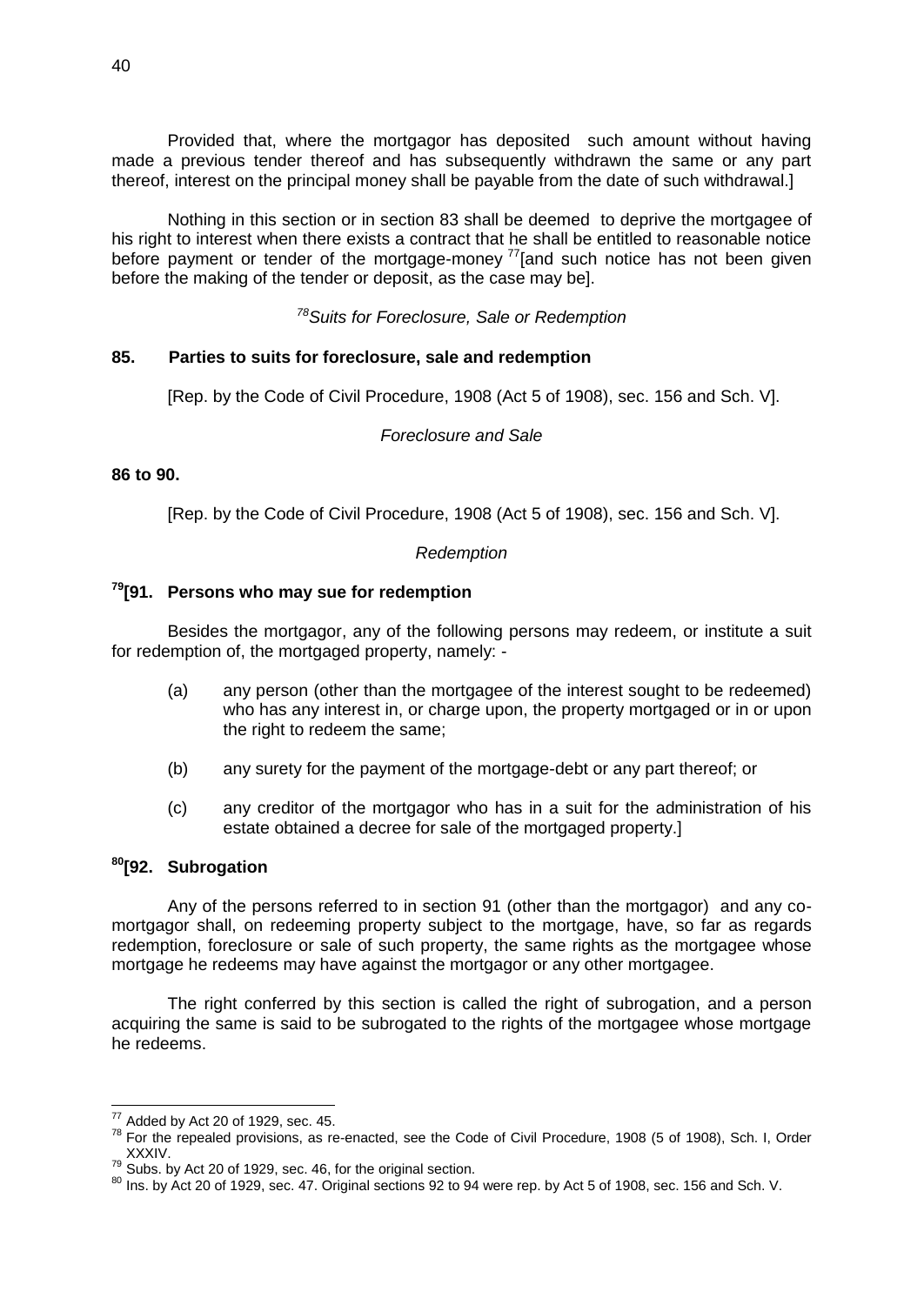A person who has advanced to a mortgagor money with which the mortgage has been redeemed shall be subrogated to the rights of the mortgagee whose mortgage has been redeemed, if the mortgagor has by a registered instrument agreed that such persons shall be so subrogated.

Nothing in this section shall be deemed to confer a right of subrogation on any person unless the mortgage in respect of which the right is claimed has been redeemed in full.

## **93. Prohibition of tacking**

No mortgagee paying off a prior mortgage, whether with or without notice of an intermediate mortgage, shall thereby acquire any priority in respect of his original security; and, except in the case provided for by section 79, no mortgagee making a subsequent advance to the mortgagor, whether with or without notice of an intermediate mortgage, shall thereby acquire any priority in respect of his security for such subsequent advance.

## **94. Rights of mesne mortgagee**

Where a property is mortgaged for successive debts to successive mortgagees, a mesne mortgagee has the same rights against mortgagees posterior to himself as he has against the mortgagor.]

# **<sup>81</sup>[95. Right of redeeming co-mortgagor to expenses**

Where one of several mortgagors redeems the mortgaged property, he shall, in enforcing his right of subrogation under section 92 against his co-mortgagors, be entitled to add to the mortgage-money recoverable from them such proportion of the expenses properly incurred in such redemption as is attributable to their share in the property.

#### **96. Mortgage by deposit of title-deeds**

The provisions hereinbefore contained which apply to a simple mortgage shall, so far as may be, apply to a mortgage by deposit of title-deeds.]

## **<sup>82</sup>[97. Application of proceeds**

 $\overline{a}$ 

[Rep. by the Code of Civil Procedure, 1908 (5 of 1908), sec. 156 and Sch. V].

#### *Anomalous Mortgages*

#### **98. Rights and liabilities of parties to anomalous mortgages**

In the case of <sup>83</sup>[an anomalous mortgage] the rights and liabilities of the parties shall be determined by their contract as evidenced in the mortgage-deed, and, so, far as such contract does not extend, by local usage.

 $81$  Subs. by Act 20 of 1929, sec. 48, for the original section 95. Original section 96 was rep. by Act 5 of 1908, sec. 156 and Sch. V.

<sup>82</sup> For the repealed provisions as re-enacted, see the Code of Civil Procedure, 1908 (5 of 1908), Sch. I, Order XXXIV, rules 12 and 13.

<sup>83</sup> Subs. by Act 20 of 1929, sec. 49, for "a mortgage, not being a simple mortgage, a mortgage by conditional sale, and usufructuary mortgage or an English mortgage or a combination of the first and third, or the second and third, of such forms".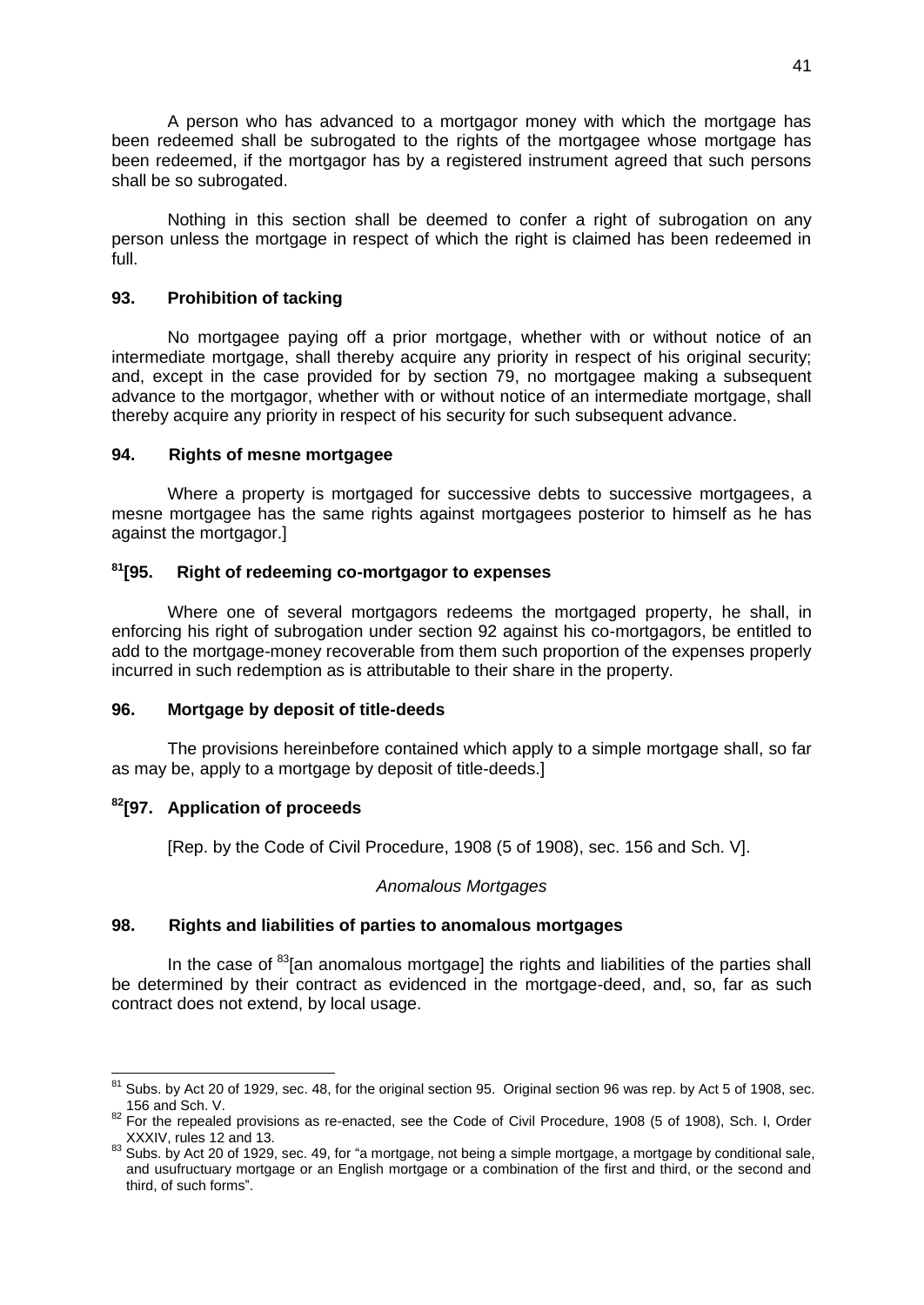## **<sup>84</sup>[99. Attachment of mortgaged property**

[Rep. by the Code of Civil Procedure, 1908 (5 of 1908), sec. 156 and Sch. V].

*Charges*

#### **100. Charges**

Where immoveable property of one person is by act of parties or operation of law made security for the payment of money to another, and the transaction does not amount to a mortgage, the latter person is said to have a charge on the property; and all the provisions hereinbefore contained <sup>85</sup>[which apply to a simple mortgage shall, so far as may be, apply to such chargel.

Nothing in this section applies to the charge of a trustee on the trust-property for expenses properly incurred in the execution of his trust, <sup>86</sup>[and, save as otherwise expressly provided by any law for the time being in force, no charge shall be enforced against any property in the hands of a person to whom such property has been transferred for consideration and without notice of the charge].

## **<sup>87</sup>[101. No merger in case of subsequent encumbrance**

Any mortgagee of, or person having a charge upon, immoveable property, or any transferee from such mortgagee or charge holder, may purchase or otherwise acquire the rights in the property of the mortgagor or owner, as the case may be, without thereby causing the mortgage or charge to be merged as between himself and any subsequent mortgagee of, or person having a subsequent charge upon, the same property; and no such subsequent mortgagee or charge-holder shall be entitled to foreclose or sell such property without redeeming the prior mortgage or charge, or otherwise than subject thereto.

#### *Notice and Tender*

#### **102. Service or tender on or to agent**

Where the person on or to whom any notice or tender is to be served or made under this Chapter does not reside in the district in which the mortgaged property or some part thereof is situate, service or tender on or to an agent holding a general power-of-attorney from such person or otherwise duly authorized to accept such service or tender shall be deemed sufficient.

<sup>88</sup>[Where no person or agent on whom such notice should be served can be found or is known] to the person required to serve the notice, the latter person may apply to any Court in which a suit might be brought for redemption of the mortgaged property, and such Court shall direct in what manner such notice shall be served, and any notice served in compliance with such direction shall be deemed sufficient:

<sup>&</sup>lt;sup>84</sup> For the repealed provisions as re-enacted, see the Code of Civil Procedure, 1908 (5 of 1908), Sch. I, Order XXXIV, rule 14.

<sup>85</sup> Subs. by Act 20 of 1929, sec. 50, for "as to a mortgagor shall, so far as may be, apply to the owner of such property, and the provisions of sections 81 and 82 shall, so far as may be, apply to the person having such charge".

<sup>86</sup> Added by Act 20 of 1929, sec. 50.

<sup>87</sup> Subs. by Act 20 of 1929, sec. 51, for the original section.

<sup>88</sup> Subs. by Act 20 of 1929, sec. 52, for "where the person or agent on whom such notice should be served cannot be found in the said district, or is unknown".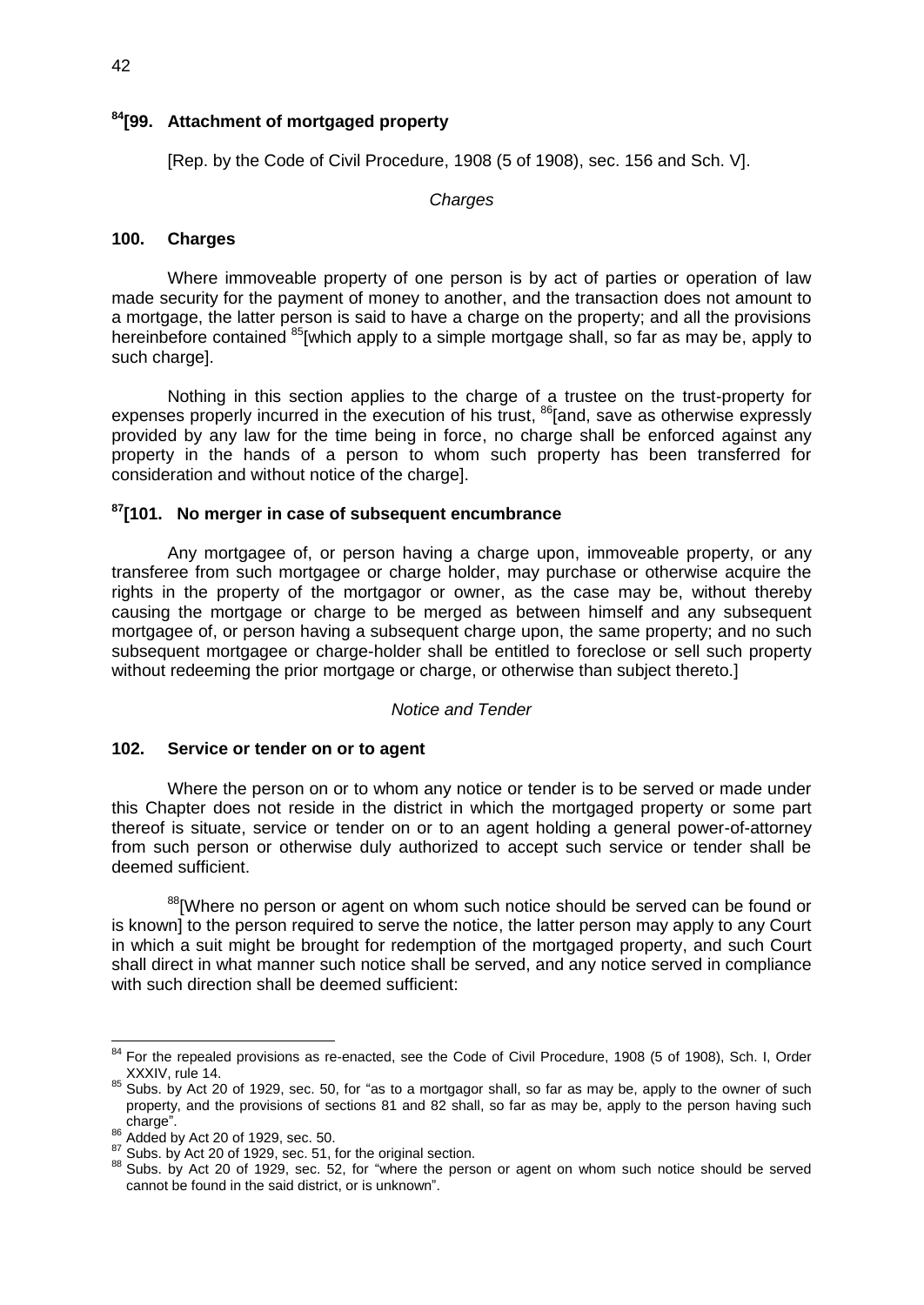89[Provided that, in the case of a notice required by section 83, in the case of a deposit, the application shall be made to the Court in which the deposit has been made.]

 $90$ [Where no person or agent to whom such tender should be made can be found or is known] to the person desiring to make the tender, the latter person may deposit  $91$ [in any Court in which a suit might be brought for redemption of the mortgaged property] the amount sought to be tendered, and such deposit shall have the effect of a tender of such amount.

#### **103. Notice, etc., to or by person incompetent to contract**

Where, under the provisions of this Chapter, a notice is to be served on or by, or a tender or deposit made or accepted or taken out of Court by, any person incompetent to contact, such notice may be served <sup>92</sup>[on or by], or tender or deposit made, accepted or taken by, the legal curator of the property of such person; but where there is no such curator, and it is requisite or desirable in the interests of such person that a notice should be served or a tender or deposit made under the provisions of this Chapter, application may be made to any Court in which a suit might be brought for the redemption of the mortgage to appoint a guardian ad litem for the purpose of serving or receiving service of such notice, or making or accepting such tender, or making or taking out of Court such deposit, and for the performance of all consequential acts which could or ought to be done by such person if he were competent to contract<sup>93</sup>; and the provisions of  $94$ [Order XXXII in the First Schedule to the Code of Civil Procedure, 1908 (5 of 1908)] shall, so far as may be, apply to such application and to the parties thereto and to the guardian appointed thereunder.

#### **104. Power to make rules**

The High Court may, from time to time, make rules consistent with this Act for carrying out, in itself and in the Courts of Civil Judicature subject to its superintendence, the provisions contained in this Chapter.

 $\overline{a}$ 

 $^{89}$  Ins. by Act 20 of 1929, sec. 52.

<sup>90</sup> Subs. by Act 20 of 1929, sec. 52, for "Where the person or agent to whom such tender should be made cannot be found within the said district or is unknown"

<sup>91</sup> Subs. by Act 20 of 1929, sec. 52, for "in such Court as last aforesaid".

<sup>92</sup> Ins. by Act 20 of 1929, sec. 53.

<sup>93</sup> As to persons competent to contract, see sections 11 and 12 of the Indian contract Act, 1872 (9 of 1872).

<sup>94</sup> Subs. by Act 20 of 1929, sec. 52, for "Chapter XXXI of the Code of Civil Procedure".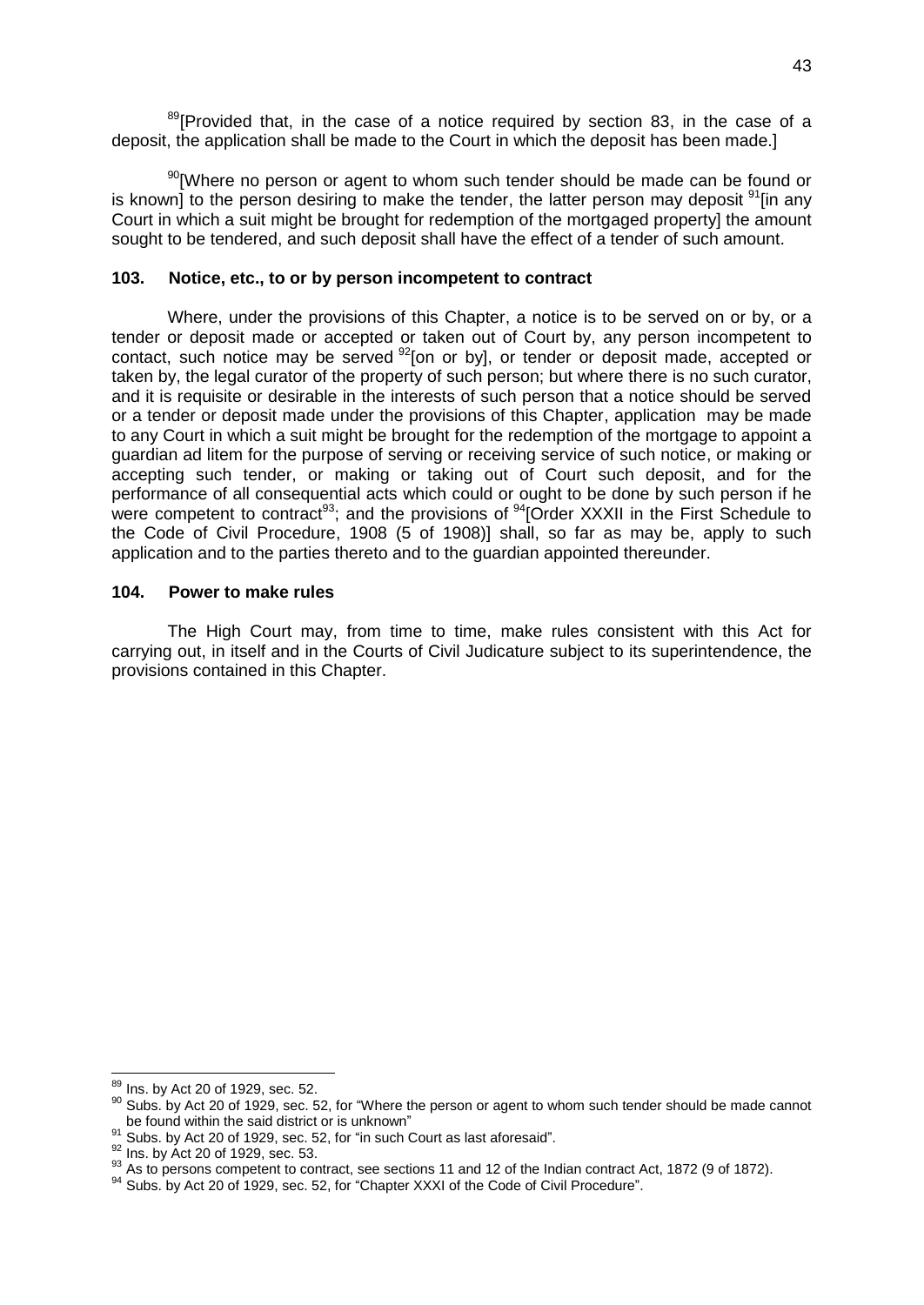## **Chapter V Of Leases of Immoveable Property**

#### **105. Lease defined**

A lease of immoveable property is a transfer of a right to enjoy such property, made for a certain time, express or implied, or in perpetuity, in consideration of a price paid or promised, or of money, a share of crops, service or any other thing of value, to be rendered periodically or on specified occasions to the transferor by the transferee, who accepts the transfer on such terms.

#### *Lessor, lessee, premium and rent defined*

The transferor is called the lessor, the transferee is called the lessee, the price is called the premium, and the money, share, service or other thing to be so rendered is called the rent.

#### **106. Duration of certain leases in absence of written contract or local usage**

In the absence of a contract or local law or usage to the contrary, a lease of immoveable property for agricultural or manufacturing purposes shall be deemed to be a lease from year to year, terminable, on the part of either lessor or lessee, by six months' notice expiring with the end of a year of the tenancy; and a lease of immoveable property for any other purpose shall be deemed to be a lease from month to month, terminable, on the part of either lessor or lessee, by fifteen days' notice expiring with the end of a month of the tenancy.

Every notice under this section must be in writing, signed by or on behalf of the person giving it, and <sup>1</sup>[either be sent by post to the party who is intended to be bound by it or be tendered or delivered personally to such party], or to one of his family or servants at his residence, or (if such tender or delivery is not practicable) affixed to a conspicuous part of the property.

## **2 107. Leasees how made**

 $\overline{a}$ 

A lease of immoveable property from year to year, or for any term exceeding one year, or reserving a yearly rent, can be made only by a registered instrument.

 $3$ [All other leases of immoveable property may be made either by a registered instrument or by oral agreement accompanied by delivery of possession.

<sup>4</sup>[Where a lease of immoveable property is made by a registered instrument, such instrument or, where there are more instruments than one, each such instrument shall be executed by both the lessor and the lessee:]

Provided that the State Government may  $5$ [\*\*\*] from time to time, by notification in the Official Gazette, direct that leases of immoveable property, other than leases from year to year, or for any term exceeding one year, or reserving a yearly rent, or any class of such

Subs. by Act 20 of 1929, sec. 54, for "tendered or delivered either personally to the party who is intended to be bound by it".

<sup>2</sup> As to limitation to the territorial operation of section 107, see sec. 1, supra, section 107 extends to every cantonment; see section 287 of the Cantonments Act, 1924 (2 of 1924).

<sup>&</sup>lt;sup>3</sup> Subs. by Act 6 of 1904, sec. 5, for the original paragraph.

<sup>4</sup> Subs. by Act 6 of 1904, sec. 5, for the original paragraph.

<sup>&</sup>lt;sup>5</sup> The words "with the previous sanction of the Governor General in Council" omitted by the A.O. 1937.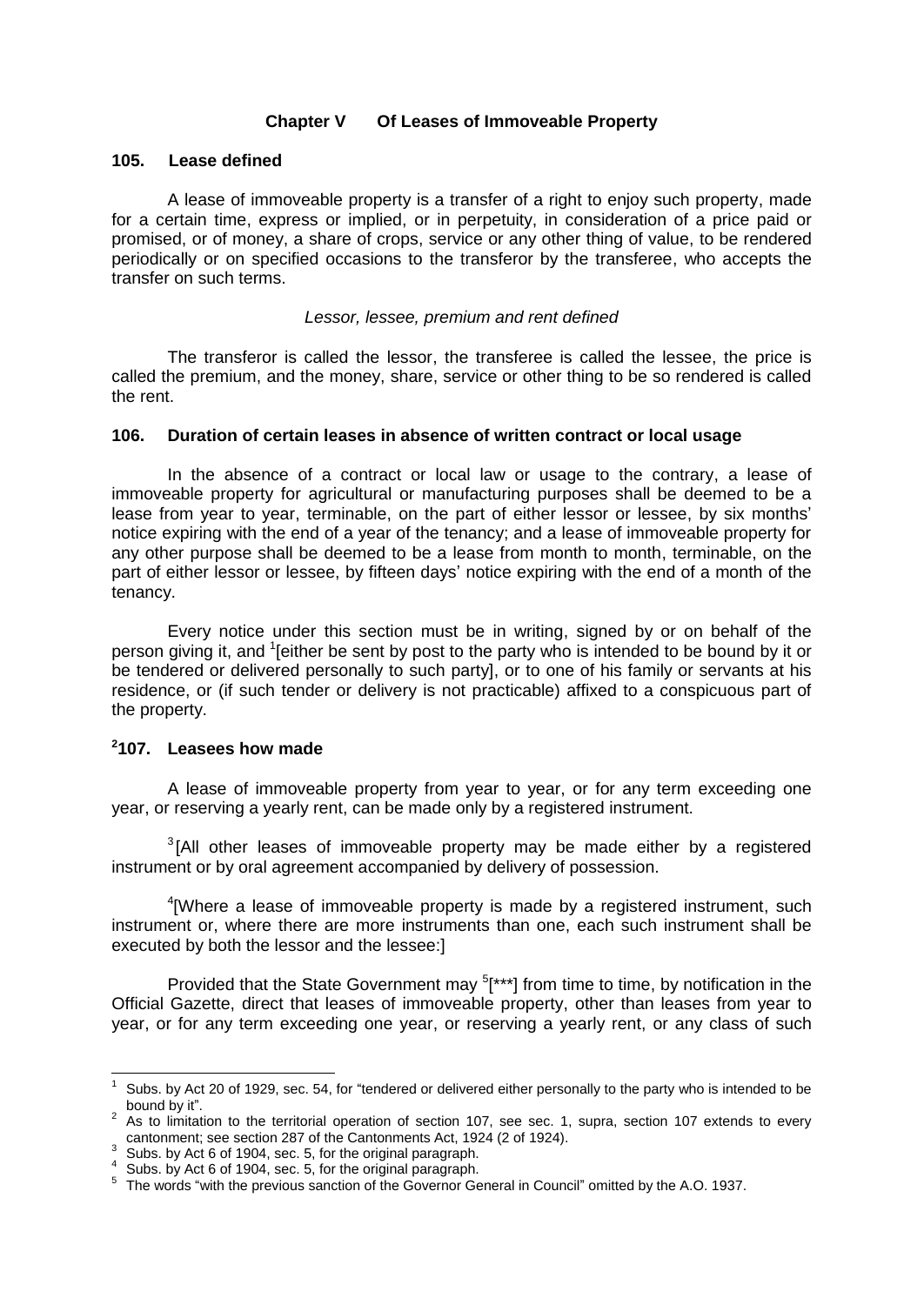leases, may be made by unregistered instrument or by oral agreement without delivery of possession.]

#### **108. Rights and liabilities of lessor and lessee**

In the absence of a contract or local usage to the contrary, the lessor and the lessee of immoveable property, as against one another, respectively, possess the rights and are subject to the liabilities mentioned in the rules next following, or such of them as are applicable to the property leased: -

- (A) Rights and Liabilities of the Lessor
	- (a) The lessor is bound to disclose to the lessee any material defect in the property, with reference to its intended use, of which the former is and the latter is not aware, and which the latter could not with ordinary care discover:
	- (b) the lessor is bound on the lessee's request to put him in possession of the property:
	- (c) the lessor shall be deemed to contract with the lessee that, if the latter pays the rent reserved by the lease and performs the contracts binding on the lessee, he may hold the property during the time limited by the lease without interruption.

The benefit of such contract shall be annexed to and go with the lessee's interest as such, and may be enforced by every person in whom that interest is for the whole or any part thereof from time to time vested.

- (B) Rights and Liabilities of the Lessee
	- (d) If during the continuance of the lease any accession is made to the property, such accession (subject to the law relating to alluvion for the time being in force) shall be deemed to be comprised in the lease:
	- (e) if by fire, tempest or flood, or violence of an army or of a mob, or other irresistible force, any material part of the property be wholly destroyed or rendered substantially and permanently unfit for the purposes for which it was let, the lease shall, at the option of the lessee, be void:

 Provided that, if the injury be occasioned by the wrongful act or default of the lessee, he shall not be entitled to avail himself of the benefit of this provision:

- (f) if the lessor neglects to make, within a reasonable time after notice, any repairs which he is bound to make to the property, the lessee may make the same himself, and deduct the expense of such repairs with interest from the rent, or otherwise recover it from the lessor:
- (g) if the lessor neglects to make any payment which he is bound to make, and which, if not made by him, is recoverable from the lessee or against the property, the lessee may make such payment himself, and deduct it with interest from the rent, or otherwise recover it from the lessor: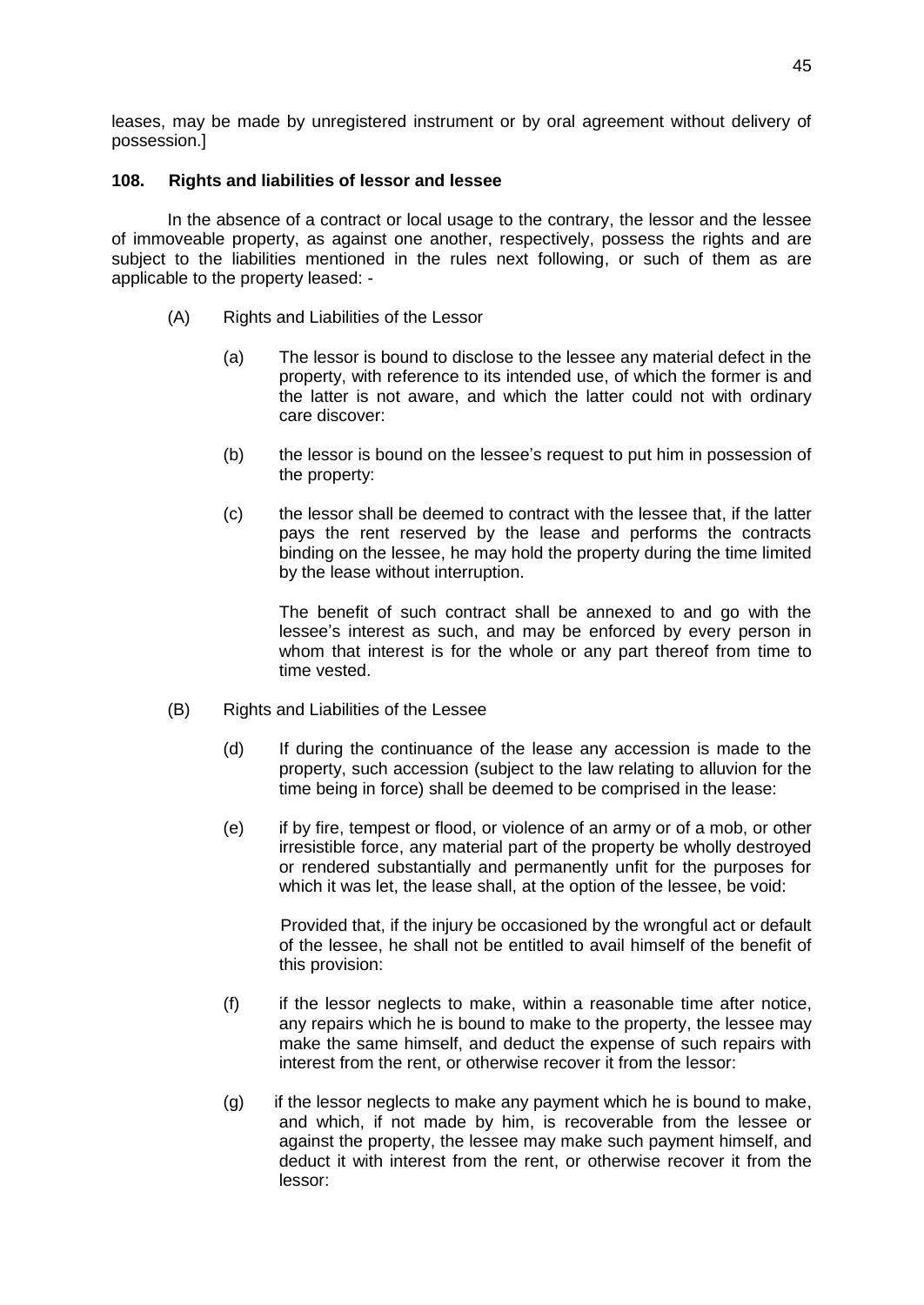- (h) the lessee may  $6$  [even after the determination of the lease] remove, at any time  $\frac{7}{1}$  whilst he is in possession of the property leased but not afterwards] all things which he has attached to the earth; provided he leaves the property in the state in which he received it:
- (i) when a lease of uncertain duration determines by any means except the fault of the lessee, he or his legal representative is entitled to all the crops planted or sown by the lessee and growing upon the property when the lease determines, and to free ingress and egress to gather and carry them:
- (j) the lessee may transfer absolutely or by way of mortgage or sub-lease the whole or any part of his interest in the property, and any transferee of such interest or part may again transfer it. The lessee shall not, by reason only of such transfer, cease to be subject to any of the liabilities attaching to the lease:

 Nothing in this clause shall be deemed to authorize a tenant having an untransferable right of occupancy, the farmer of an estate in respect of which default has been made in paying revenue, or the lessee of an estate under the management of a Court of Wards, to assign his interest as such tenant, farmer or lessee:

- (k) the lessee is bound to disclose to the lessor any fact as to the nature or extent of the interest which the lessee is about to take, of which the lessee is, and the lessor is not, aware, and which materially increases the value of such interest:
- (l) the lessee is bound to pay or tender, at the proper time and place, the premium or rent to the lessor or his agent in this behalf:
- (m) the lessee is bound to keep, and on the termination of the lease to restore, the property in as good condition as it was in at the time when he was put in possession, subject only to the changes caused by reasonable wear and tear or irresistible force, and to allow the lessor and his agents, at all reasonable times during the term, to enter upon the property and inspect the condition thereof and give or leave notice of any defect in such condition; and, when such defect has been caused by any act or default on the part of the lessee, his servants or agents, he is bound to make it good within three months after such notice has been given or left:
- (n) if the lessee becomes aware of any proceeding to recover the property or any part thereof, or of any encroachment made upon, or any interference with, the lessor's rights concerning such property, he is bound to give, with reasonable diligence, notice thereof to the lessor:
- (o) the lessee may use the property and its products (if any) as a person of ordinary prudence would use them if they were his own; but he must not use, or permit another to use, the property for a purpose other than that for which it was leased, or fell 1[or sell] timber, pull

 $6$  Ins. by Act 20 of 1929, sec. 56.

Subs. by Act 20 of 1929, sec. 56, for "during the continuance of the lease".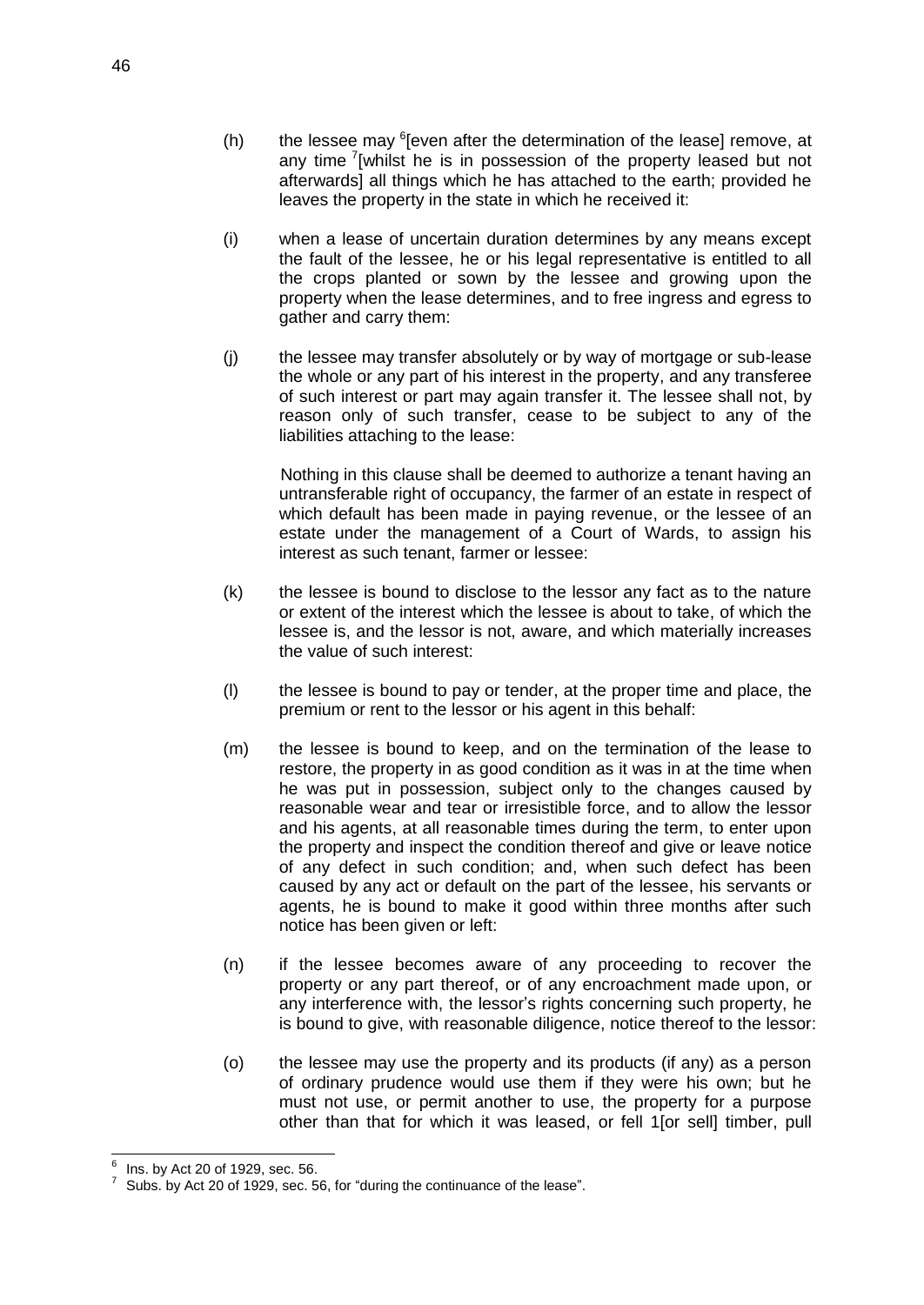down or damage buildings <sup>8</sup>[belonging to the lessor, or] work mines or quarries not open when the lease was granted, or commit any other act which is destructive or permanently injurious thereto:

- (p) he must not, without the lessor's consent, erect on the property any permanent structure, except for agricultural purposes:
- (q) on the determination of the lease, the lessee is bound to put the lessor into possession of the property.

#### **109. Rights of lessor's transferee**

If the lessor transfers the property leased, or any part thereof, or any part of his interest therein, the transferee, in the absence of a contract to the contrary, shall possess all the rights, and, if the lessee so elects, be subject to all the liabilities of the lessor as to the property or part transferred so long as he is the owner of it; but the lessor shall not, by reason only of such transfer, cease to be subject to any of the liabilities imposed upon him by the lease, unless the lessee elects to treat the transferee as the person liable to him:

Provided that the transferee is not entitled to arrears of rent due before the transfer, and that, if the lessee, not having reason to believe that such transfer has been made, pays rent to the lessor, the lessee shall not be liable to pay such rent over again to the transferee.

The lessor, the transferee and the lessee may determine what proportion of the premium or rent reserved by the lease is payable in respect of the part so transferred, and, in case they disagree, such determination may be made by any Court having jurisdiction to entertain a suit for the possession of the property leased.

#### **110. Exclusion of day on which term commences**

Where the time limited by a lease of immoveable property is expressed as commencing from a particular day, in computing that time such day shall be excluded. Where no day of commencement is named, the time so limited begins from the making of the lease.

#### *Duration of lease for a year*

Where the time so limited is a year or a number of years, in the absence of an express agreement to the contrary, the lease shall last during the whole anniversary of the day from which such time commences.

#### *Option to determine lease*

Where the time so limited is expressed to be terminable before its expiration, and the lease omits to mention at whose option it is so terminable, the lessee, and not the lessor, shall have such option.

## **111. Determination of lease**

A lease of immoveable property determines -

(a) by efflux of the time limited thereby:

 8 Ins. by Act 20 of 1929, sec. 56.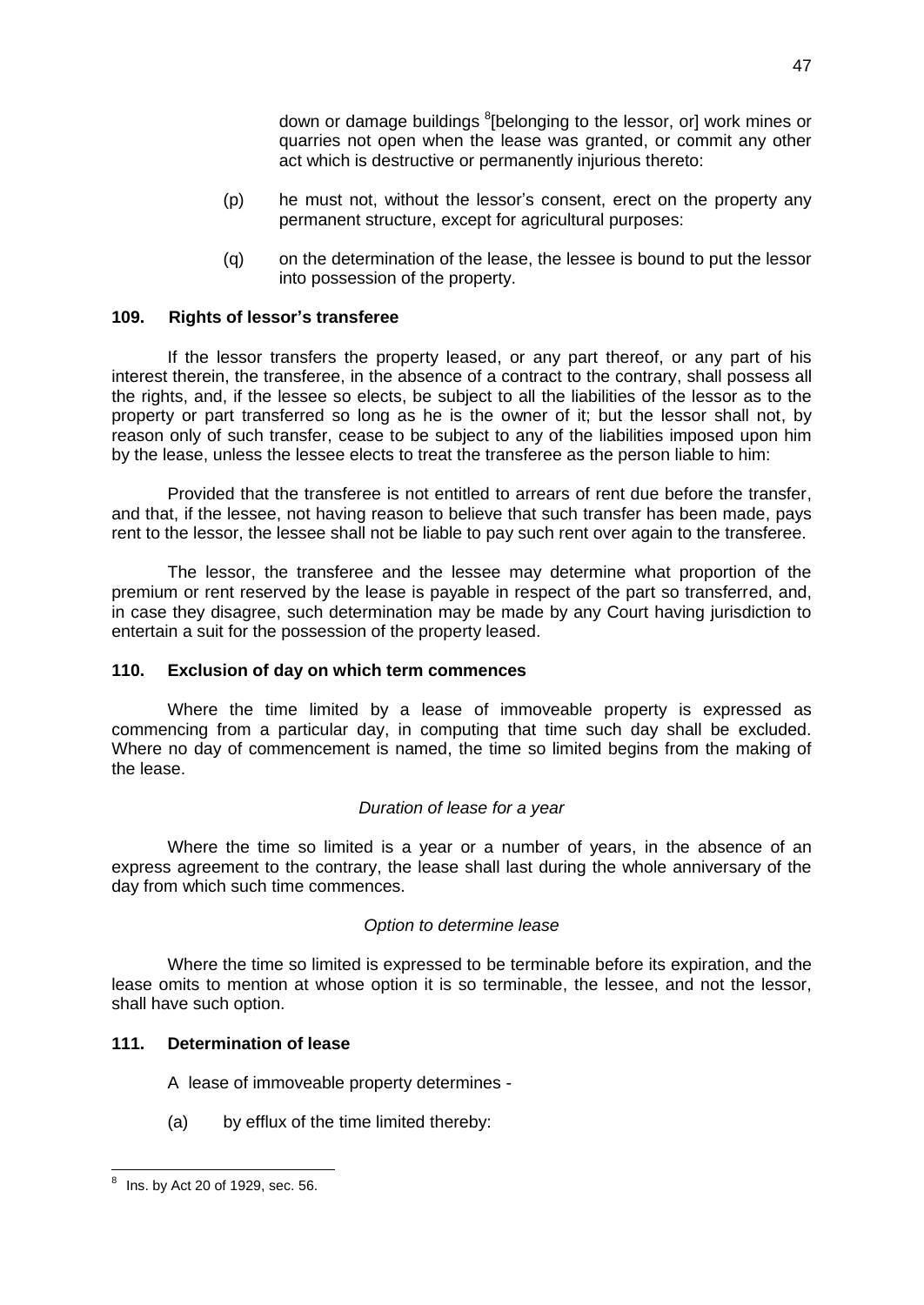- (b) where such time is limited conditionally on the happening of some event by the happening of such event:
- (c) where the interest of the lessor in the property terminates on, or his power to dispose of the same extends only to, the happening of any event - by the happening of such event:
- (d) in case the interests of the lessee and the lessor in the whole of the property become vested at the same time in one person in the same right:
- (e) by express surrender; that is to say, in case the lessee yields up his interest under the lease to the lessor, by mutual agreement between them:
- (f) by implied surrender:
- (g) by forfeiture; that is to say, (1) in case the lessee breaks an express condition which provides that, on breach thereof, the lessor may re-enter  $9$ [\*\*\*]; or (2) in case the lessee renounces his character as such by setting up a title in a third person or by claiming title in himself;  $^{10}$ [or (3) the lessee is adjudicated an insolvent and the lease provides that the lessor may re-enter on the happening of such event]; and in  $11$ [any of these cases] the lessor or his transferee <sup>12</sup> [gives notice in writing to the lessee of] his intention to determine the lease:
- (h) on the expiration of a notice to determine the lease, or to quit, or of intention to quit, the property leased, duly given by one party to the other.

#### *Illustration to clause (f)*

A lessee accepts from his lessor a new lease of the property leased, to take effect during the continuance of the existing lease. This is an implied surrender of the former lease, and such lease determines thereupon.

#### **112. Waiver of forfeiture**

A forfeiture under section 111, clause (g), is waived by acceptance of rent which has become due since the forfeiture, or by distress for such rent, or by any other act on the part of the lessor showing an intention to treat the lease as subsisting:

Provided that the lessor is aware that the forfeiture has been incurred:

Provided also that, where rent is accepted after the institution of a suit to eject the lessee on the ground of forfeiture, such acceptance is not a waiver.

#### **113. Waiver of notice to quit**

A notice given under section 111, clause (h), is waived, with the express or implied consent of the person to whom it is given, by any act on the part of the person giving it showing an intention to treat the lease as subsisting.

 9 The words "or the lease shall become void" omitted by Act 20 of 1929, sec. 57.

 $10$  Ins. by Act 20 of 1929, sec. 57.

 $11$  Subs. by Act 20 of 1929, sec. 57, for "either case".

<sup>12</sup> Subs. by Act 20 of 1929, sec. 57, for "does some act showing".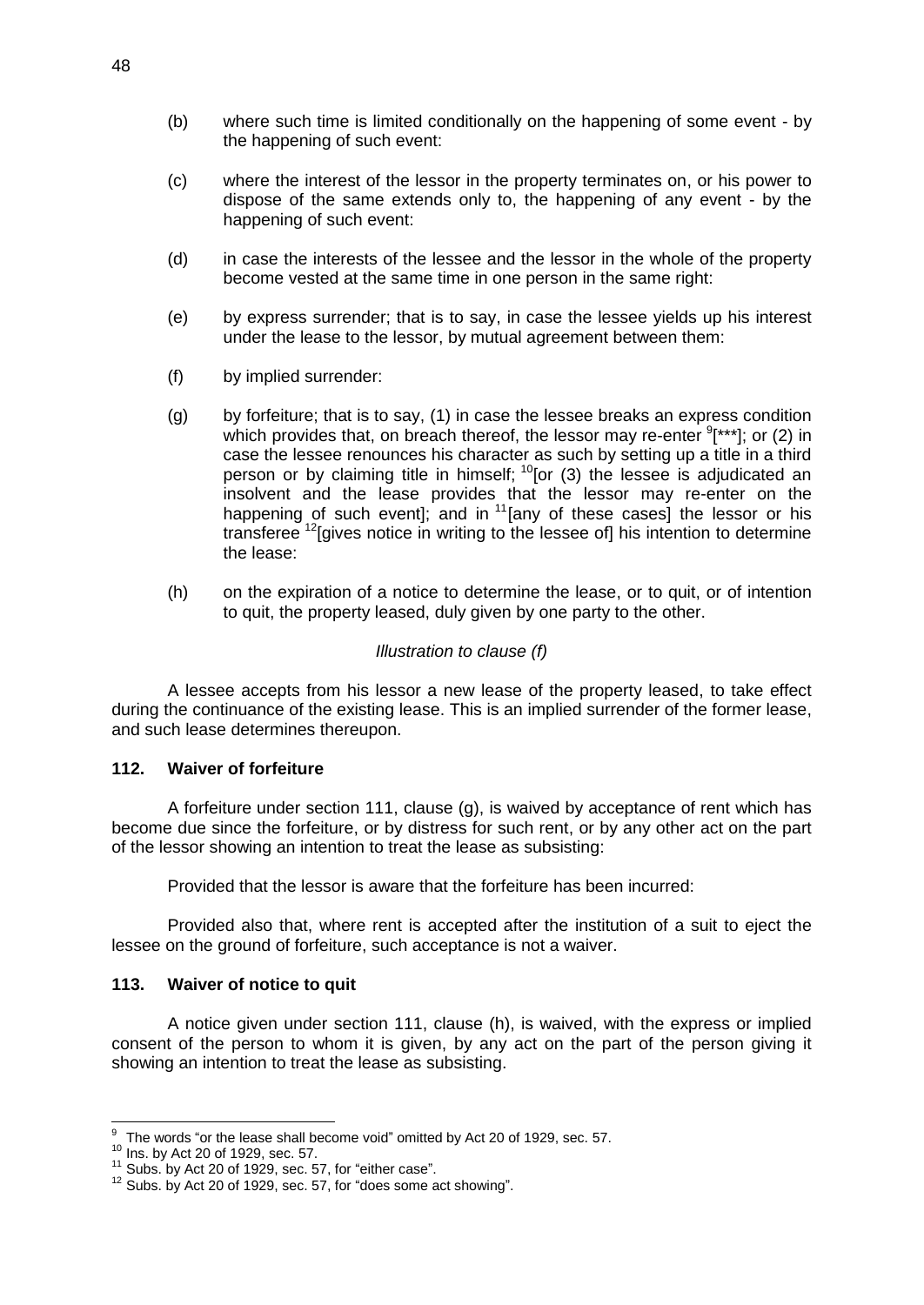## **Illustrations**

- (a) A, the lessor, gives B, the lessee, notice to quit the property leased. The notice expires. B tenders, and A accepts, rent which has become due in respect of the property since the expiration of the notice. The notice is waived.
- (b) A, the lessor, gives B, the lessee, notice to quit the property leased. The notice expires, and B remains in possession. A gives to B as lessee a second notice to quit. The first notice is waived.

## **114. Relief against forfeiture for non-payment of rent**

Where a lease of immoveable property has determined by forfeiture for non-payment of rent, and the lessor sues to eject the lessee, if, at the hearing of the suit, the lessee pays or tenders to the lessor the rent in arrear, together with interest thereon and his full costs of the suit, or gives such security as the Court thinks sufficient for making such payment within fifteen days, the Court may, in lieu of making a decree for ejectment, pass an order relieving the lessee against the forfeiture; and thereupon the lessee shall hold the property leased as if the forfeiture had not occurred.

## **<sup>13</sup>[114A. Relief against forfeiture in certain other cases**

Where a lease of immoveable property has determined by forfeiture for a breach of an express condition which provides that on breach thereof the lessor may re-enter, no suit for ejectment shall lie unless and until the lessor has served on the lessee a notice in writing -

- (a) specifying the particular breach complained of; and
- (b) if the breach is capable of remedy, requiring the lessee to remedy the breach;

and the lessee fails, within a reasonable time from the date of the service of the notice, to remedy the breach, if it is capable of remedy.

Nothing in this section shall apply to an express condition against the assigning, under-letting, parting with the possession, or disposing, of the property leased, or to an express condition relating to forfeiture in case of non-payment of rent.]

## **115. Effect of surrender and forfeiture on under-leases**

The surrender, express or implied, of a lease of immoveable property does not prejudice an under-lease of the property or any part thereof previously granted by the lessee, on terms and conditions substantially the same (except as regards the amount of rent) as those of the original lease; but, unless the surrender is made for the purpose of obtaining a new lease, the rent payable by, and the contracts binding on, the under-lessee shall be respectively payable to and enforceable by the lessor.

The forfeiture of such a lease annuls all such under-leases, except where such forfeiture has been procured by the lessor in fraud of the under-lessees, or relief against the forfeiture is granted under section 114.

<sup>1</sup>  $13$  Ins. by Act 20 of 1929, sec. 58.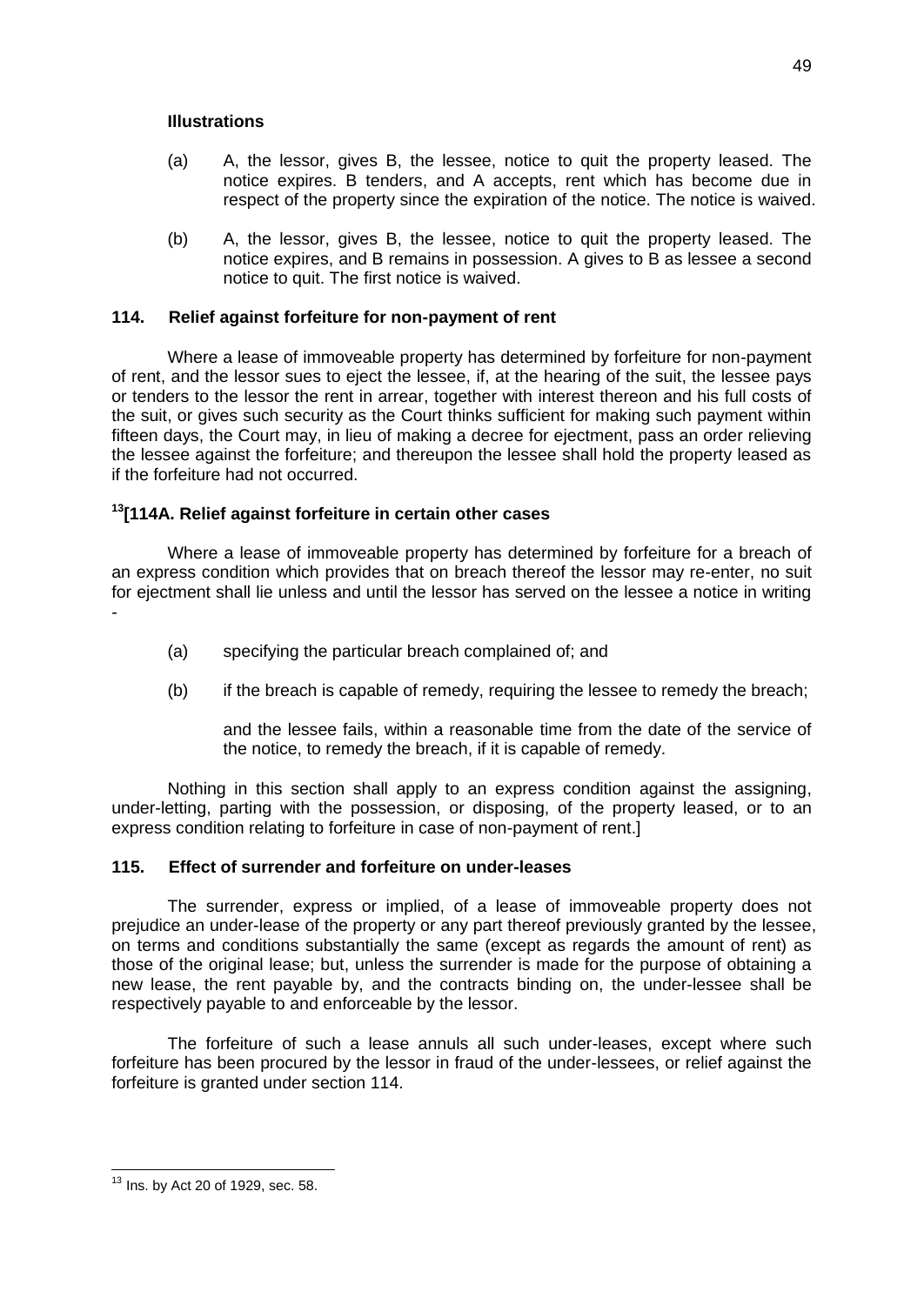#### **116. Effect of holding over**

If a lessee or under-lessee of property remains in possession thereof after the determination of the lease granted to the lessee, and the lessor or his legal representative accepts rent from the lessee or under-lessee, or otherwise assents to his continuing in possession, the lease is, in the absence of an agreement to the contrary, renewed from year to year, or from month to month, according to the purpose for which the property is leased, as specified in section 106.

## **Illustrations**

- (a) A lets a house to B for five years. B underlets the house to C at a monthly rent of Rs. 100. The five years expire, but C continues in possession of the house and pays the rent to A.C's lease is renewed from month to month.
- (b) A lets a farm to B for the life of C.C dies, but B continues in possession with A's assent. B's lease is renewed from year to year.

#### **117. Exemption of leases for agricultural purposes**

None of the provisions of this Chapter apply to leases for agricultural purposes, except in so far as the State Government  $14$ <sup>\*\*\*</sup>] may by notification published in the Official Gazette declare all or any of such provisions to be so applicable <sup>15</sup>[in the case of all or any of such leases], together with, or subject to, those of the local law, if any, for the time being in force.

Such notification shall not take effect until the expiry of six months from the date of its publication.

<sup>&</sup>lt;sup>14</sup> The words "with the previous sanction of the Governor General in Council" omitted by Act 38 of 1920, sec. 2 and Sch. I.

 $15$  Ins. by Act 6 of 1904, sec. 6.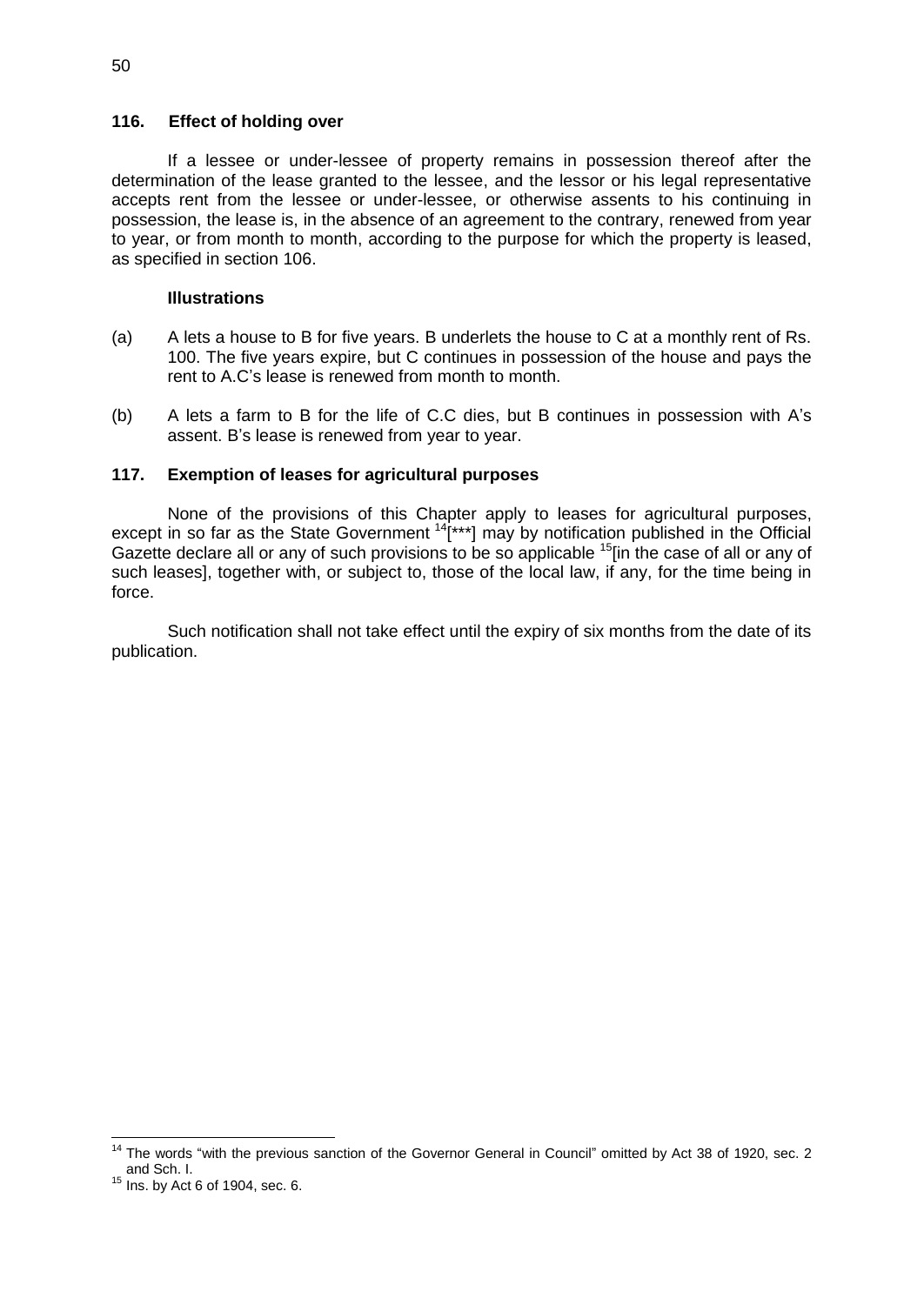## **Chapter VI Of Exchanges**

#### **118. "Exchange" defined**

When two persons mutually transfer the ownership of one thing for the ownership of another, neither thing or both things being money only, the transaction is called an "exchange".

A transfer of property in completion of an exchange can be made only in manner provided for the transfer of such property by sale.

## **1 [119. Right of party deprived of thing received in exchange**

If any party to an exchange or any person claiming through or under such party is by reason of any defect in the title of the other party deprived of the thing or any part of the thing received by him in exchange, then, unless contrary intention appears from the terms of the exchange, such other party is liable to him or any person claiming through or under him for loss caused thereby, or at the option of the person so deprived, for the return of the thing transferred, if still in the possession of such other party or his legal representative or a transferee from him without consideration.]

## **120. Rights and liabilities of parties**

Save as otherwise provided in this Chapter, each party has the rights and is subject to the liabilities of a seller as to that which he gives, and has the rights and is subject to the liabilities of a buyer as to that which he takes.

## **121. Exchange of money**

On an exchange of money, each party thereby warrants the genuineness of the money given by him.

## **Chapter VII Of Gifts**

## **122. "Gift" defined**

1

"Gift" is the transfer of certain existing moveable or immoveable property made voluntarily and without consideration, by one person, called the donor, to another, called the done, and accepted by or on behalf of the done.

#### *Acceptance when to be made*

Such acceptance must be made during the lifetime of the donor and while he is still capable of giving.

If the done dies before acceptance, the gift is void.

 $1$  Sub. by Act 20 of 1929, sec. 59, for the original section.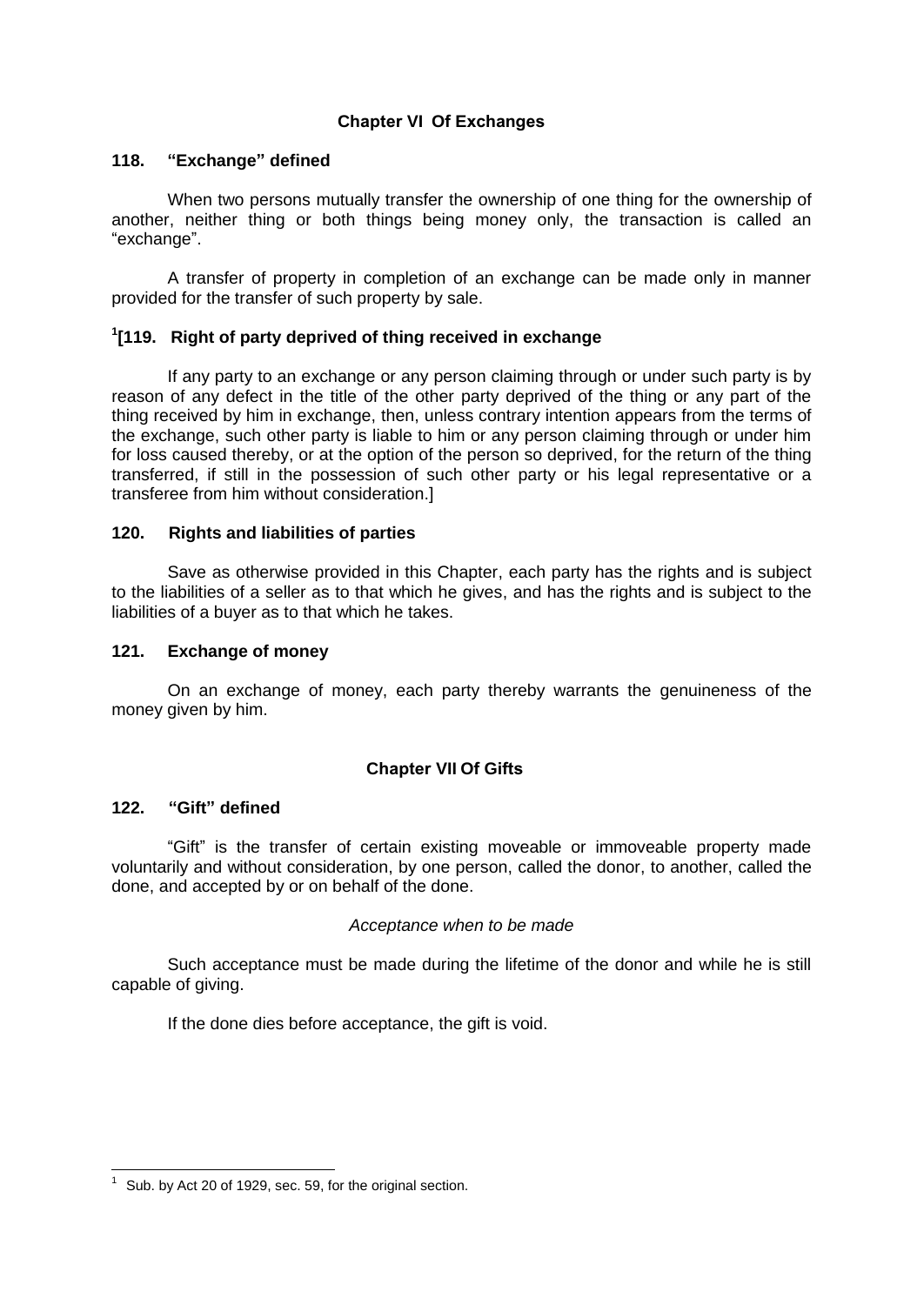## **2 123. Transfer how effected**

For the purpose of making a gift of immoveable property, the transfer must be effected by a registered instrument signed by or on behalf of the donor, and attested by at least two witnesses.

For the purpose of making a gift of moveable property, the transfer may be effected either by a registered instrument signed as aforesaid or by delivery.

Such delivery may be made in the same way as goods sold may be delivered.

## **124. Gift of existing and future property**

A gift comprising both existing and future property is void as to the latter.

## **125. Gift to several of whom one does not accept**

A gift of a thing to two or more donees, of whom one does not accept it, is void as to the interest which he would have taken had he accepted.

## **126. When gift may be suspended or revoked**

The donor and done may agree that on the happening of any specified event which does not depend on the will of the donor a gift shall be suspended or revoked; but a gift which the parties agree shall be revocable wholly or in part, at the mere will of the donor, is void wholly or in part, as the case may be.

A gift may also be revoked in any of the cases (save want or failure of consideration) in which, if it were a contract, it might be rescinded.

Save as aforesaid, a gift cannot be revoked.

Nothing contained in this section shall be deemed to affect the rights of transferees for consideration without notice.

#### **Illustrations**

- (a) A gives a field to B, reserving to himself, with B's assent, the right to take back the field in case B and his descendants die before A. B dies without descendants in A's lifetime. A may take back the field.
- (b) A gives a lakh of rupees to B, reserving to himself, with B's assent, the right to take back at pleasure Rs. 10,000 out of the lakh. The gift holds good as to Rs. 90,000, but is void as to Rs. 10,000 which continue to belong to A.

## **127. Onerous gifts**

 $\overline{a}$ 

Where a gift is in the form of a single transfer to the same person of several things of which one is, and the others are not, burdened by an obligation, the done can take nothing by the gift unless he accepts it fully.

<sup>2</sup> As to limitation to the territorial operation of section 123, see sec. 1, supra, section 123 extends to every cantonment see section 287 of the Cantonments Act, 1924 (2 of 1924).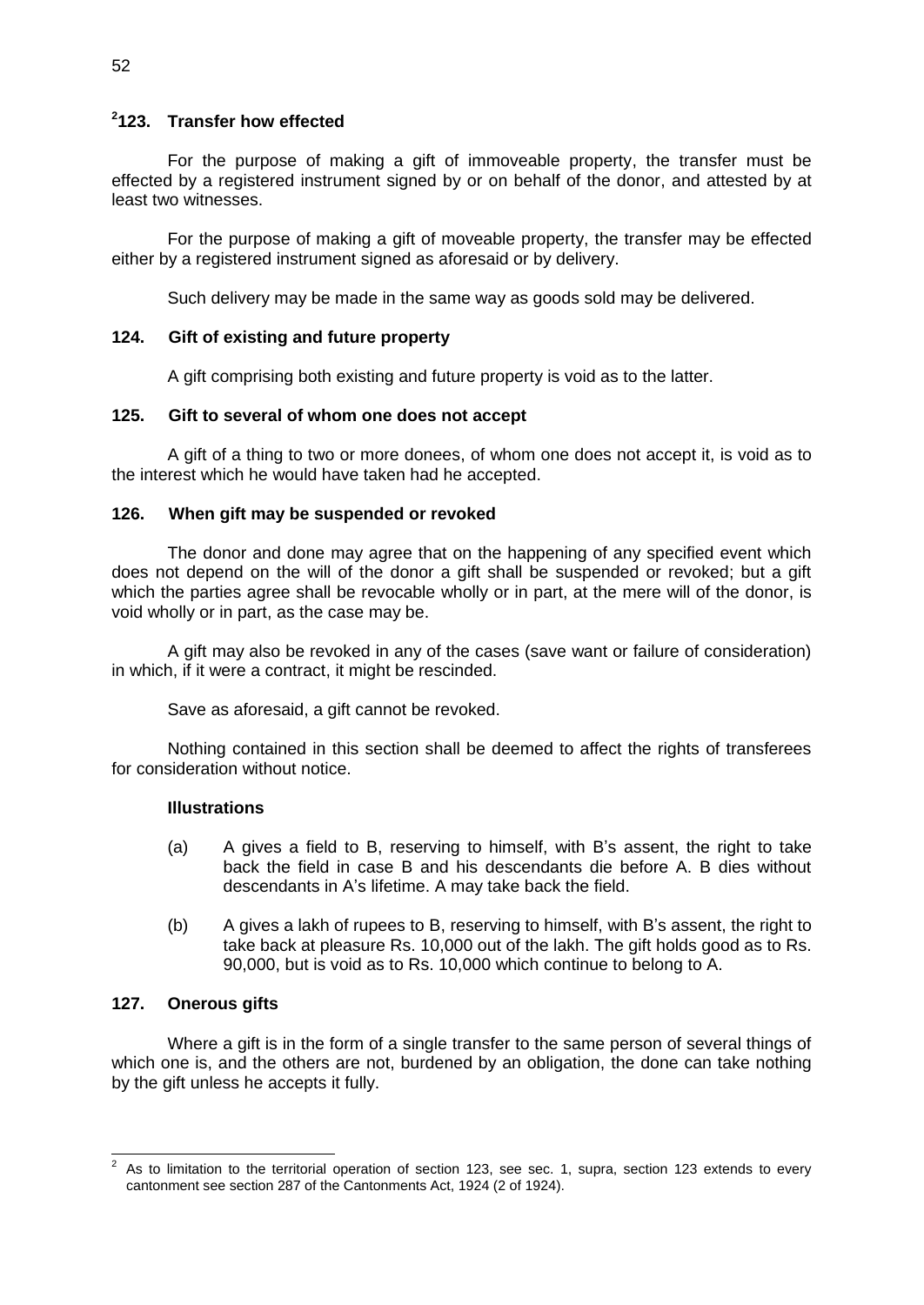Where a gift is in the form of two or more separate and independent transfers to the same person of several things, the done is at liberty to accept one of them and refuse the others, although the former may be beneficial and the latter onerous.

## *Onerous gift to disqualified person*

A done not competent to contract and accepting property burdened by any obligation is not bound by his acceptance. But if, after becoming competent to contract and being aware of the obligation, he retains the property given, he becomes so bound.

## **Illustrations**

- (a) A has shares in X, a prosperous joint stock company, and also shares in Y, a joint stock company in difficulties. Heavy calls are expected in respect of the shares in Y. A gives B all his shares in joint stock companies. B refuses to accept the shares in Y. He cannot take the shares in X.
- (b) A, having a lease for a term of years of a house at a rent which he and his representatives are bound to pay during the term, and which is more than the house can be let for, gives to B the lease, and also, as a separate and independent transaction, a sum of money. B refuses to accept the lease. He does not by this refusal forfeit the money.

## **128. Universal done**

Subject to the provisions of section 127, where a gift consists of the donor's whole property, the done is personally liable for all the debts due by <sup>3</sup> [and liabilities of] the donor at the time of the gift to the extent of the property comprised therein.

## **129. Saving of donations mortis causa and Muhammadan law**

Nothing in this Chapter relates to gifts of movable property made in contemplation of death, or shall be deemed to affect any rule of Muhammadan law  $4$ <sup>\*</sup>  $*$ \*\*\*].

<sup>&</sup>lt;u>3</u><br><sup>3</sup> Ins. by Act 20 of 1929, sec. 60.<br><sup>4</sup> The words and figures "er. 90.

The words and figures "or, save as provided by section 123, any rule of Hindu or Buddhist law" omitted by Act 20 of 1929, sec. 61.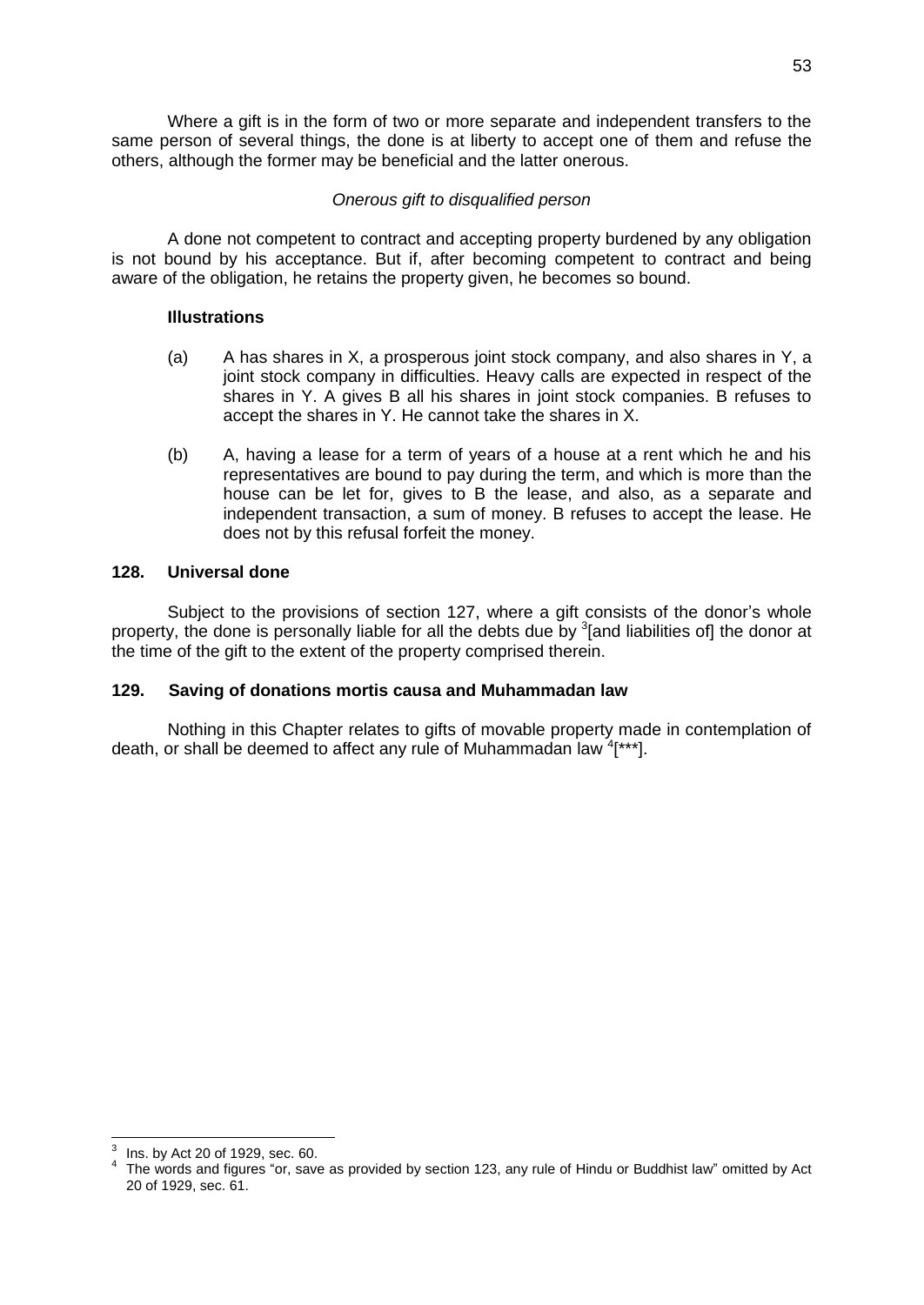## **1 [Chapter VIII Of Transfers of Actionable Claims**

#### **130. Transfer of actionable claim**

(1) The transfer of an actionable claim  $2$ [whether with or without consideration] shall be effected only by the execution of an instrument in writing signed by the transferor or his duly authorized agent,  $3$ <sup>\*\*\*</sup>] shall be complete and effectual upon the execution of such instrument, and thereupon all the rights and remedies of the transferor, whether by way of damages or otherwise, shall vest in the transferee, whether such notice of the transfer as is hereinafter provided be given or not:

Provided that every dealing with the debt or other actionable claim by the debtor or other person from or against whom the transferor would, but for such instrument of transfer as aforesaid, have been entitled to recover or enforce such debt or other actionable claim, shall (save where the debtor or other person is a party to the transfer or has received express notice thereof as hereinafter provided) be valid as against such transfer.

(2) The transferee of an actionable claim may, upon the execution of such instrument of transfer as aforesaid, sue or institute proceedings for the same in his own name without obtaining the transferor's consent to such suit or proceedings and without making him a party thereto.

Exception - Nothing in this section applies to the transfer of a marine or fire policy of insurance <sup>4</sup> [or affects the provisions of section 38 of the Insurance Act, 1938 (4 of 1938)].

## **Illustrations**

- (i) A owes money to B, who transfers the debt to C. B then demands the debt from A, who, not having received notice of the transfer, as prescribed in section 131, pays B. The payment is valid, and C cannot sue A for the debt.
- (ii) A effects a policy on his own life with an Insurance Company and assigns it to a Bank for securing the payment of an existing or future debt. If A dies, the Bank is entitled to receive the amount of the policy and to sue on it without the concurrence of A's executor, subject to the proviso in sub-section (1) of section 130 and to the provisions of section 132.

#### **5 [130A. Transfer of policy of marine insurance**

[Rep. by the Marine Insurance Act, 1963 (11 of 1963), sec. 92 (w.e.f. 1-8-1963)].]

## **131. Notice to be in writing, signed**

Every notice of transfer of an actionable claim shall be in writing, signed by the transferor or his agent duly authorized in this behalf, or, in case the transferor refuses to sign, by the transferee or his agent, and shall state the name and address of the transferee.

 1 Subs. by Act 2 of 1900, sec. 4, for the original Chapter.

 $2^{2}$  Ins. by Act 20 of 1929, sec. 62.

 $3$  The words and figures "and notwithstanding anything contained in section 123" ins. by Act 38 of 1925, sec. 2 and omitted by Act 20 of 1929, sec. 62.

<sup>&</sup>lt;sup>4</sup> Added by Act 4 of 1938, sec. 121 (w.e.f. 1-7-1939).

Ins. by Act 6 of 1944, sec. 2.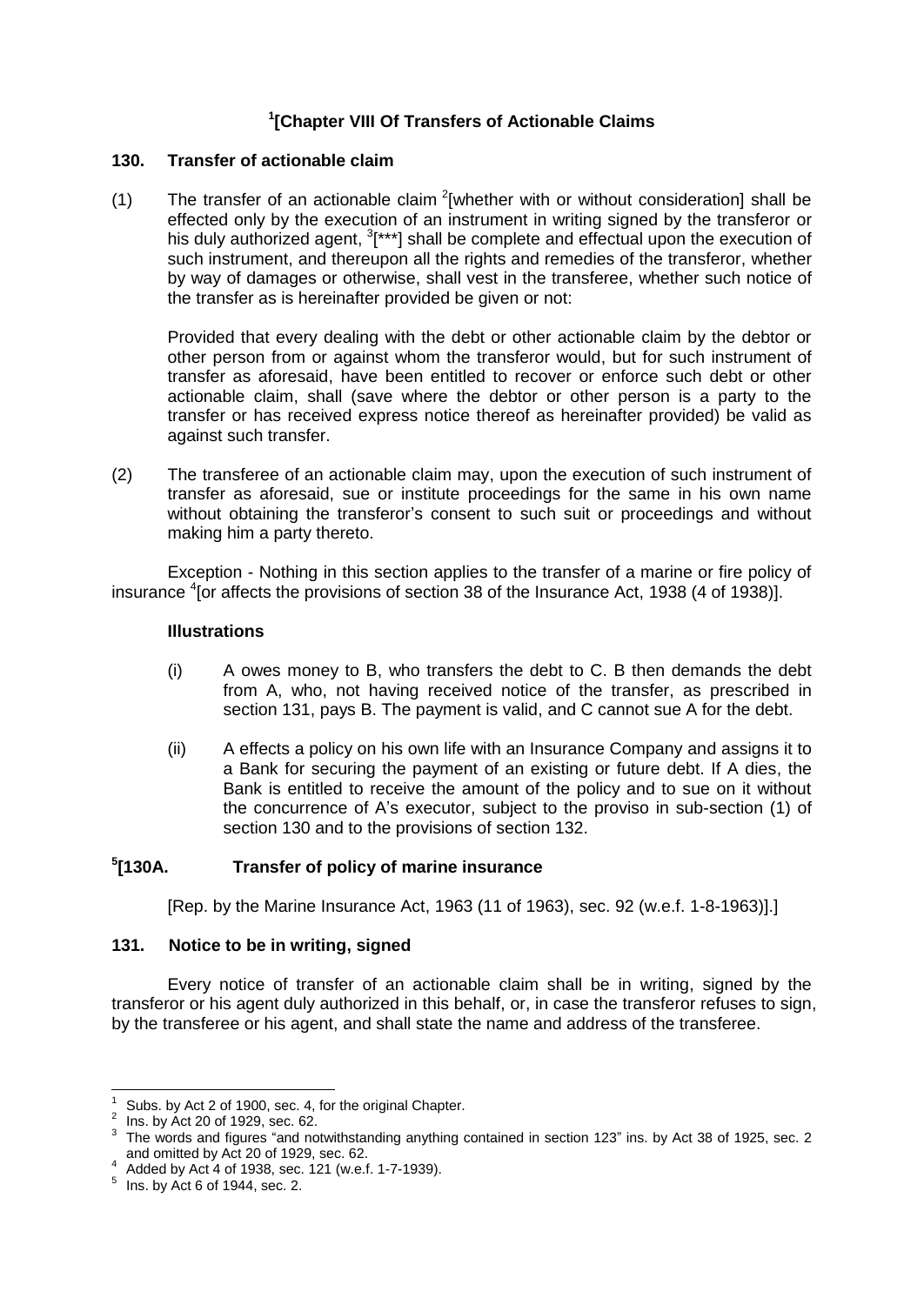## **132. Liability of transferee of actionable claim**

The transferee of an actionable claim shall take it subject to all the liabilities and equities to which the transferor was subject in respect thereof at the date of the transfer.

## **Illustrations**

- (i) A transfers to C a debt due to him by B, a being then indebted to B. C sues B for the debt due by B to A. In such suit B is entitled to set off the debt due by A to him; although C was unaware of it at the date of such transfer.
- (ii) A executed a bond in favour of B under circumstances entitling the former to have it delivered up and cancelled. B assigns the bond to C for value and without notice of such circumstances. C cannot enforce the bond against A.

## **133. Warranty of solvency of debtor**

Where the transferor of a debt warrants the solvency of the debtor, the warranty, in the absence of a contract to the contrary, applies only to his solvency at the time of the transfer, and is limited, where the transfer is made for consideration, to the amount or value of such consideration.

## **134. Mortgaged debt**

Where a debt is transferred for the purpose of securing an existing or future debt, the debt so transferred, if received by the transferor or recovered by the transferee, is applicable, first, in payment of the costs of such recovery; secondly, in or towards satisfaction of the amount for the time being secured by the transfer, and the residue, if any, belongs to the transferor or other person entitled to receive the same.

## **6 [135. Assignment of rights under policy of insurance against fire**

Every assignee, by endorsement or other writing, of a policy of insurance against fire, in whom the property in the subject insured shall be absolutely vested at the date of the assignment, shall have transferred and vested in him all rights of suit as if the contract contained in the policy had been made with himself.]

#### $7$ [135A. **[135A. Assignment of rights under policy of marine insurance**

[Rep. by the Marine Insurance Act, 1963 (11 of 1963), sec. 92, (w.e.f. 1-8-1963)].]

## **136. Incapacity of officers connected with Courts of Justice**

No Judge, legal practitioner or officer connected with any Court of Justice shall buy or traffic in, or stipulate for, or agree to receive any share of, or interest in, any actionable claim, and no Court of Justice shall enforce, at his instance, or at the instance of any person claiming by or through him, any actionable claim so dealt with by him as aforesaid.

 $6$  Subs. by Act 6 of 1944, sec. 3, for the original section.

Section 135A was ins. by Act 6 of 1944, sec. 4, which now stands repealed.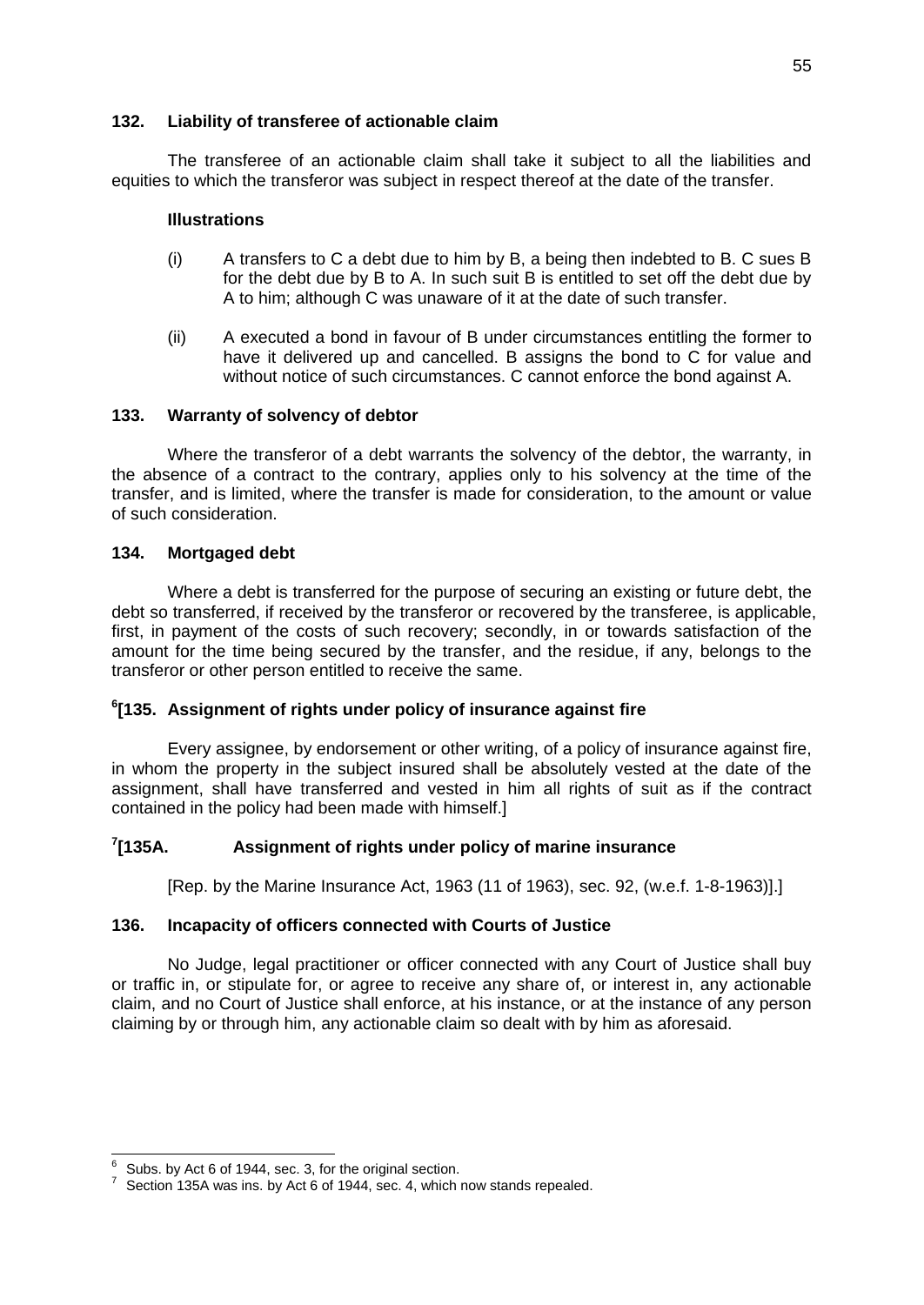## **137. Saving of negotiable instruments, etc.**

Nothing in the foregoing sections of this Chapter applies to stocks, shares or debentures, or to instruments which are for the time being, by law or custom, negotiable, or to any mercantile document of title to goods.

Explanation - The expression "mercantile document of title to goods" includes a bill of lading, dock-warrant, warehouse-keeper's certificate, railway receipt, warrant or order for the delivery of goods, and any other document used in the ordinary course of business as proof of the possession or control of goods, or authorizing or purporting to authorize, either by endorsement or by delivery, the possessor of the document to transfer or receive goods thereby represented.